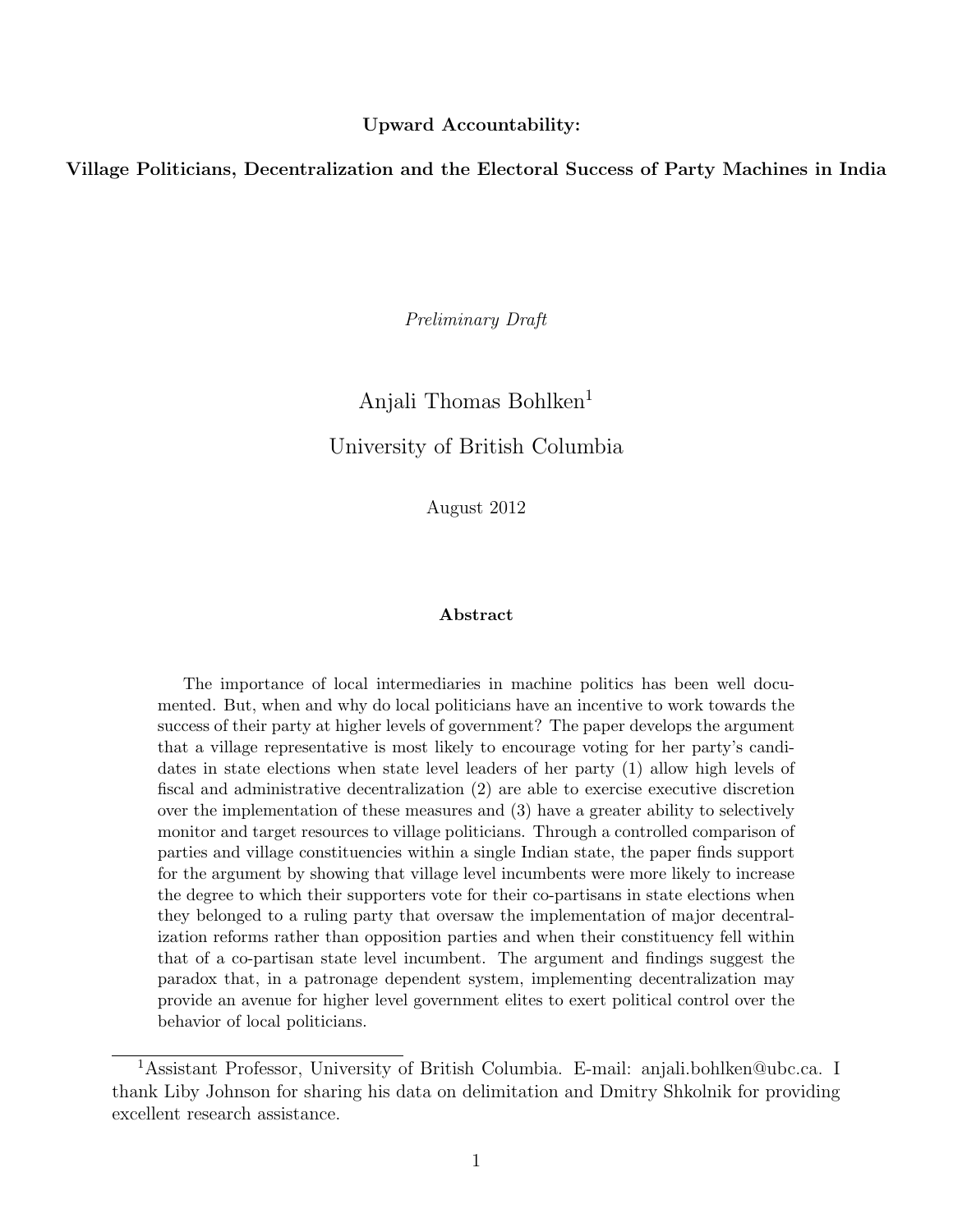The importance of local political actors in influencing the electoral success of politicians at higher levels has been recognized in a variety of contexts including parts of Southeast Asia (e.g. Scott 1972), sub-Saharan Africa (Baldwin 2011, Kasara 2007), Latin America (Ames 1994, Samuels 2000, Levitsky 2003), postcommunist Europe (Tavits 2011) as well as India (Robinson 1988, Brass 1994, Dunning and Nilekani 2011). Previous work has shown that local politicians, in particular, have an important role to play in the electoral success of higher-level candidates. For example, Ames (1994) and Samuels (2000) both find that there are reverse coattails in Brazil for mayors and governors respectively. In a similar vein, Tavits (2011) documents the importance of local parties by showing that MPs in constituencies with a stronger local party presence are more likely to defect and also more likely to gain prominent party posts. Yet, while this research shows that the presence of local politicians is an important ingredient of a party's success, we know little about the conditions under which local politicians are motivated to act as intermediaries. When and why do local politicians have an incentive to work towards their party's success in higher level elections? Addressing this question can shed important light on the conditions under which local politicians act less or more independently of the control of higher level governments. This in turn has significant implications for our understanding of how and when the establishment of local elected institutions can result, perversely, in increased 'upward' accountability of local politicians to their party superiors rather than to more autonomous decision-making at the local level.

Despite the importance of the question, however, existing research has failed to pay close attention to the conditions that provide the incentive for local politicians to mobilize votes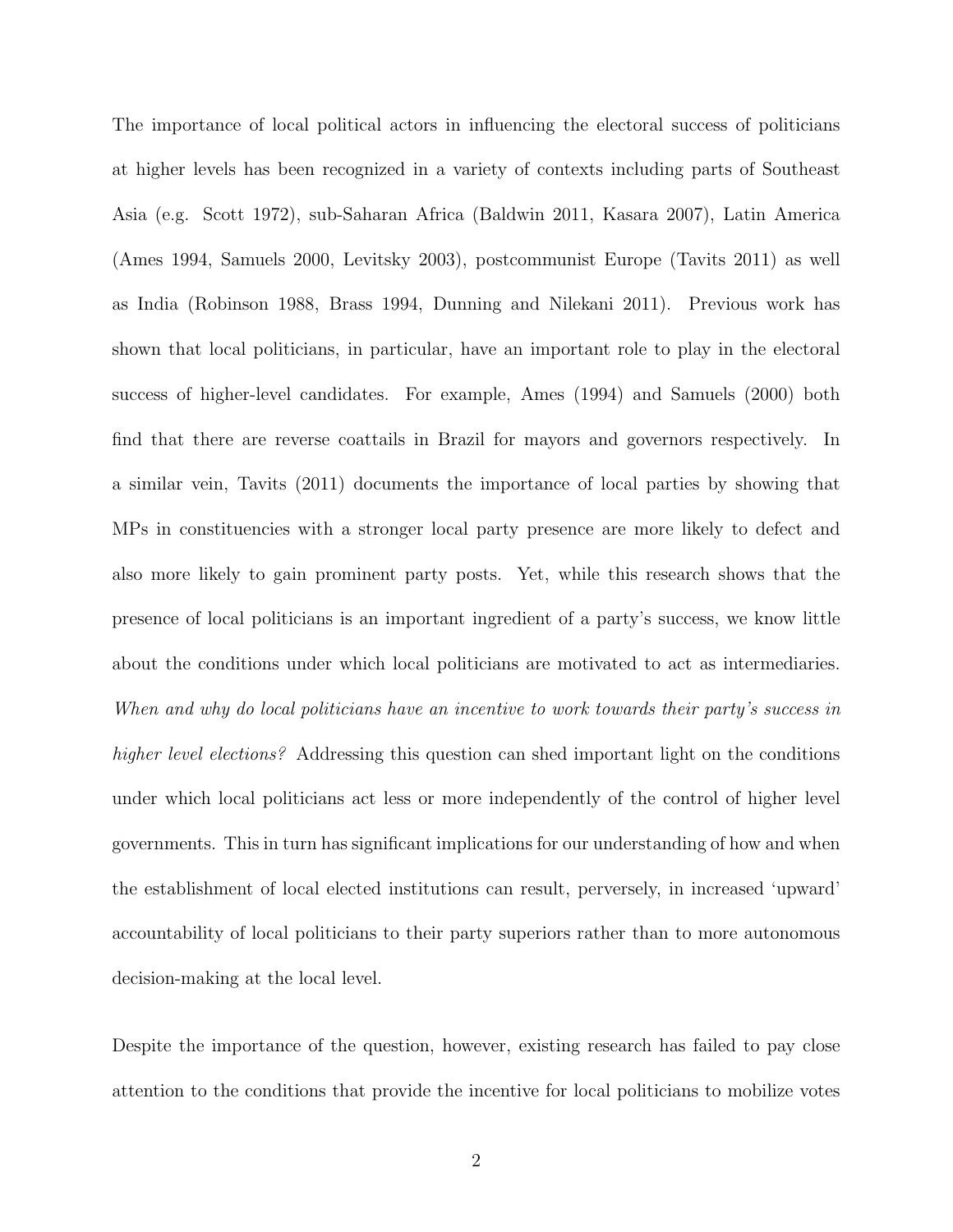for party members at higher levels. While some studies observe that local politicians might mobilize votes for candidates at higher levels in anticipation of future benefits (e.g. Ames 1994), there has been little evidence explicitly investigating the link between the treatment of local politicians by parties at higher levels and their propensity to mobilize votes for them. Moreover, while an increasing number of studies of machine politics have begun to focus on commitment problems between parties and voters (e.g. Stokes 2005, Nichter 2005), the existing literature has largely failed to recognize the other important commitment problem that arises when parties use local intermediaries to monitor voting behavior and mobilize votes at the local level. Thus, the conditions that strengthen the 'upward accountability' of local politicians to their party superiors are not well understood.

In this paper, I address this gap by using electoral data from multi-level constituencies to investigate the conditions under which local incumbents increase the tendency of their constituents to vote in favor of their party members at higher levels. Using a principal-agent framework, I argue that local politicians have an incentive to act as intermediaries when party leaders at higher levels implement decentralization reforms with significant room for executive discretion and when they are able to selectively target these resources to local politicians. To test the argument, I leverage the variation across parties and constituencies within a single Indian state - Kerala - in the degree to which the parties had discretion over the allocation of resources to local governments and in the degree to which parties had state level representatives who could oversee the actions of local politicians in their constituency. The analysis of this within state variation allows several institutional, political, and socio-cultural factors that could be determinants of the strength of linkages across lev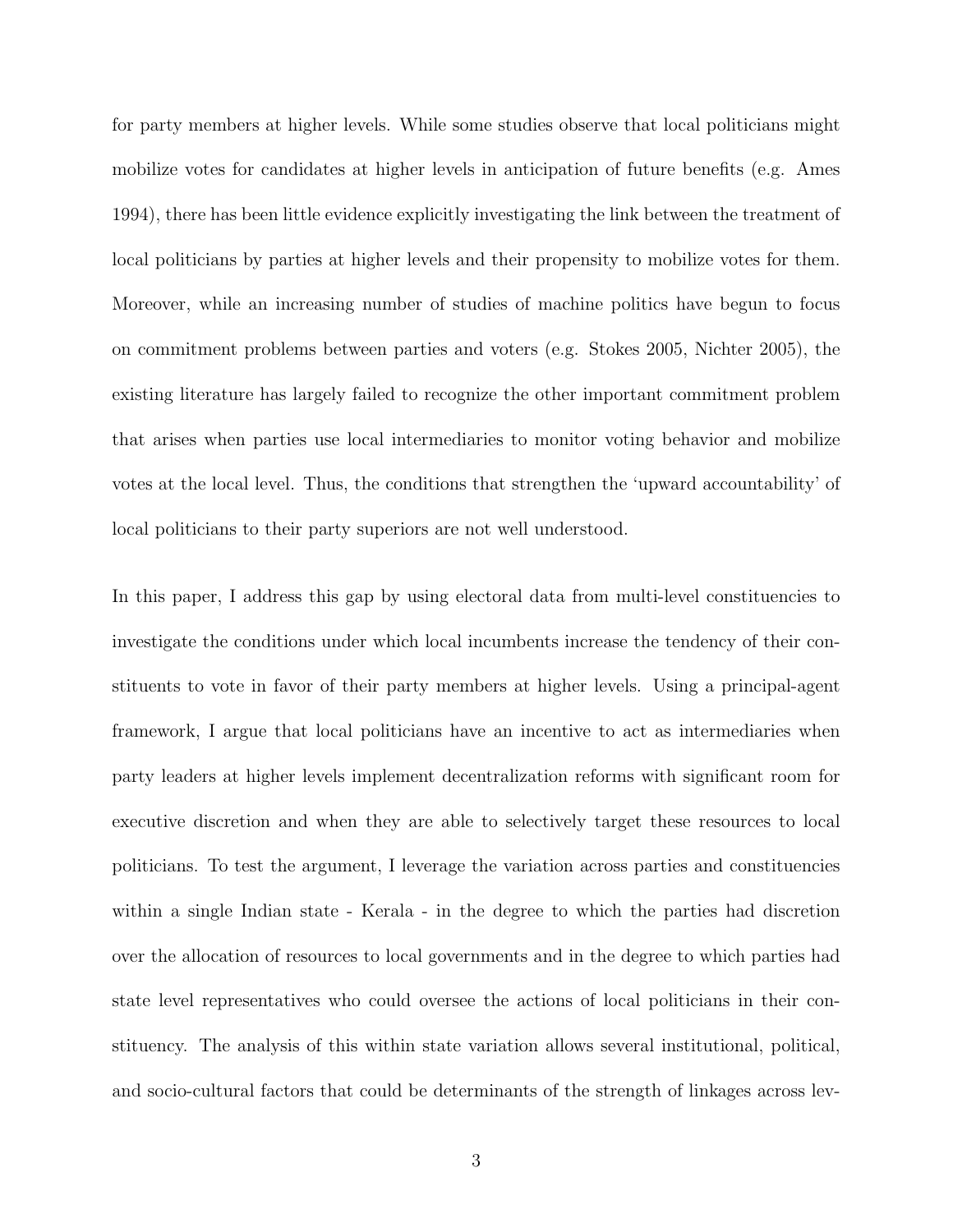els of government to be held constant. The evidence supports the hypothesis that village incumbents are more likely to increase voting for their co-partisans in state elections when they belong to a ruling party that implements significant decentralization reforms and when their constituency falls within that of an incumbent party member at the state level. Thus, while the establishment of elected grassroots institutions is often advocated as a means of bringing local politicians closer to the people, the findings indicate that there are certain conditions which create an 'upward accountability' of local politicians to their party superiors. Paradoxically, the argument and findings indicate that in a patronage dependent system the implementation of fiscal and administrative decentralization can provide governments with an avenue to exert control over the behavior of local politicians.

The findings of this research thus suggest a novel explanation for why governments implement decentralization. Existing explanations fall into two main categories. The first category of explanations attribute the occurrence of decentralization to an increase in the relative power or representation of local level actors or groups. One group of arguments posits that central governments empower local governments when actors at the lower end of party hierarchies gain more importance in higher-level politics (e.g. Garman, Haggard and Willis 2001, Eaton 2004, Fillipov, Ordeshook and Shvetsova 2004, Wibbels 2006). Other scholars attribute the decision of national parties to decentralize to their expectation of the party retaining greater representation at the local than at the national level (e.g. ONeill 2003, Escobar-Lemmon 2003). Several studies on federalism have also highlighted the importance of the bargaining power of lower-level units in determining the level of decentralization (e.g. Riker 1965, De Figueiredo and Weingast 2005). In a similar vein, Falleti (2004) offers a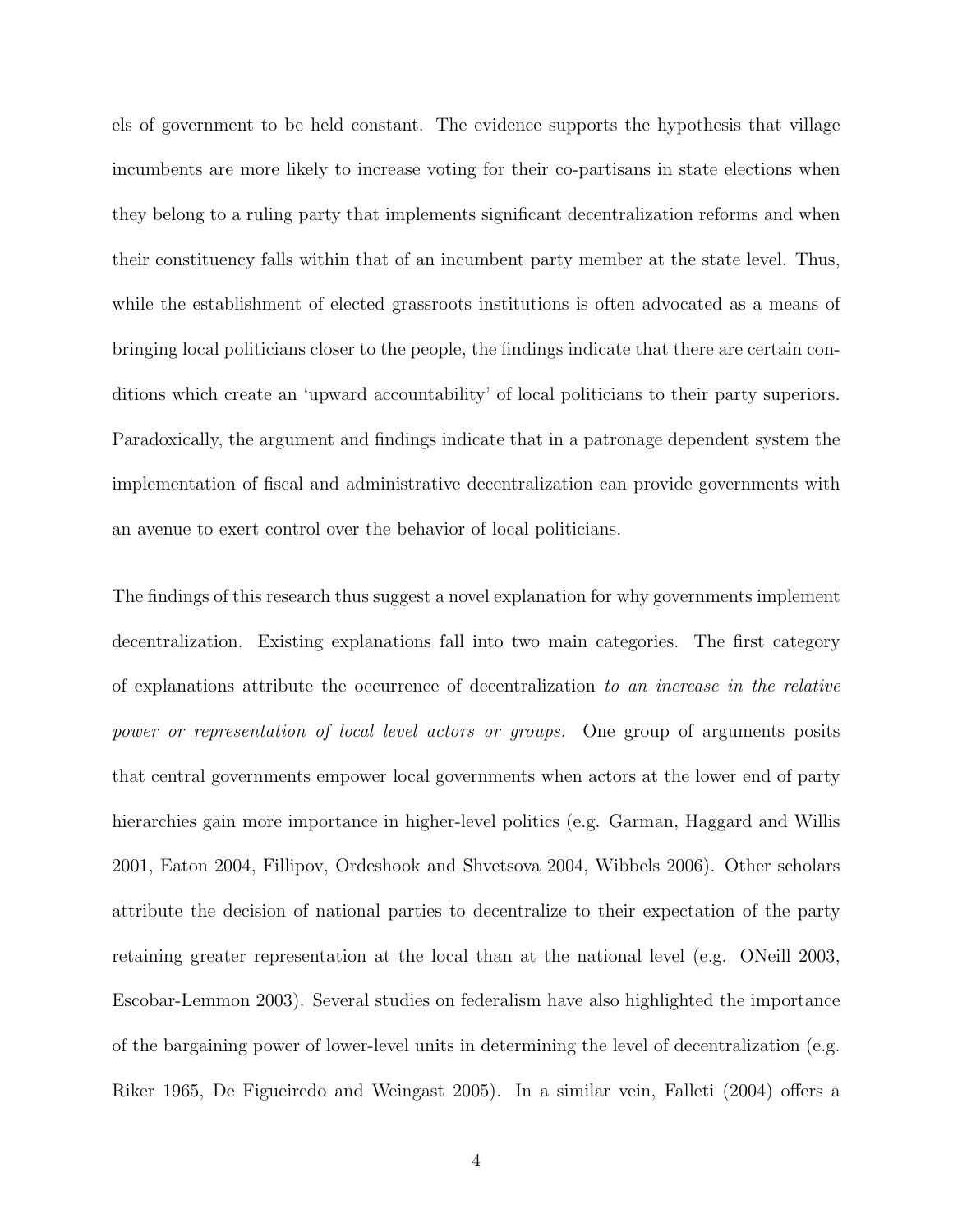sequential theory of decentralization in which political decentralization to the sub-national level is established because of the prevalence of sub-national interests in negotiations and Boone (2003) also emphasizes the bargaining power of local rural elites to explain variation in decentralization strategies pursued by central governments. Finally, the appeasement of ethno-regional interests has also been shown to be a driving force behind decentralization (e.g. Amoretti 2004, Roeder 1991, Meguid 2008). The second category of explanations posits that decentralization is implemented because of its desirable political and economic effects on the well-being of citizens. For example, Grindle (2000) argues that decentralization was implemented due to a need to restore legitimacy in the wake of institutional decay and crisis6 and a large literature in economics highlights the economic efficiency gains associated with decentralization in terms of reducing information asymmetries. (e.g. Besley and Coate 2003, Bardhan 2002, Seabright 1996, Oates 1972). My research suggests instead that, in a patronage democracy, governments have an incentive to implement decentralization not as a means to empower local actors or to improve the welfare of citizens, but as a means of using local politicians to serve the political interests of the government at higher levels  $.2$ 

The results also contribute new insight to existing theories about self-enforcing federalism (e.g. Weingast 1995, Fillipov, Ordeshook and Shvetsova 2004, Bednar 2009) . These studies have increasingly recognized that federations cannot be successfully sustained in the absence of limits on the authority of the central government. This research advances our understanding of the nature of federalism by shedding new light on the consequences of decentralization

<sup>&</sup>lt;sup>2</sup>Note that, in other work (Bohlken 2010), I provide support for the argument that governments choose to implement decentralization when alternative channels of mobilizing support at the local level through the party's existing organizational wing become too costly.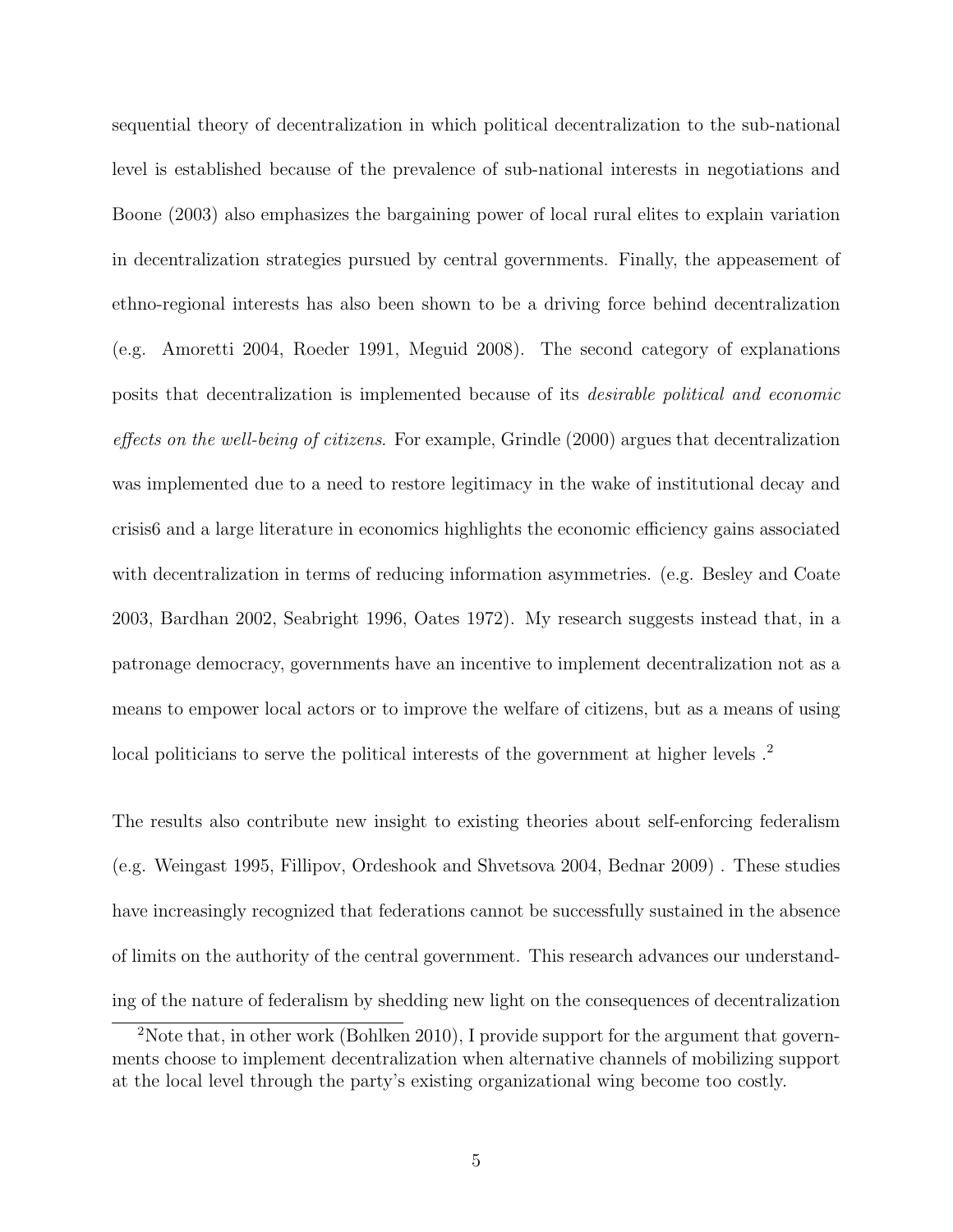in the absence of constraints on central governments. While Weingast (1995) argues that the effects of federalism that is not self-enforcing would be similar to the effects of no federalism, this research suggests that the absence of limits to the discretion of higher level governments can have especially perverse consequences - leading to the possibility that higher level governments can use their discretion over the implementation of decentralization to manipulate local politicians into serving their political interests.

The rest of the paper is organized as follows. The next section discusses the theoretical argument and its empirical implications. Section 2 describes the context while Section 3 describes the data and methodology. Section 4 presents the main results of the analyses and the paper concludes with a discussion of the broader implications of the findings.

### 1 Theory and Hypotheses

#### 1.1 Local Politicians as Agents of Higher Level Party Leaders

Why and when do local politicians work to improve their party's success in higher level elections? Regardless of whether their influence is direct or indirect, it is assumed that local politicians must exert costly effort in order to influence the vote-choice of her constituents in favor of her party's candidates at higher levels.<sup>3</sup> I develop a simple principal-agent framework to understand the conditions under which local politicians would exert this effort. In this framework, a party leader acts as 'principal' who wishes to motivate a local politician to

<sup>&</sup>lt;sup>3</sup>I leave for the next section a discussion of the mechanisms of influence.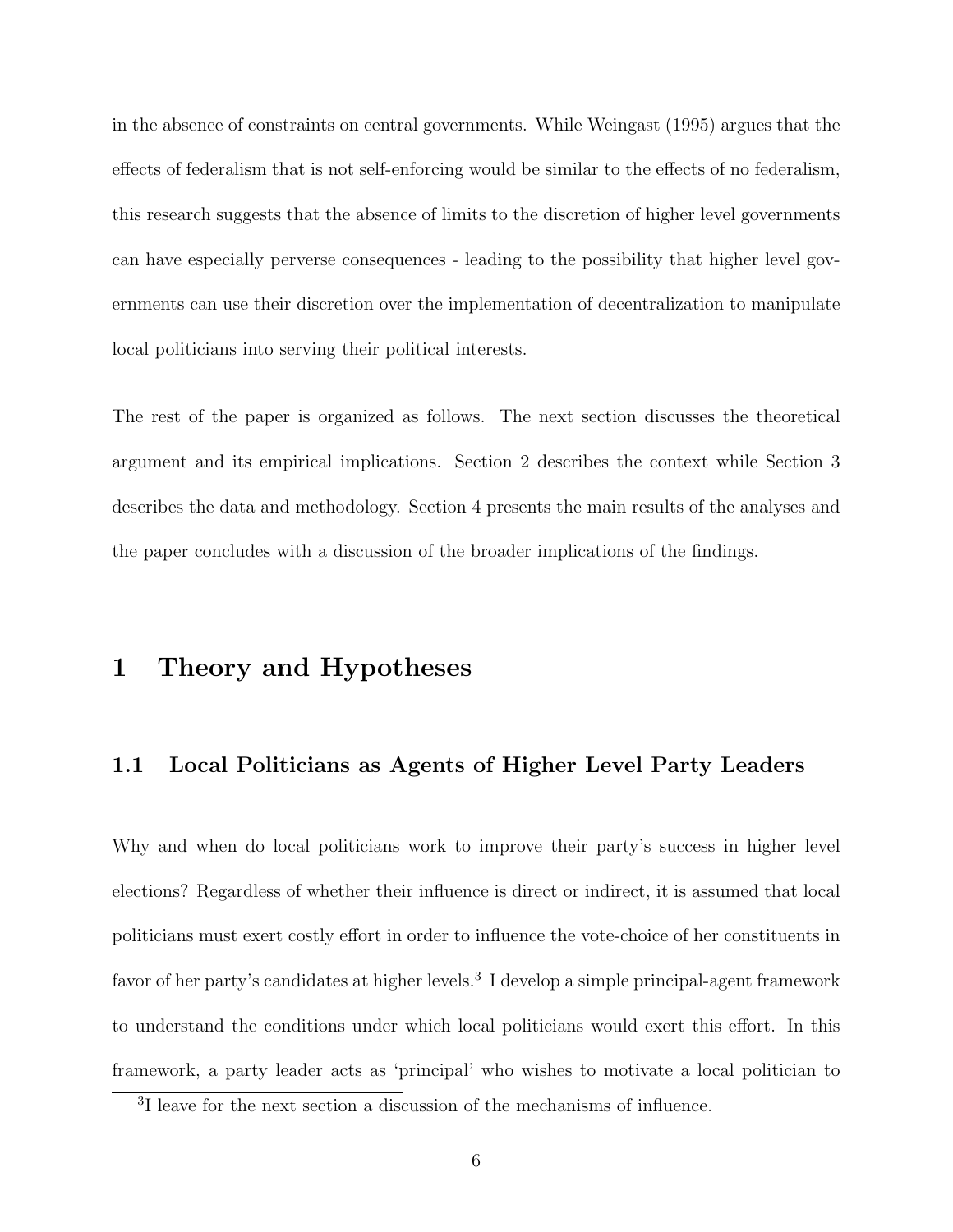mobilize votes in favor of the party in higher level elections. While the model is presented and analyzed in further detail elsewhere (Bohlken, in progress), I discuss the main results here.

A key implication of the model is that the size of the reward that a party leader can target to (and withdraw from) individual local politicians contingent on their political behavior is, in equilibrium, positively related to the propensity of local politicians to mobilize votes for party members at higher levels. In turn, the ability of a party leader to increase the size of the reward depends on the extent of discretion she possesses over the targeting of resources to local politicians on the basis of their political actions. In a patronage democracy, this result implies that ruling parties who implement significant fiscal and administrative decentralization reforms should, all else equal, be more likely to have local incumbents who aid the party's electoral success in higher level elections than opposition parties or ruling parties that do not channel significant resources to local governments.<sup>4</sup>

The governing status of a party is important since, although policy is decided in the legislature, the control of ministries gives a ruling party significant control over the implementation of policy and, thus, significant control over state patronage (see Wade 1982, Chandra 2004). It is due to their control over bureaucratic decisions affecting implementation that ruling parties acquire disproportionate discretion over the allocation of patronage compared to other parties in the legislature. It is true that most party leaders have discretion over the allocation of party positions and can provide symbolic or organizational support to a local politician.

<sup>4</sup>Fiscal decentralization entails transferring finances to local governments or giving them the power to levy (additional) taxes. Administrative decentralization entails providing local governments with additional personnel or giving them jurisdiction over larger policy spheres.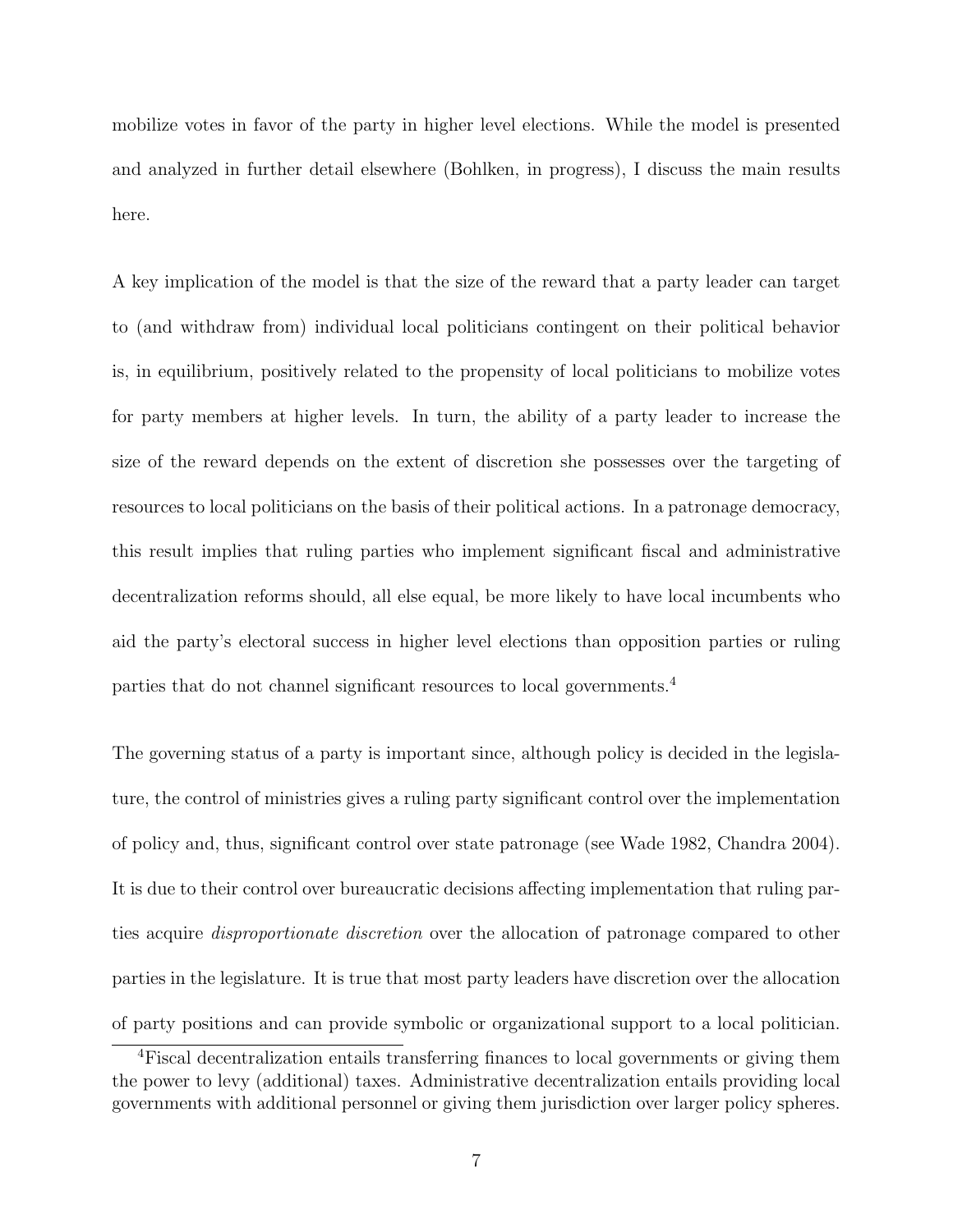However, the most valuable resources for a local politician are likely to be patronage in the form of government jobs or development assistance and benefits targeted to her constituency. These resources not only provide the local politician with the opportunity to extract private rewards for herself, but also enhance the prestige of her own position in local government as well as allowing her a greater chance of gaining re-election and securing her own position. Indeed previous qualitative studies of village politics in India have observed that a village politicians ability to win elections has been shown to be strongly determined by her ability to secure promises of development assistance for her district from state-level representatives from the ruling party (e.g. Weiner 1967, Robinson 1988).

While many ruling parties may have significant discretion over resources, not all ruling parties would wish to channel these resources to local governments. Some ruling parties may have other ways of mobilizing votes at the local level, such as through the party organization. For others, the opportunity cost of devolving resources to local actors may be very high especially if the state is facing a fiscal deficit or other pressing financial problems. Thus, it is only those ruling parties that channel a significant amount of resources to local governments that are likely to have local politicians who tend to mobilize votes for party members at higher levels. One indication of the degree to which ruling parties allocate resources to elected local governments is the extent of fiscal and administrative decentralization to the local level. In some political systems, the allocation of decentralized resources and powers across local governments is largely governed by legislation and is decided by pre-determined formulae. In a patronage democracy, however, the implementation of fiscal or administrative decentralization gives higher level governments a significant amount of discretion over resources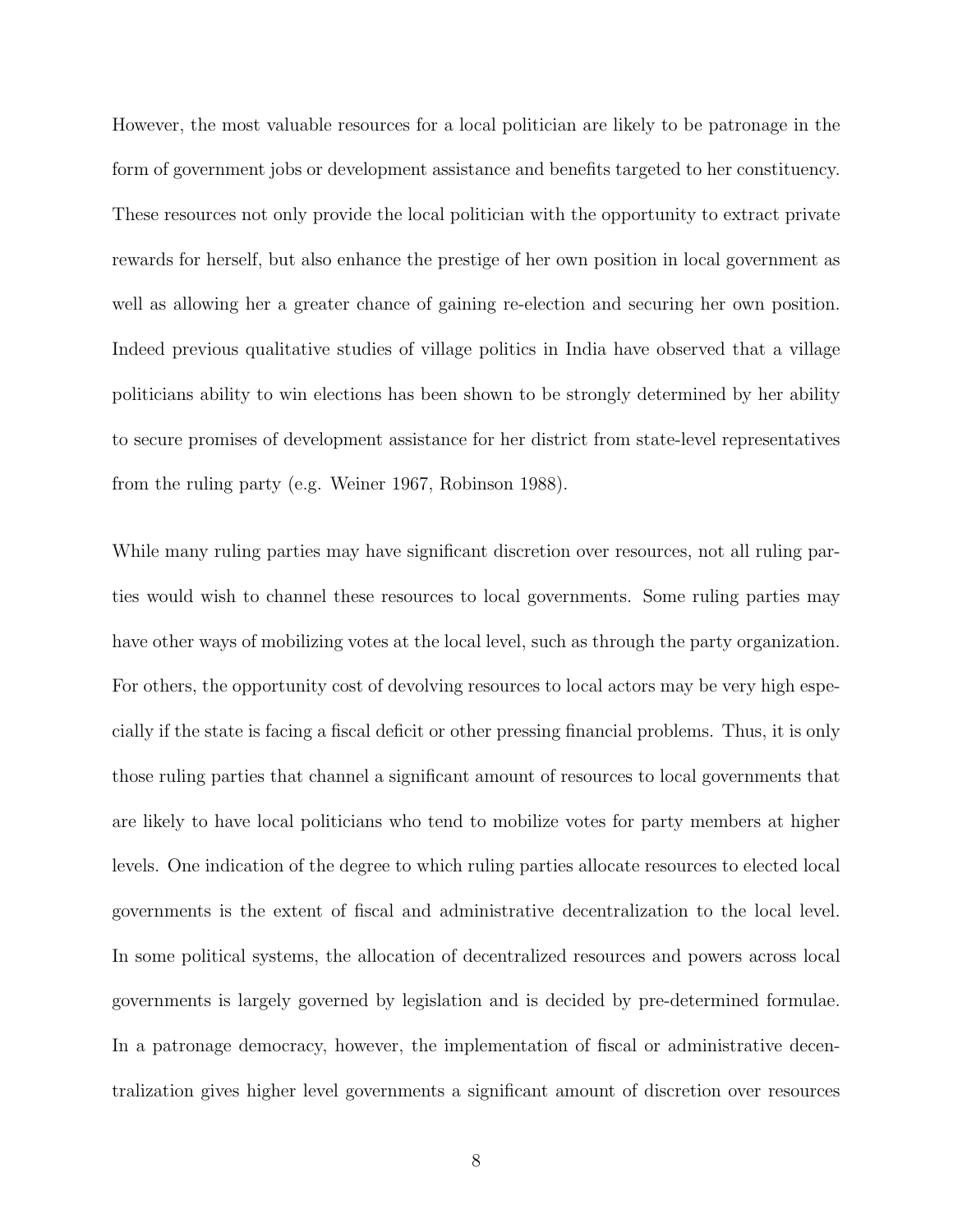that can be allocated to local governments and constituencies within them. Indeed, previous studies have noted that decentralization often results in a politically biased allocation of certain types of grants across sub-national or local governments in India and elsewhere (e.g. Khemani 2003, Bardhan and Mookherjee 2006, Galiani, Gertler and Schargrodsky 2008). In terms of fiscal decentralization, although some allocations to local governments are based on pre-determined formulae, the ministries within a state government have various tools to influence how various line items within a budget are allocated across local governments.<sup>5</sup> Even administrative decentralization can have a significant discretionary component if state governments can influence how and where the legislation is implemented. It is reasonable to assert at the very least that, in a patronage dependent system, an increase in either fiscal or administrative decentralization is often associated with an increase in the amount of executive discretion over the resources allocated to local governments.<sup>6</sup>

The model also shows that the availability of resources that can be targeted to local politicians is not sufficient for a party leader to be able to incentivize a local politician to mobilize votes for the party at higher levels. What is also required is the ability to monitor the actions of local politicians and to target patronage rewards contingent on these actions. Since there are a large number of local politicians who are geographically dispersed, it is difficult for a party leader to monitor a given local politician directly. In this situation, a key channel

<sup>5</sup> Interview with Mr. P.V. Unnikrishnan, Member of State Planning Board, Kerala, March 6th 2008.

<sup>&</sup>lt;sup>6</sup>Note also that the model indicates that even those aspects of fiscal and administrative decentralization that cannot be targeted to local politicians conditional on their loyalty makes it more likely that a party leader will prefer to use local politicians as intermediaries, and thus, increases the degree to which local politicians will be incentivized to mobilize votes for the party at higher levels.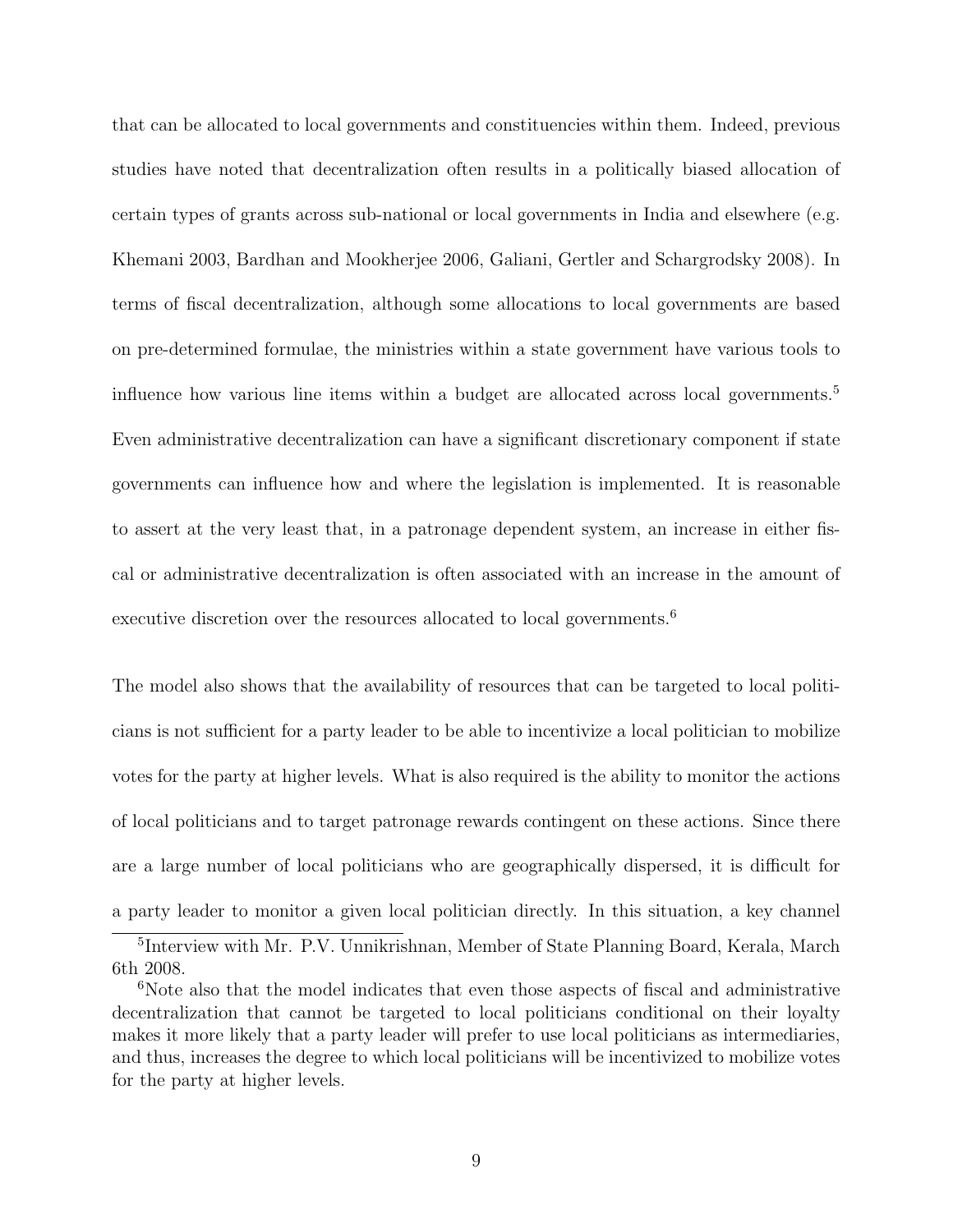through which a party leader can monitor the efforts of local politicians as well as selectively target benefits to them is through party members who are state or national level representatives in the constituency in which the local politician serves. Here, I focus on state level representatives. A state-level representative from the local politician's party would have a clear incentive to monitor the efforts of local politicians since she has a direct stake in the local politician's success in influencing vote choice in higher level elections.<sup>7</sup> An incumbent state representative also has an incentive to make ongoing connections with her constituents for the purposes of her own re-election and this effort has a positive externality in terms of allowing her to monitor the local politician. The targeting of resources to local politicians is also facilitated when the state-level incumbent representative whose constituency encompasses that of the local politician belongs to the same party as the local politician. This is because state or national representatives often have the powers to decide the allocation of resources within their constituency and the incentive to allocate these resources to local politicians in their own party. In most Indian states, state representatives (MLAs) are members of planning committees at the district level that are responsible for overseeing the development activities of local governments and can decide on the allocation of resources across them.<sup>8</sup> MLAs belonging to ruling parties in particular have special authority because of their links with the ministries and they often approach ministries with a request to fund particular projects in their constituency.<sup>9</sup>

<sup>&</sup>lt;sup>7</sup>It is assumed, since the local politician's influence over vote choice derives from her own connections within her constituency, that the local politician would be most able to mobilize votes on behalf of higher-level politicians whose constituency overlaps with her own.

<sup>8</sup> Interview with Mr. V.K. Agarwal, Additional Chief Secretary Finance Department, Maharashtra, March 15th, 2008

<sup>&</sup>lt;sup>9</sup>Interview with Mr. P.V. Unnikrishnan, Member of State Planning Board, Kerala, March 6th 2008.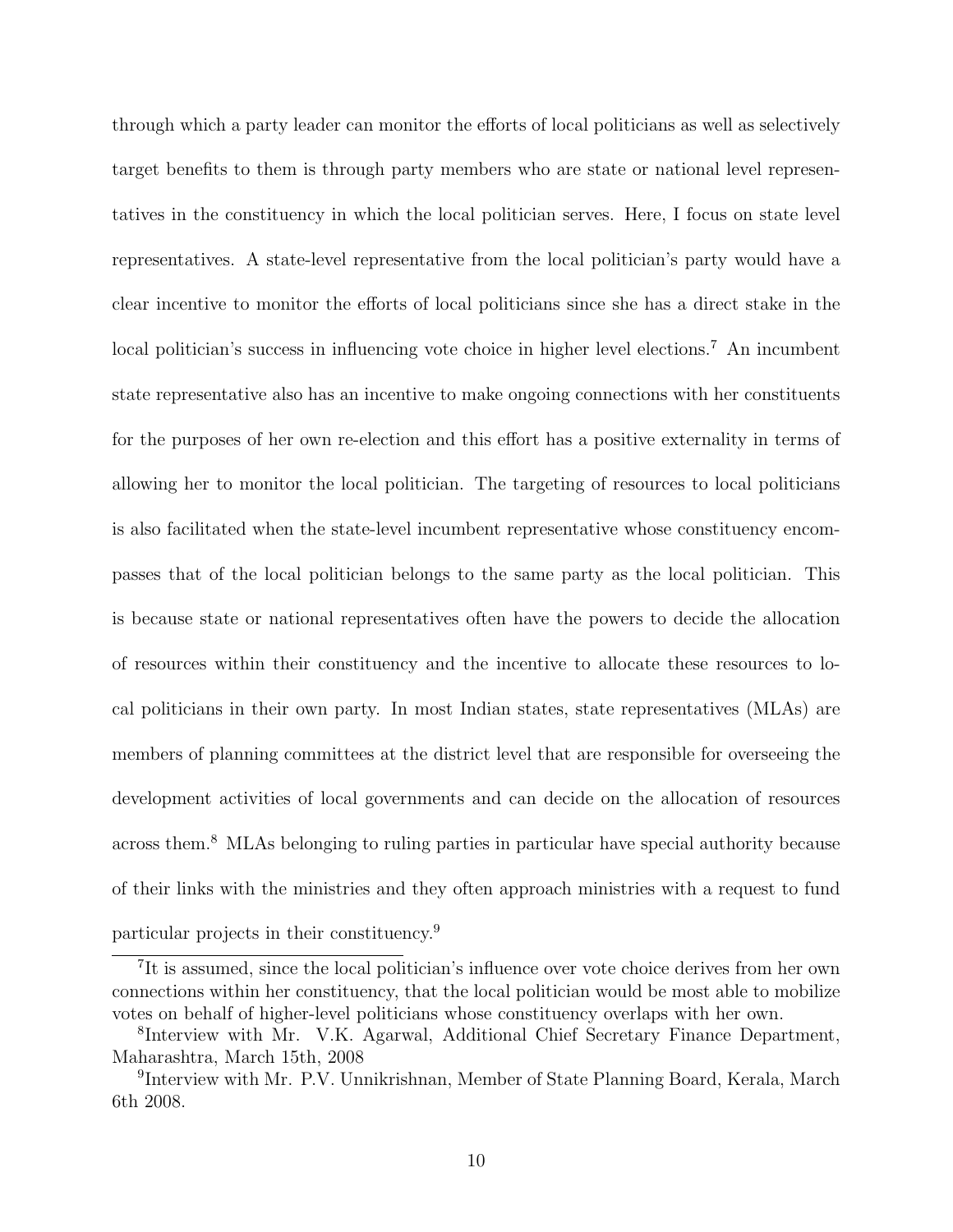#### 1.2 Channels of Local Influence

The above discussion implies that local politicians will have the most incentive to encourage voting for party members at higher levels when they belong to a ruling party that implements fiscal and administrative reforms with a significant discretionary component and when they belong to the constituency of a higher level incumbent representative of their own party. But, how do local politicians exercise this influence on their constituents' vote choice in favor of their party in higher level elections? One possibility is that local incumbents send a passive signal to their constituents about the quality of the party at higher levels by aligning their official goals and priorities with those of party members at higher levels. In this case, the costly effort exerted by the local politician is not in terms of mobilizing votes per se, but in terms of compromising on her own preferences to act more closely in line with what state level party leaders desire. If voters observe this alignment between local and state level members of the same party, then a local politician who performs well will generate positive externalities for the electoral success of the party at higher levels and, conversely, poor local performance would generate negative externalities at the state level.

A second possibility that local politicians engage in active persuasion. In an ethnographic study of voting in an Indian village for example, Robinson (1988) observes how a village panchayat president was able to instruct voters who arrived at the booth in terms of how they should vote in the state-level elections (see Bohlken 2010 for additional examples). A third possibility is that local incumbents distribute patronage in a manner that rewards those who have shown loyalty to the party in elections at higher levels of government. Indeed,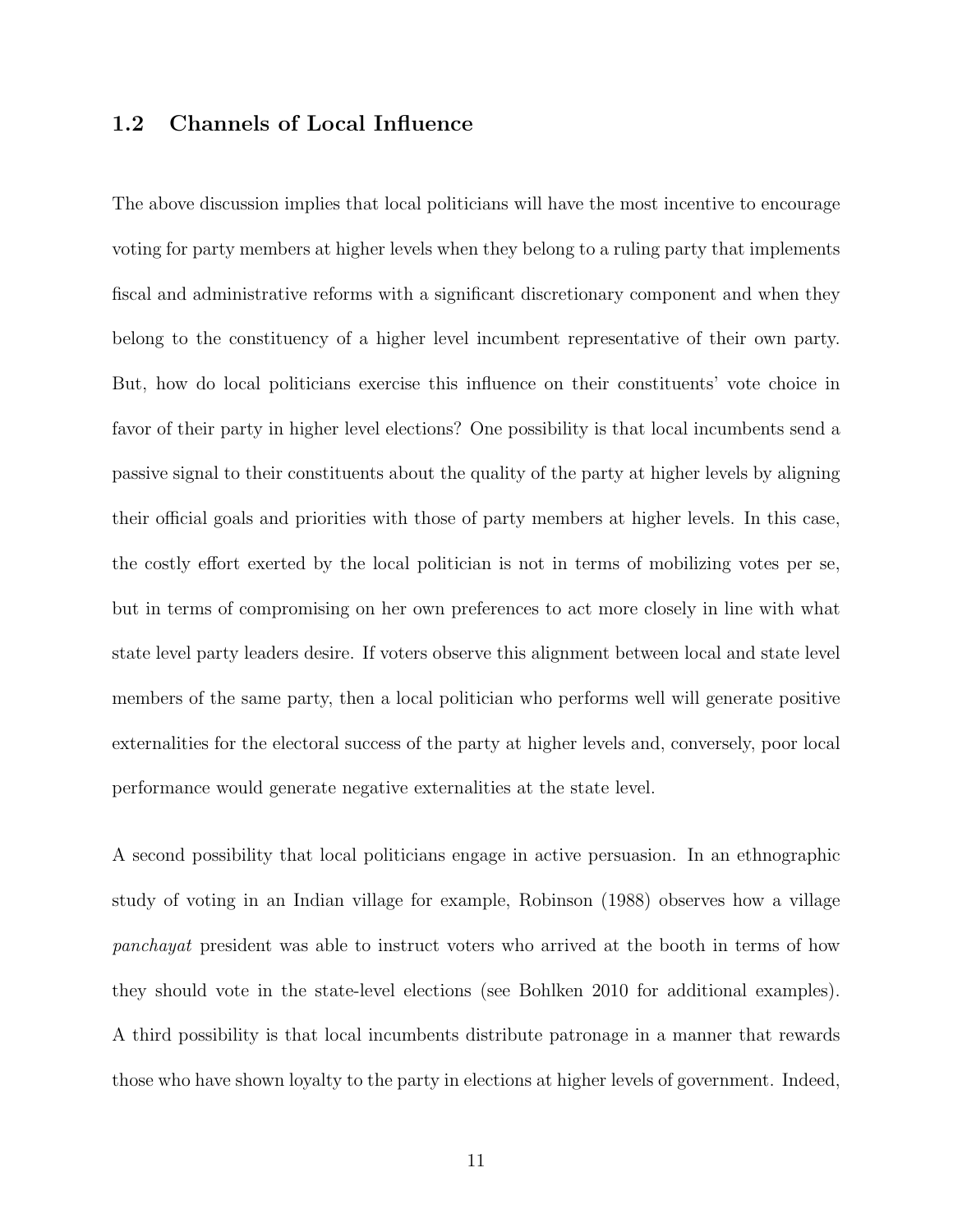many previous studies have argued that the influence of local politicians over voting behavior in general derives from the control over resources they acquire as a result of their political power (e.g. LeMarchand and Legg 1972, Scott 1972). With both active persuasion or the patronage mechanism, however, we would expect that the influence of a local incumbent would be driven by the level of her own support in her local constituency. With the patronage mechanism, for example, previous studies have noted that clientelistic exchanges between politicians and voters require a commitment mechanism that prevents voters from reneging from their obligation to vote for the party that provides them with benefits (e.g. Stokes 2005). Such a commitment mechanism is more likely to exist between a local politician and her supporters than those who have voted for another candidate.

Distinguishing between these alternative mechanisms is not possible given the data we have and is beyond the scope of the paper. What is important, however, is that if any combination of these mechanisms of influence were to hold, then a local politician's influence over vote choice in higher level elections would be driven by her own electoral support in local elections. Thus, we would not expect a local incumbent's influence to produce an unambiguous increase in her party's electoral support at higher levels but to increase the extent to which her own supporters vote for the party at higher levels. For any of the mechanisms, we would thus expect that a local representative belonging to a given party would increase the correlation between her own local vote share and the party's state vote shares. Since we are dealing with single member districts and since parties field only one candidate per local constituency, this implies that we should see a stronger correlation between a party's local and state vote shares in the presence of a local representative affiliated with the party. Moreover, if a stronger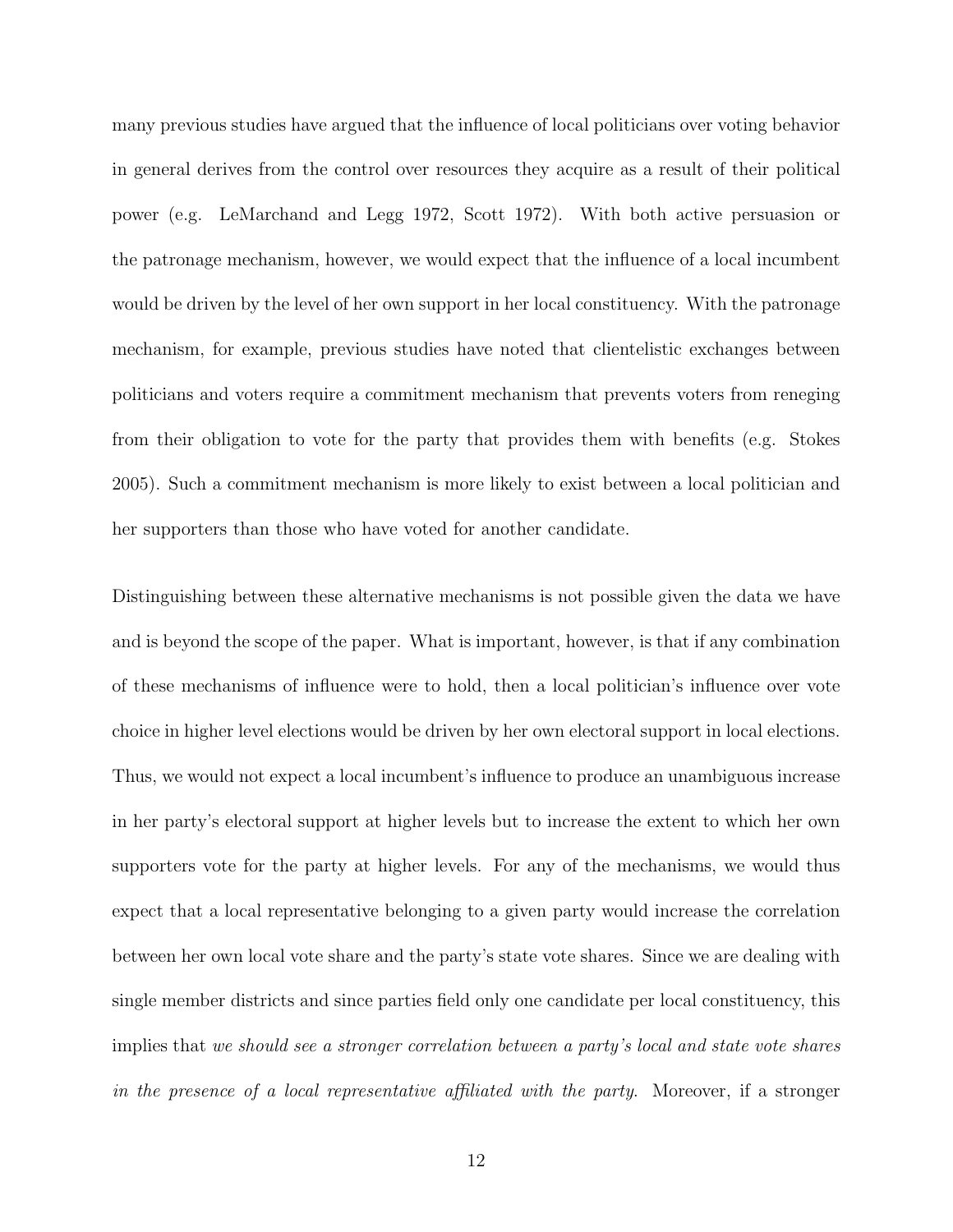correlation between a party's local and state level vote shares were to exist in the presence of a local incumbent affiliated with the party rather than one affiliated by another party, then this would suggest some type of upward accountability of local politicians to her party members at higher levels. If the correlation in vote shares between a party's local and state levels were entirely driven by intrinsic voter preferences being similar at both levels, we should not expect the presence of a local incumbent affiliated with the party to have any independent effect on the strength of the correlation.

Thus, taken together the theoretical argument suggests two hypotheses.

H1: A local representative belonging to a ruling party that has implemented significant decentralization reforms will be more likely to influence her supporters to vote for her party in state elections when the state representative in the local representative's constituency also belongs to the ruling party.

H2: A local incumbent representative who has access to a state incumbent from her own party will be more likely to influence her supporters to vote for her party in state elections when she belongs to a ruling party that has implemented significant decentralization reforms rather than when she belongs to an opposition party.

The first hypothesis emphasizes the importance of co-partisanship between local and state incumbents in influencing the degree to which local politicians from a ruling party that has implemented decentralization will mobilize votes for the party at higher levels. The second hypothesis emphasizes the modifying effect of the governing status of the party and its approach to decentralization on the degree to which local politicians act as intermediaries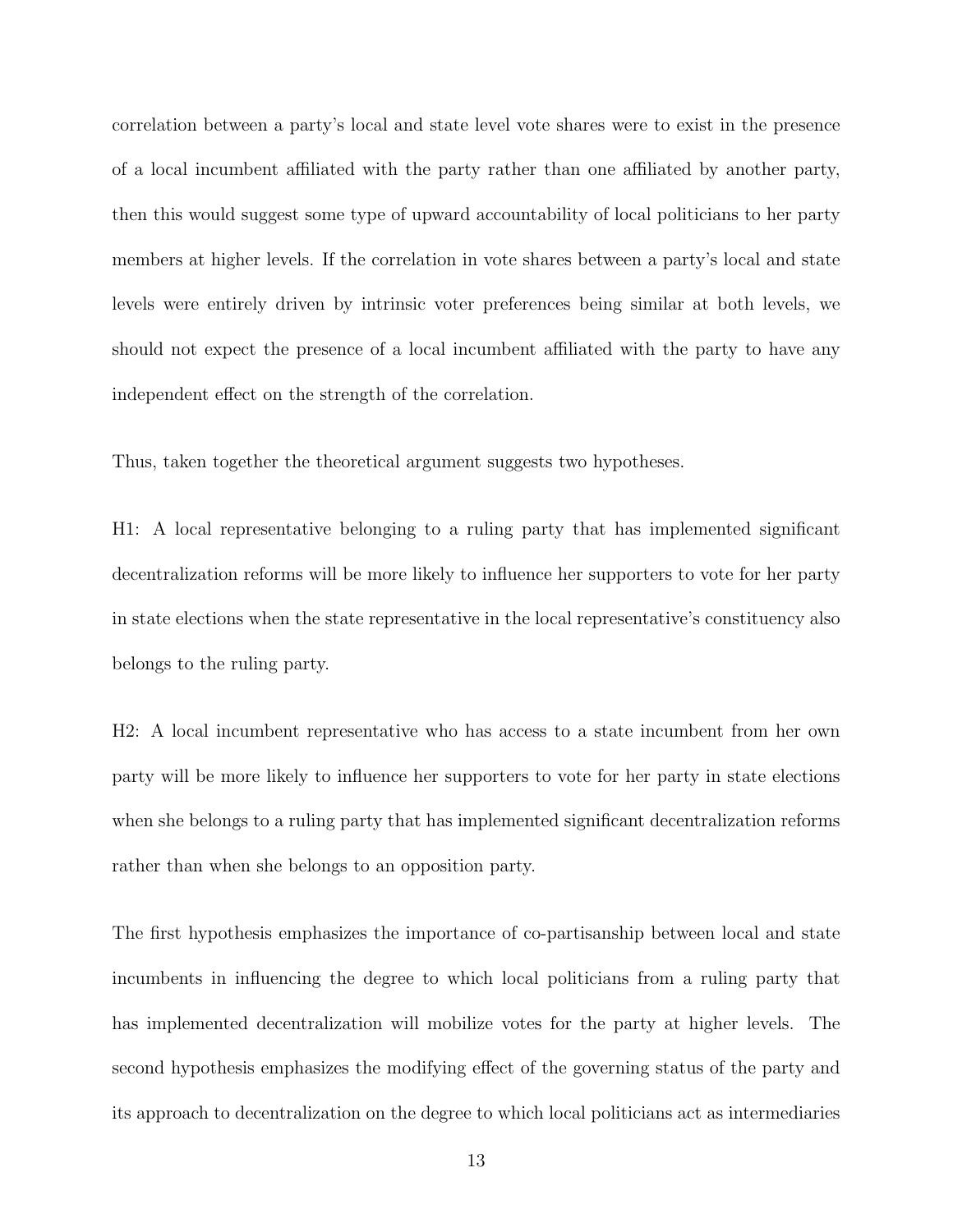for party members at higher levels.

### 2 Context

In this section, I describe the context in which the theoretical argument and hypotheses laid out in the previous section are tested. The hypotheses are evaluated by considering the influence of village-level politicians on their party's electoral success at the state level in the Indian state of Kerala. Both and local and state elections in the state use single member districts with a first past the post system. Although the state itself is an outlier with regard to its socio-economic profile, the interest here is in examining within state variation in the degree to which local politicians influence the vote choice of their constituents in higher level elections. In terms of this within state analysis, this state has several characteristics that make data analysis easier and that allow the parsing out of alternative explanations. One important reason to focus on Kerala is that two major parties tend to alternate in government at every election: Communist Party of India - Marxist (CPM) and Indian National Congress (Congress). This feature makes it possible to separate the effects of intrinsic characteristics of a party from the effect of its position in government. Another advantage of this case is that, as described below, the CPM-led government between 1996 and 2001 implemented one of India's most major decentralization reforms and, moreover, these reforms appear to have had a significant discretionary component. Thus the degree to which discretionary resources were channeled to local governments is likely to be significantly greater for this case of the CPI-M between 1996 and 2001 than in the case of opposition parties. This variation is used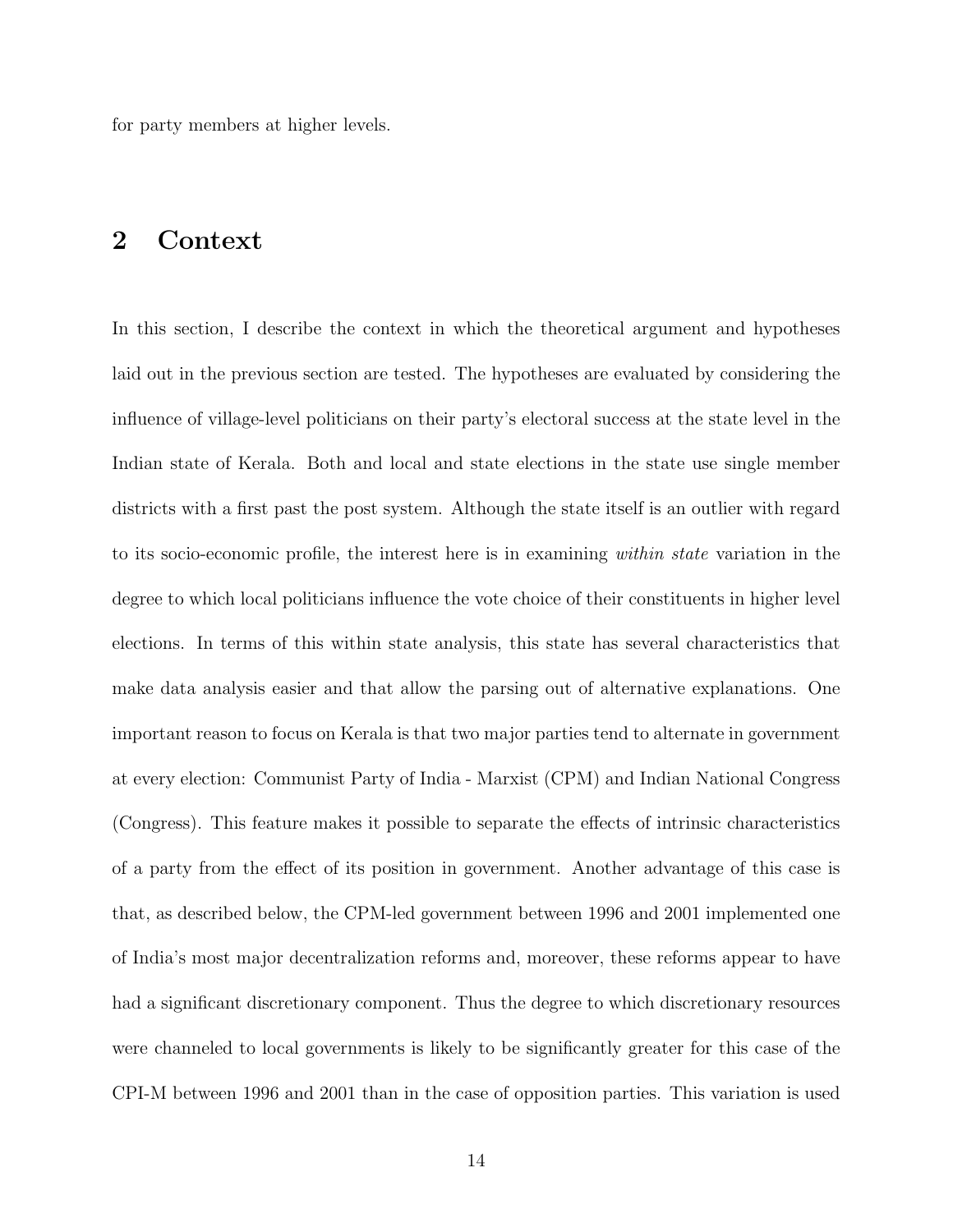to examine a key feature of the theoretical argument which posits a relationship between the amount of targetable resources channeled to local governments and the degree to which local politicians serve as intermediaries. The final practical reason for focusing on this state is that it is one of two major states in India where village elections are officially held along party lines.<sup>10</sup> This feature makes it possible to detect the party affiliation of local candidates simply using electoral returns compiled by the election commission and thus makes the data collection task significantly easier.

Qualitative information about the decentralization reforms that were ushered in by the CPI-M led government between 1996 and 2001 suggest that the CPM government channeled a greater amount of resources to local governments than previous or subsequent governments and that the CPM, as a ruling party, had greater discretion over the allocation of resources across local governments than opposition parties in the same time period. The fiscal and administrative decentralization reforms brought about by the CPI-M led Left Democratic Front (LDF) government shortly after it assumed power in 1996 were known as the People's Plan Campaign and were described by many as the most significant reforms of its kind in India.<sup>11</sup>. As part of this plan, the government devolved a significant  $35$  to  $40\%$  of the state's plan expenditures to local bodies in a single year (see Heller 2001) which amounted

<sup>10</sup>While this characteristic appears to indicate that Kerala is unique in terms of the strength of parties or partisanship, it is widely observed, even in Indian states where village elections are not officially held along party lines, that most village level candidates are unofficially affiliated with one particular party or another and that their affiliation is observable to local voters as well as higher level party members (e.g. Sud 2001, Dunning and Nilekani 2011).

<sup>&</sup>lt;sup>11</sup>The CPI-M's record on implementing decentralization when in government had been poor up until 1991 and, even the reforms implemented in 1991 paled in comparison to the People's Plan Campaign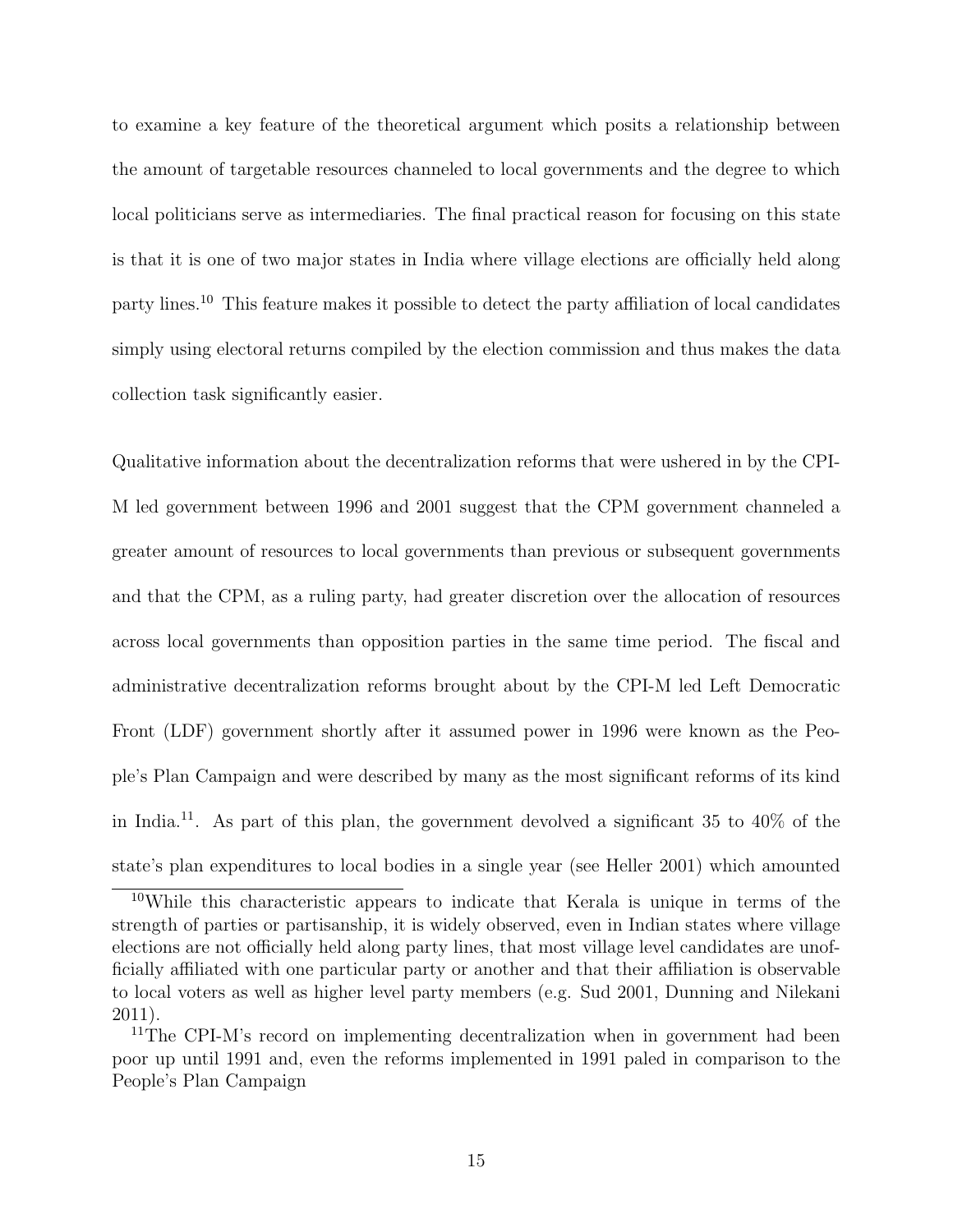to a four-fold increase relative to the previous Congress led government in the amount of resources channeled to local governments.<sup>12</sup> The amount of expenditure per village-level government also increased about five fold (Oommen 2004, p11).<sup>13</sup>. Accompanying this vast increase in fiscal decentralization, there was a considerable amount of administrative decentralization wherein local governments were charged with designing and implementing their own development plans which included designing and financing projects across the full range of development sectors.<sup>14</sup> Moreover, bureaucrats from many line departments were brought under the control of the panchayats and municipalities.<sup>15</sup>

The discussion in the previous section would suggest that the CPM as a ruling party should have had significant discretion over the implementation of these large-scale reforms. There are several indications that this was indeed the case. A first indication of the CPM's discretion with regard to the allocation of decentralized resources and powers is that it was the dominant partner in this coalition and controlled the key departments such as Chief Minister, Finance and Electricity as well as Local Administration.<sup>16</sup> The control of these ministries gave the CPM considerable decision-making power in the allocation of the budgetary resources of each of these departments across local governments. Moreover all of the ranking members of the State Planning Board, a bureaucratic agency that was the imple-

<sup>12</sup>Economic Review (2000), Government of Kerala cited in Sharma (2003), p3834.

<sup>&</sup>lt;sup>13</sup>The swiftness with which the funds were devolved to local governments surprised even the most ardent supporters of the campaign and there were widespread reports that local governments did not have the administrative capacity to fully utilize these funds. (Das 2000, Sharma 2003)

<sup>14</sup>Heller et. al. 2007, p629.

<sup>15</sup>Heller 2005,p86

<sup>&</sup>lt;sup>16</sup>see Kerala Assembly Election Database (http://www.keralaassembly.org), Accessed April 20, 2010. Ever since 1980, the CPI-M has ruled as part of a coalition of parties called the LDF which includes the CPI and other parties.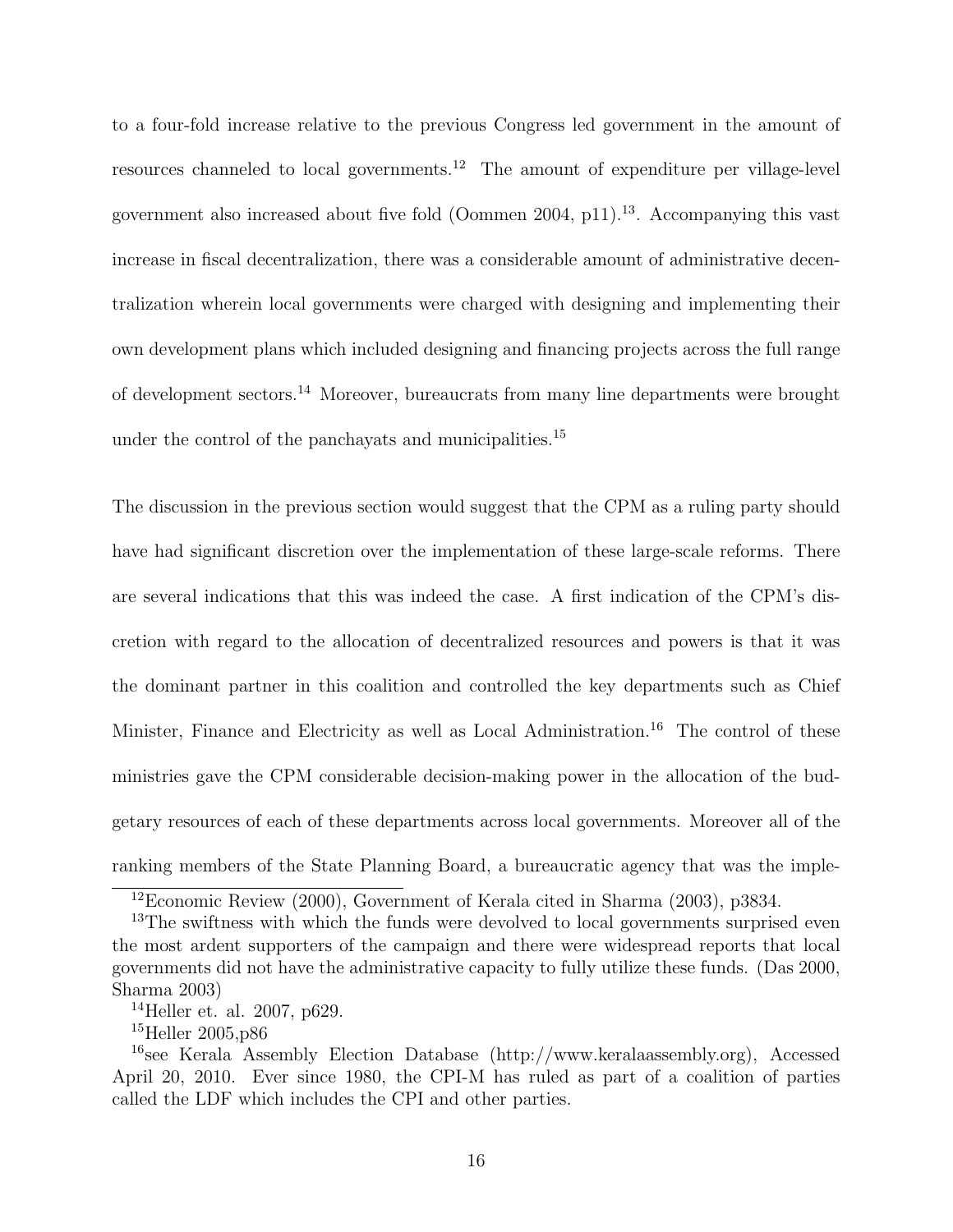menting agency for the reforms, were either active members of the CPM or its affiliate NGOthe KSSP (Heller 2001). In addition, thousands of 'resource persons' were deployed at the state and district level to aid in the implementation of these reforms at the ground level and a large number of these were selected by the State Planning Board and were closely affiliated with the KSSP (Kumar 2001, Sharma 2003). Moreover, despite the scale of the decentralization measures, the dependence of local bodies in Kerala on grants from higher level governments continued to remain strong (Jha 2002). This dependence in itself would have given the CPI-M led state government additional leverage over local governments.

While the CPM-led government between 1996 and 2001 took active steps towards implementing a large-scale program for decentralization, the approach toward decentralization by the Congress-led government between 2001 and 2006 was more hesitant. There were some significant reversals in fiscal decentralization. First, although the formal budgetary outlay of funds allocated to local bodies did not decrease under the Congress-led government, news reports indicate the Congress-led government withheld a large installment of funds due to local bodies in 2003 and put various restrictions in place which in effect forced the local bodies to return a large proportion of the funds allotted to them.<sup>17</sup> There was also reportedly a transfer of funds allotted to local governments under the tribal plan away from the elected panchayats and to the department (Chathukulam and John 2002, Mohanakumar 2003) Finally, there was also reportedly an increase in local government funds that were earmarked for state government schemes (Rajesh 2009), thus effectively decreasing the amount of resources that could be independently controlled by local governments. Administrative de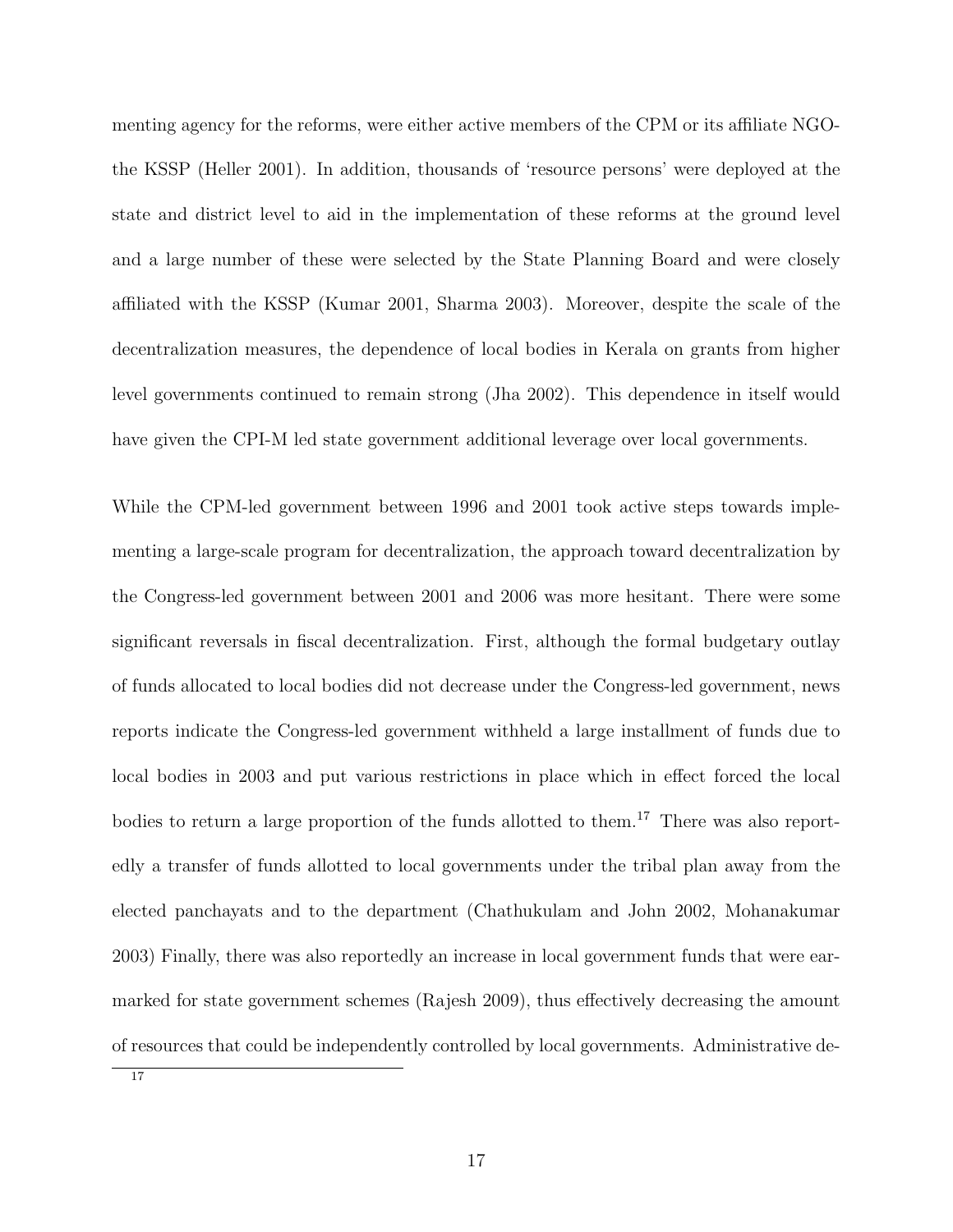centralization was also partially reversed in that the Congress led government in this period reportedly brought about an increase in the role of higher level bureaucrats in the activities and decision-making of local governments (Mohanakumar 2003, Rajesh 2009, Krishnakumar 2005.). At the same time, the Congress led government was less able to monitor and reward the behavior of local politicians than its predecessor. While the previous CPI-M led used volunteers and resource persons, many of whom were affiliated with the party, to aid in the implementation of the decentralization reforms at the ground level, the use of volunteers and resource persons was significantly curtailed under the Congress led government (Rajesh 2009).

Given the scale of the decentralization reforms implemented by the CPM between 1996 and 2001 and the significant discretion that the party had over its implementation, we would expect that the local incumbents would have had a greater propensity to mobilize votes for higher level party members when they belonged to the CPM during this time period rather than when they belonged to the Congress led government between 2001 and 2006 which effectively brought about a partial reversal in fiscal and administrative decentralization and which had less on the ground oversight in the implementation of the reforms. Moreover, we would also expect that local incumbents belonging to the CPM in the period between 1996 and 2001 should have had a greater propensity to aid the electoral success of party members at higher levels than those belonging to the opposition Congress party in the same period or those belonging to the opposition CPM between 2001 and 2006. The next section describes the research design and data to test this argument.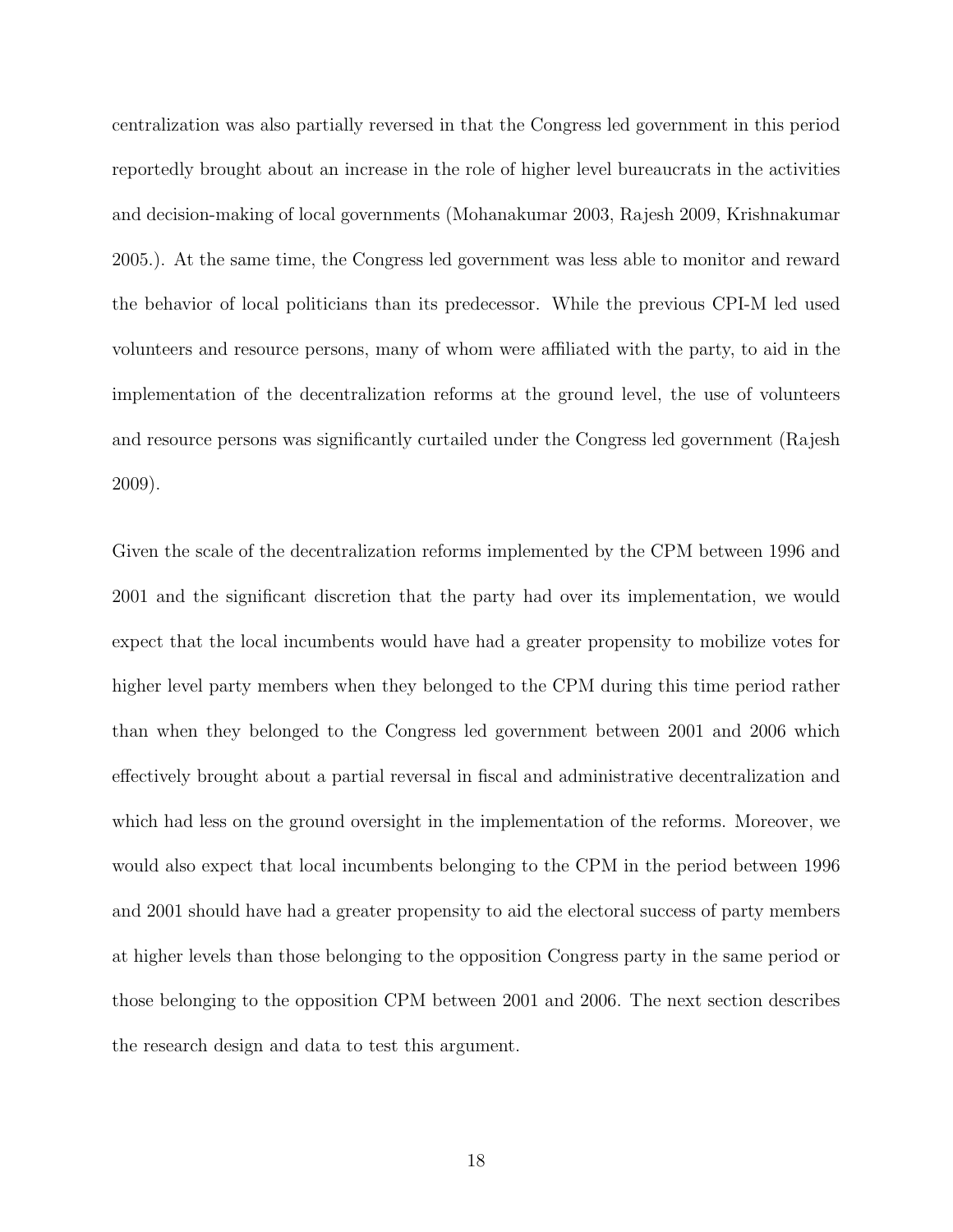#### 2.0.1 Research Design

The analysis in this paper focuses on the two major parties in the state of Kerala: the CPM and Congress. To test the hypotheses in the previous section, I examine the effect of a local incumbent affiliated with each party on the party's state level vote share in the state election approximately 6 months after. Each row in the table below represents a party-election year combination with different characteristics. Henceforth, I refer to the party-election year combinations as follows. CPM2001 refers to the case of the CPM in the state election year 2001 (and the GP election year in 2000), Congress2001 refers to the case of the Congress party for the same election years , CPM2006 refers to the case of the CPM in the state election year 2006 (and the GP election year in 2005) and Congress2006 refers to the case of the Congress party for the same election years. Given  $H2$  we should expect the greatest translation of a party's support from the local to state level when the incumbent local and state representatives are co-partisans in the case of CPM2001 - which is the case of a ruling party that significantly advanced decentralization during this time period - than in any of case of the opposition parties. A comparison of CPM2001 with CPM2006 helps to rule out the possibility that characteristics intrinsic to the CPM party organization, rather than the CPM's governing status and approach to decentralization, drive the propensity of local politicians to mobilize votes for higher level party members. A comparison of CPM2001 and Congress2001 helps to rule out the possibility that the overall decentralization climate in the state between 1996 and 2001, rather than the discretionary targeting of decentralized resources, drove the propensity of local politicians to serve as intermediaries. Since the case of Congress 2006 concerns that of a ruling party that brought about reversals in decentralization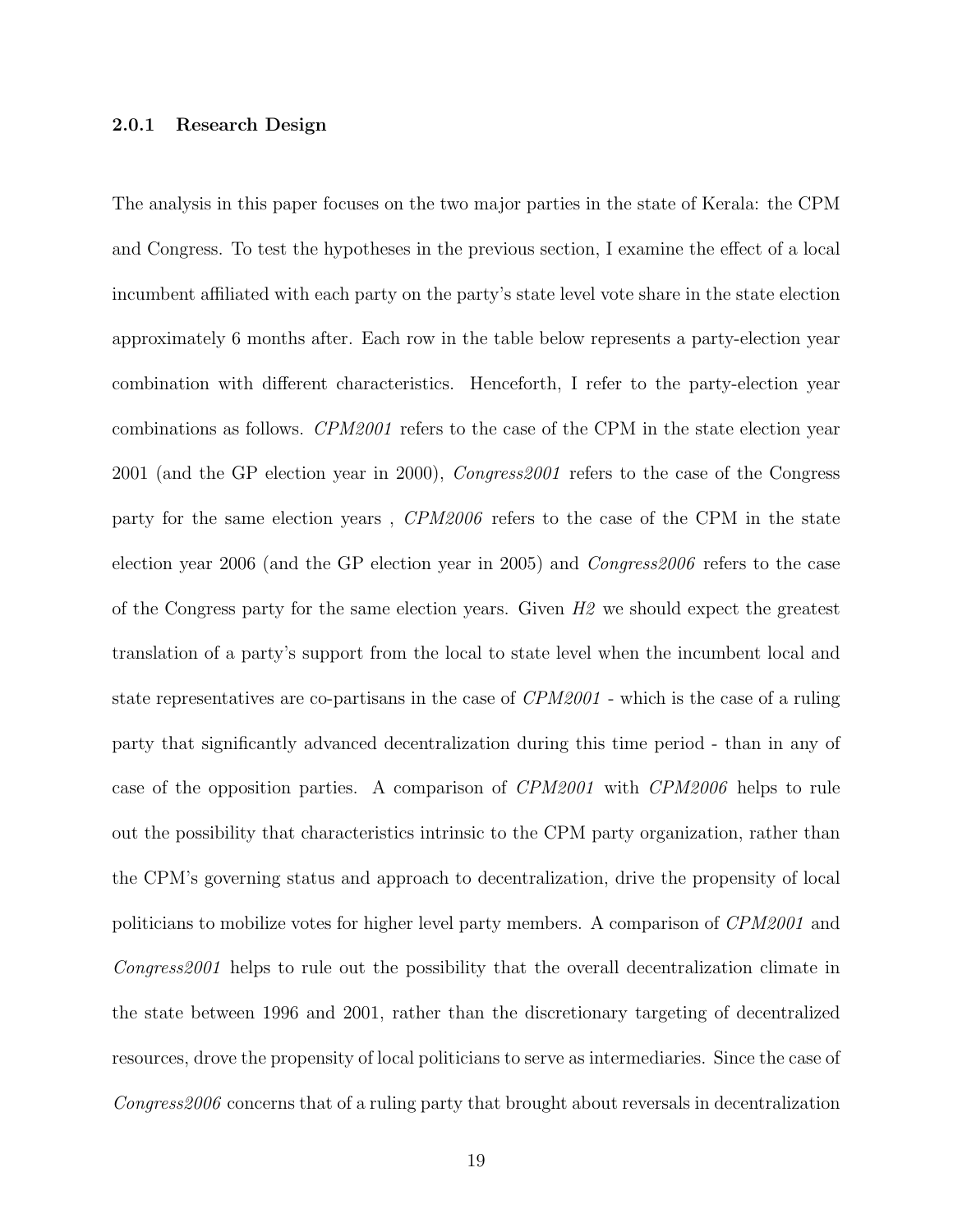relative to its predecessor, a comparison of CPM2001 and Congress2006 helps to disentangle the effect of a party's governing status from its approach to decentralization. In the last two mentioned comparisons, however, we cannot rule out the possibility that intrinsic differences in the organization of the two parties are driving the results.

| Case           | Party      | Governing     | Implementation of               | GP       | <b>State</b> |
|----------------|------------|---------------|---------------------------------|----------|--------------|
|                |            | <b>Status</b> | Decentralization in Time Period | Election | Election     |
| <i>CPM2001</i> | <b>CPM</b> | Ruling        | Major Reforms                   | 2000     | 2001         |
| Congress 2001  | Congress   | Opposition    | Major Reforms                   | 2000     | 2001         |
| Congress 2006  | <b>CPM</b> | Ruling        | Some Reversals                  | 2005     | 2006         |
| CPM2006        | <b>CPM</b> | Opposition    | Some Reversals                  | 2005     | 2006         |

### 3 Data and Methodology

#### 3.1 Data

The analysis will focus on the correlation between a party's vote shares at the lowest level of government in India (the GP level) on its vote shares at the state level.<sup>18</sup> The unit of analysis in each dataset is the GP constituency. Each dataset pertains to a specific party  $P$  and a specific state election year  $T$ . The GPs are nested within State Constituencies (there are an average of about 10 GPs per State Constituency) and these are matched with relevant

<sup>18</sup>The electoral data for the GP elections has been obtained from the State Election Commission of Kerala website. The electoral data for the state elections has been obtained from the Election Commission of India website.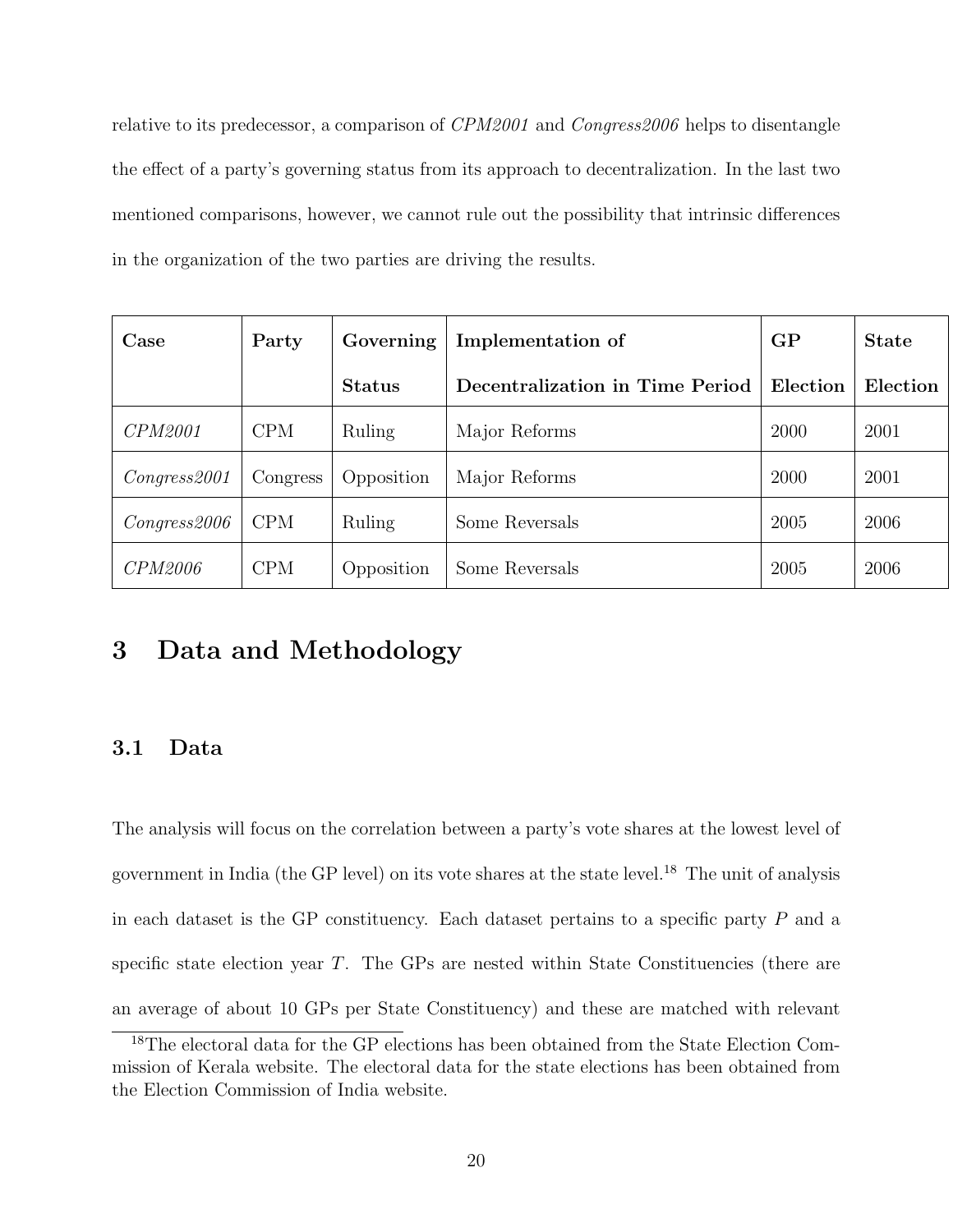State Constituencies using Government Delimitation orders.<sup>19</sup> Each GP comprises of an average of 15 GP constituencies, so that there are on average about 150 GP Constituencies in each state constituency. Unfortunately, however, the state level vote share in a given state constituency is only available in the aggregate and is not available at the level of the GP constituency. Thus, all GP constituencies in a given state constituency are assigned the same state level vote share of the relevant party but a different GP level vote share of the relevant party. These data present a potential inferential problem since they make it impossible to detect any within-(state) constituency correlation between a party's vote share in local and state elections and all inferences must be drawn on the basis of correlations across state constituencies between a party's vote share in local and state elections. In order to test the hypotheses outlined above, however, our interest is in examining the differences in the strength of correlation between a party's vote-share in local and state elections across cases. Even with the present data structure, bigger differences across cases in this regard should lead us to detect larger differences in the strength of local state correlations outside of the perverse case in which a stronger cross-constituency correlation between a party's voteshares in local and state level elections also tends to systematically have a *weaker within*constituency correlation between a party's vote-shares in local and state level elections or vice versa. With this caveat, any inferences we make regarding the strength of differences across cases should be valid. Note also that in all of the econometric results, the standard

<sup>&</sup>lt;sup>19</sup>For the 2000 GP elections and 2001 state elections, pre-2005 government delimitation orders were used as printed in Bhatt and Bhargava (2006). For the 2005 GP elections and 2006 state elections, the government delimitation orders were taken from the Notification of the Delimitation Commission of India dated May 31st, 2005. Note that the boundaries of state constituencies drawn in the new delimitation exercise of 2005 came into effect in the 2006 state elections.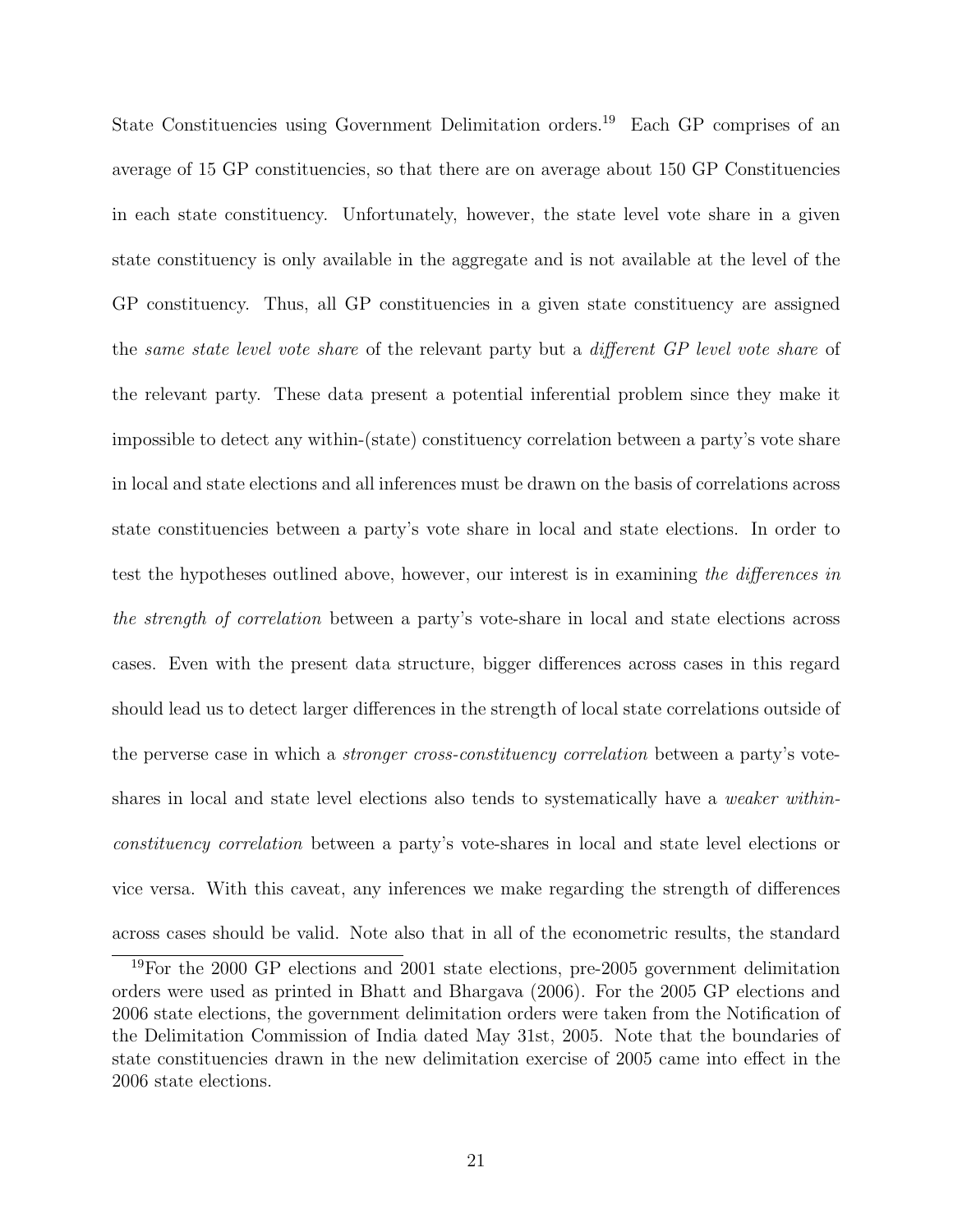errors are clustered at the level of the state constituency to deal with the interdependence of observations within a state constituency.

The hypotheses are examined through regression analyses conducted with the dependent variable  $StateVoteSh<sub>s</sub>$  which measures the party P's voteshare in the election year T in the state constituency s that contains the GP constituency  $g$ . In state constituencies where the relevant party did not run, the party's voteshare is recorded as 0. The independent variables are  $GPVoteSh_{s,g}$  which measures Party P's voteshare in the most recent GP election prior to year T in g - the relevant GP constituency<sup>20</sup>,  $StateInc_s$  which is coded 1 if the incumbent state level representative in the state constituency s that contains the GP constituency g as of election year T belongs to Party P and 0 otherwise<sup>21</sup>,  $GPInc_{s,g}$  which is coded 1 if the incumbent village level representative in GP constituency q at time  $T$  belongs to party P and 0 otherwise. Also included as a control is the variable  $StateVoteShPrev<sub>s</sub>$  which measures Party  $P$ 's voteshare in the state election prior to year  $T$  in the state constituency s that contains the relevant GP constituency.<sup>22</sup> I also create the following interaction terms:  $StateGPInc_{s,q}$  is a dummy variable which takes on the value of 1 if *both* the state and GP incumbent representatives belong to party P and 0 otherwise,  $GPVoteSh * StateGPInc$  is the interaction of the aforementioned variable with party P's vote share in the GP election in the relevant GP constituency and  $GPVoteSh*StateInc<sub>s,g</sub>$  and  $GPVoteSh*GPInc<sub>s,g</sub>$  are

<sup>&</sup>lt;sup>20</sup>If Party  $P$  did not run in the GP constituency in the given GP election, the party is recorded as having a voteshare of 0 in that GP constituency for the given election.

 $21$ This variable is technically coded on the basis of the previous state election. Thus, it would not capture changes in candidate party affiliation due to by-elections.

 $22$ Note, that because of the aforementioned data availability problem, the variables  $StateV oteSh<sub>s</sub>, StateV oteShPrev<sub>s,g</sub>$  and  $StateInc<sub>s,g</sub>$  takes on the same value for all GP constituencies that are within the given state constituency s.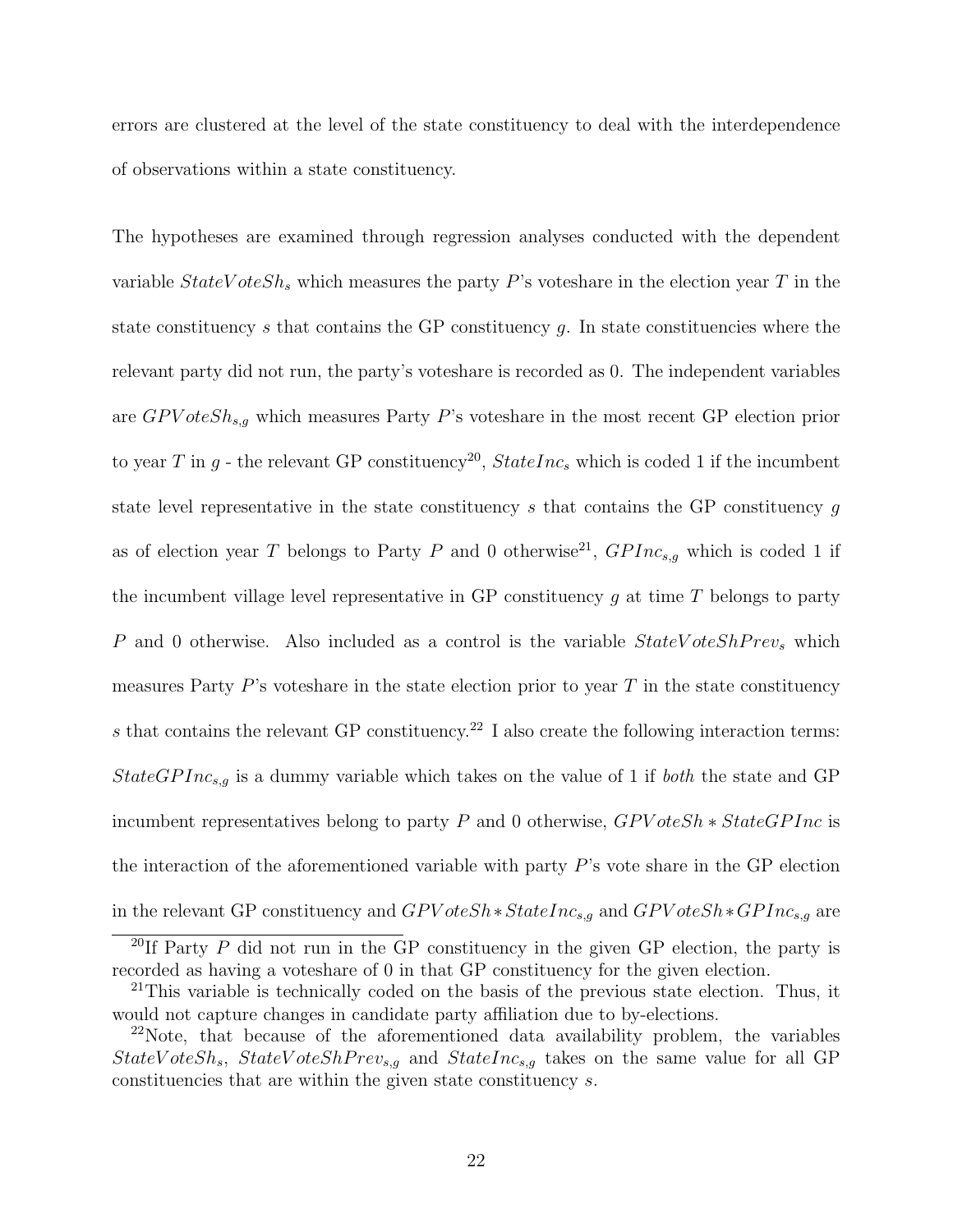the interactions of party P's vote share in the GP election in the relevant GP constituency with the party affiliation of the state and GP incumbent representatives respectively.

### 4 Methodology

To examine the hypotheses outlined above, we would want to examine the correlation between a party's local and state vote shares in constituencies where the incumbent representatives at the village and state level in the given GP constituency belongs to party P and compare this correlation for constituencies in which either or neither representative belongs to party P. However, this approach is problematic since GP constituencies in which both the village and state incumbents belong to party  $P$  are likely to be very different in many ways from GP constituencies in which neither or either incumbent belongs to party P. First and most obviously, the constituencies in each category are likely to vary significantly in terms of the constituents' underlying partisan tendency toward party  $P$ . In order to ensure that the results are not driven by GP constituencies at the extremes of partisan tendency toward or against party  $P$ , we would want to examine this hypothesis by comparing  $\overline{GP}$  constituencies where party  $P$  has similar levels of electoral popularity. Second, the constituencies in each category are also likely to vary a lot in terms of the competition faced by party  $P$  in local and state contests. Since we are interested in the effects of incumbency and not the effects of competitiveness, comparing GP constituencies that differ on both these dimensions would prove problematic for causal inference. Since it is important to be able to compare similar units for the reasons described above, matching is employed to generate GP constituencies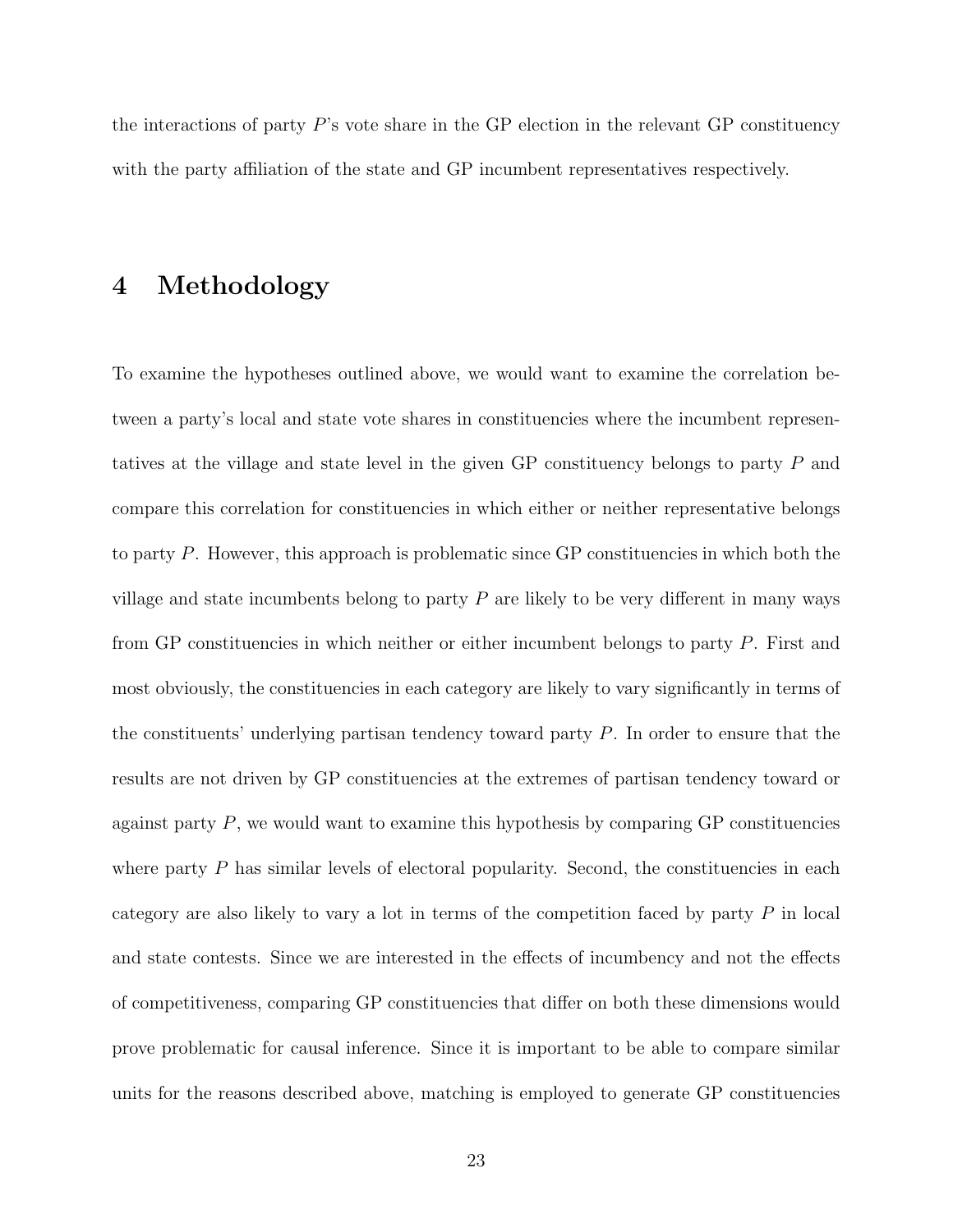that differ in their incumbency status at local and state levels but that are as similar as possible in terms of party P's electoral popularity at both levels and the level of competition it faces at both levels. The matching allows the data to be "pre-processed" to reduce the dependence of any subsequent regression model on modeling choices and specifications (Ho et. al. 2007). For each election year and party combination, a matched dataset is produced that ensures a balancing of the covariates across GP constituencies in which both the local and state incumbent in the relevant time period belonged to the relevant party and those in which just one or neither of the incumbents in the relevant time period belonged to the relevant party. The details of the matching exercise are presented in Appendix 1.

The matching exercise produces four separate matched datasets for each party-election year combination (i.e. CPM2001 Congress2001, CPM2006, Congress2006 ). A regression analysis is then performed using heteroskedastic-consistent errors clustered by state constituency<sup>23</sup> to estimate the marginal effect of an increase in a party's local vote-share on its state level voteshare conditional on local and state incumbent representatives belonging to the party. Since an exercise in balance checking that was conducted after the matching procedure showed that there was good balance on all covariates except for previous state voteshare, all subsequent analyses control for the party's voteshare in the previous state election in the given state constituency.

I estimate the following OLS regression model with heteroskedastic consistent standard errors clustered by state constituency<sup>24</sup> for each of party election year combinations represented in

 $^{23}$ Note that a grouped random effects model cannot be estimated since the dependent variables does not vary within state constituencies.

 $24$ Note that the results are also robust to estimation of the same equation using a tobit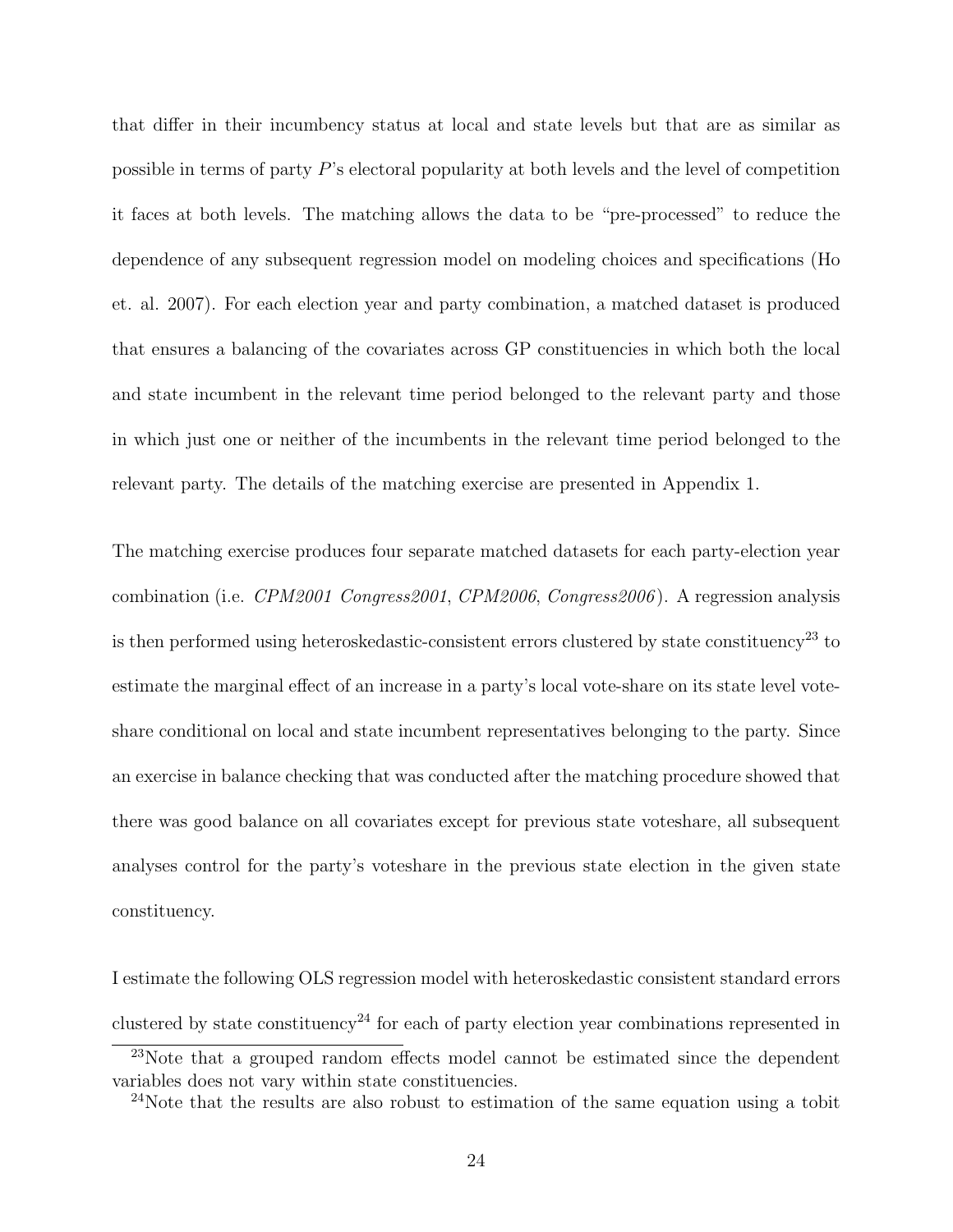the matched datasets:

 $StateVoteSh = \beta_0 + \beta_1 GPUoteSh + \beta_2 StateInc + \beta_3 GPLInc + \beta 4 GPUoteSh * StateInc$  $+\beta_5GPV$  oteSh  $*GPInc + \beta_6StateIncGPInc + \beta_7GPV$  oteSh  $*StateGPInc$  $+\beta_7 State VoteSh Prev + \epsilon$ (1)

The interaction terms are included in Equation (1) to account for the contextual dependencies that would naturally arise in this multilevel context where GP constituencies are nested within the state constituencies. Note that according to Franzese  $(2005)$ , estimation of a fully pooled linear interactive OLS regression in a multi-level context renders the coefficient estimates unbiased and consistent, although inefficient and the use of heteroskedastic consistent clustered standard errors renders the standard errors consistent to the sort of non-spherical error structures that multi-level models are expected to induce. Note, however, that the data structure here differ from a standard hierarchical setup since the dependent variable is measured at a higher level of aggregation than the predictors.

By estimating Equation (1) in the case of  $CPM2001$  - the case of a ruling party that has significantly advanced decentralization- we are able to examine evidence for  $H1$ .  $H1$  implies that in the case of *CPM2001*:

model that accounts for the censored nature of the dependent variable.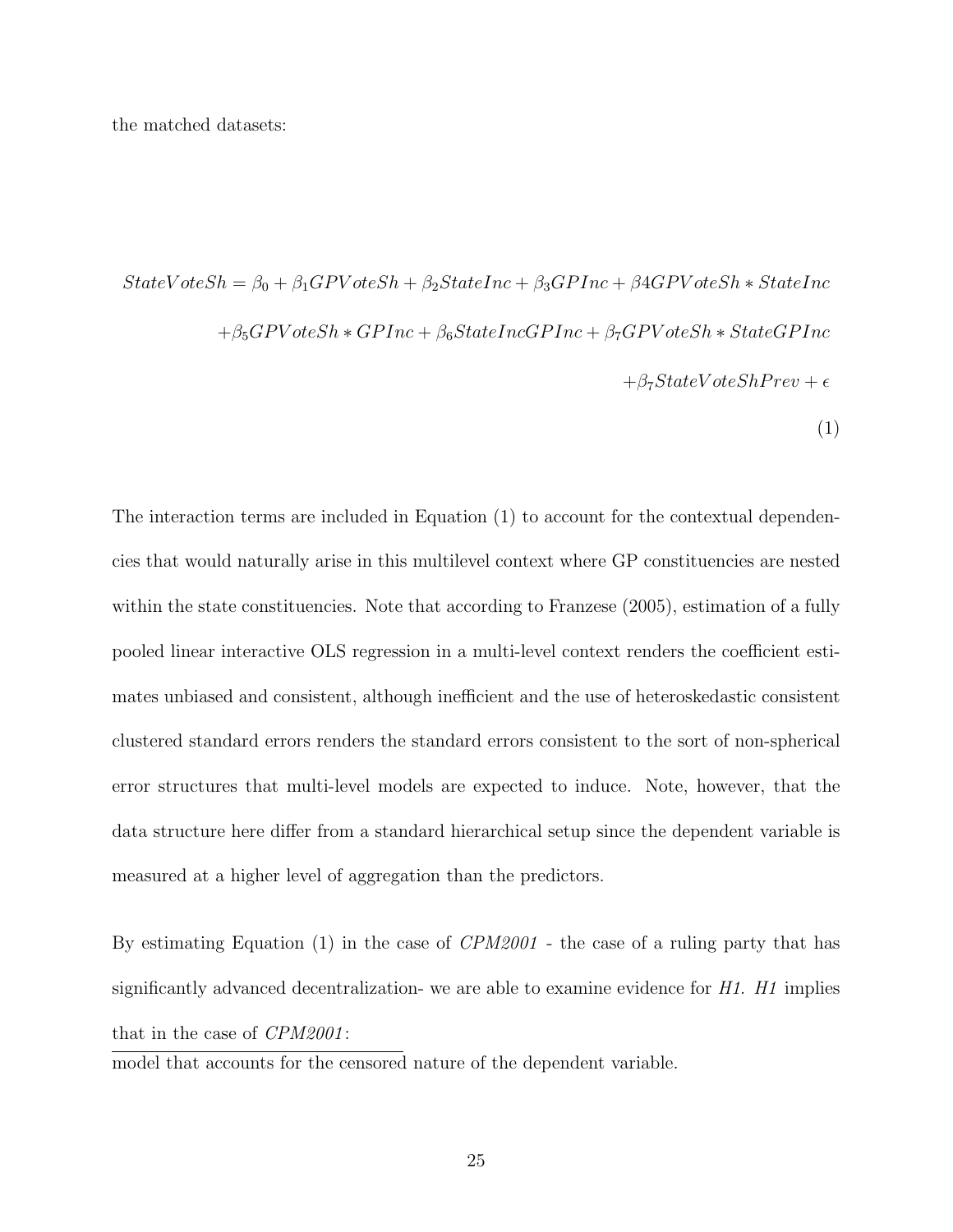#### $H1: \beta_1 + \beta 4StateInc + \beta_5 GPInc + \beta_7 State GPInc > 0$

To examine  $H2$ , we estimate Equation (1) for the case of the opposition parties (i.e. Congress2001 and  $CPM2006$  and for the case of the ruling party that partially reversed the decentralization measures undertaken by its predecessor (i.e.  $Conqress2006$ ) and compare the results across cases. The results in Appendix 2 show that the inferences drawn from this comparison across separate regression analyses are robust to conducting a combined analysis on the the combined matched datasets with the addition of the appropriate interaction terms.

### 5 Results

Table 1, Column (1) shows the results of the estimation of Equations (1) for CPM2001 - the case of a ruling party that brought about significant fiscal and administrative reforms over and that had significant discretion over their implementation. Table 2, Column (1) shows the interpretation of the marginal effects for each of the models.

Column (1) of Table 2 indicates that an increase in the local vote share of the CPM produces a positive and statistically significant increase in the state level vote share of the CPM when both the local and state incumbent representatives are members of the CPM. The marginal effect shows that an increase in the CPM's local voteshare from its median to 75% produces an average 1.4% increase in its state-level vote share in the relevant state constituency when both state and local incumbents belong to the CPM, even after controlling for the past state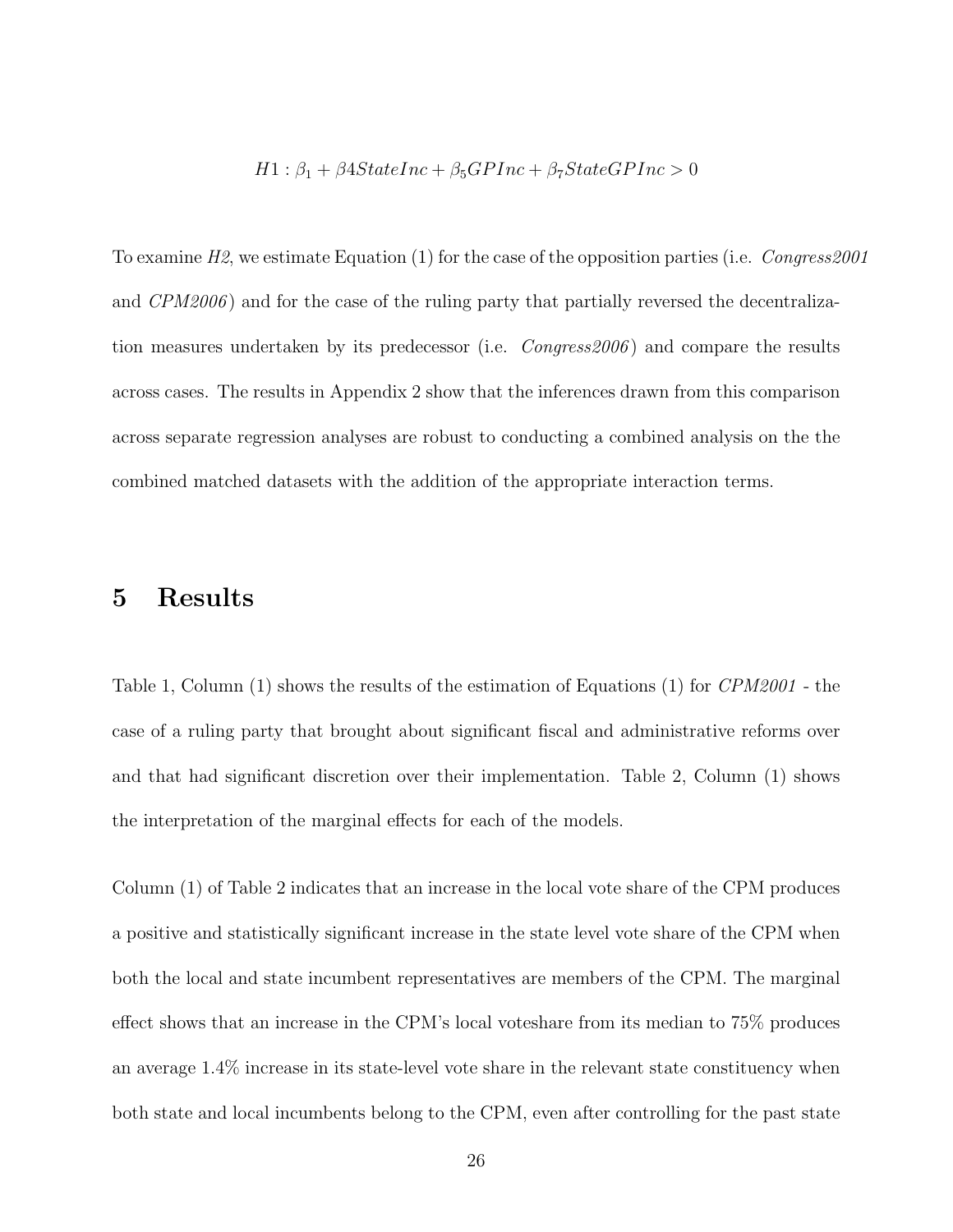level vote share of the party in the constituency. However, the results, show that the presence of just a local representative belonging to the CPM is not enough to allow an increase in the CPM's local vote share to result in a significant increase in the CPM's vote share at the state level. Similarly, the presence of a CPI-M state representative is also not sufficient. Instead, an increase in the local vote share of the CPM produces a statistically significant increase in the CPM's vote share at the state level only when both representatives belong to the CPM. Given that the matching exercise ensures that we are comparing constituencies with similar CPM local vote-shares and vote margins, and given that we are controlling for previous state level vote shares of the CPI-M, we can further increase our confidence that the results are driven by the presence of the CPM local and state incumbents rather than other constituency characteristics that lead to a higher partisan affiliation toward the CPM at both levels. The results for CPM2001 lend support for H1. The evidence is consistent with the argument that, for local politicians belonging to a ruling party that brings about major decentralization reforms with a significant discretionary component, the presence of a state level representative from the local politician's party increases the incentive of the local politician to influence vote choice at higher levels. These results are consistent with anecdotal evidence that CPI-M local representatives during this period took active steps to increase the partisan loyalty of their local constituents and that they were punished for not doing so. Several reports in Kerala noted that the implementation of the decentralization campaign had led to a politicization of the process of beneficiary selection at the local level where CPM loyalists were observed to have gained disproportionately (Das 2000, Mohanakumar 2002, Sharma 2003). Moreover, the CPM was reported to have denied tickets to CPM incumbents in a few successful panchayats who failed to follow the party's diktat, particularly in the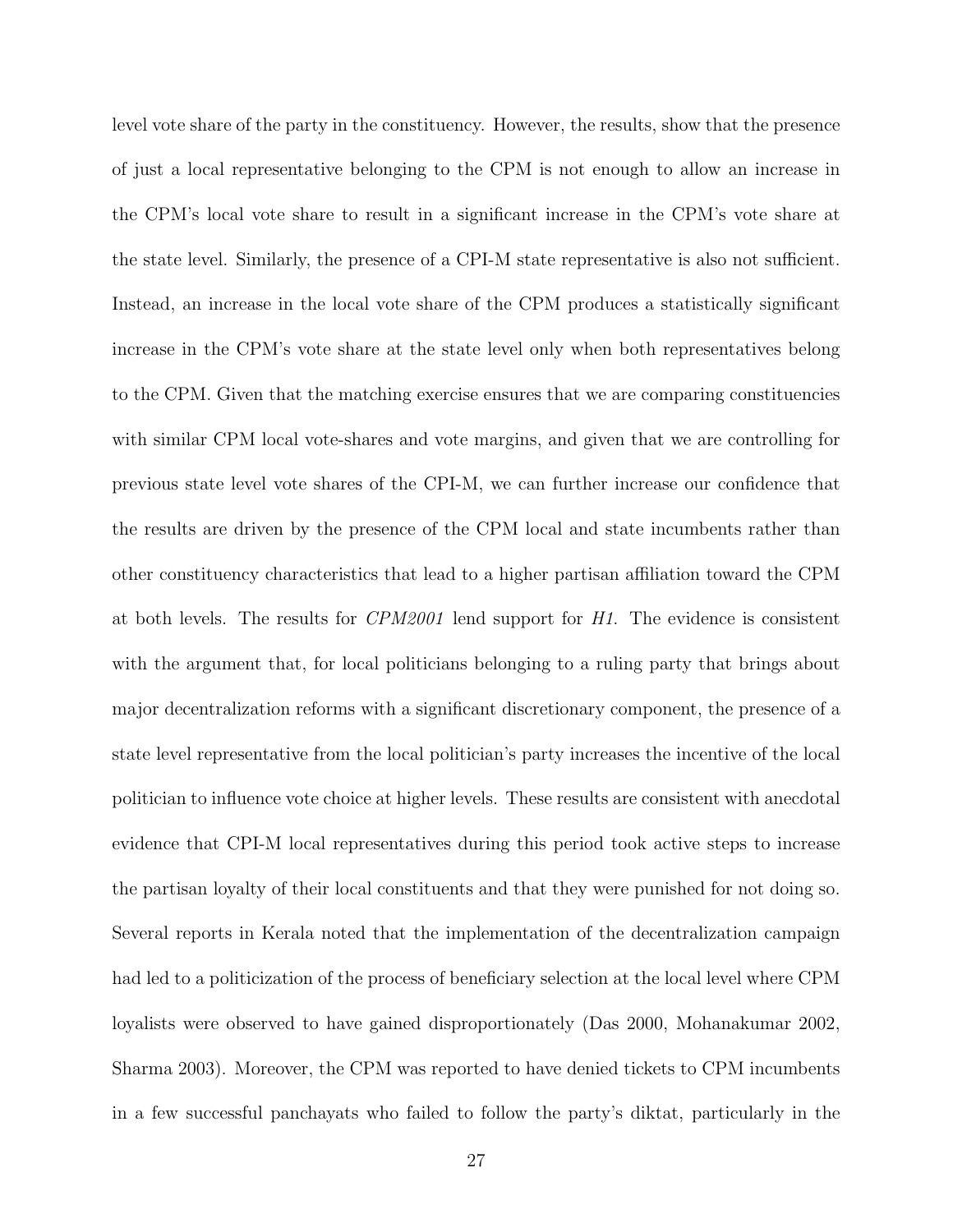distribution of patronage (Das 2000, p4303)

An alternative interpretation of the findings, however, is that under a more decentralized regime, the boundaries of responsibility between local and state incumbents is blurred. Thus, a correlation between a party's local and state vote shares when both local and state incumbents belong to the party may arise because voters blame and reward incumbents from the same party at different levels similarly in a decentralized regime. If this were the case, however, similar correlation patterns in the same time period in the case of the Congress party as well (i.e. in the case Congress2001 ). Column (2) in Tables 1 and 2 show the results of estimating Equation  $(1)$  in the case of the *Congress2001*. The results show that, in this case, we fail to detect any effect of local representatives in increasing the degree to which local vote shares get translated into state vote shares regardless of whether the state representative belongs to the same party. While some of the difference in effects may be attributed to intrinsic differences between the CPI-M and Congress, note that in the case of Congress2001, the effects run in the opposite direction than would be expected if the dual accountability story were to hold. Table 2, Column (2) shows that for this case, the correlation between the party's local and state voteshares when both incumbents belong to the party is lower than the correlation when just the local incumbent belongs to the party.<sup>25</sup> Thus, it is the level of executive discretion in the implementation of decentralization possessed by party leaders, rather than the overall level of decentralization, that appears to be driving the results.

Column 3 in Tables 1 and 2 show, respectively, the results of estimating Equation (1) and

<sup>25</sup>Note, however, that neither of the marginal effects approach conventional levels of statistical significance.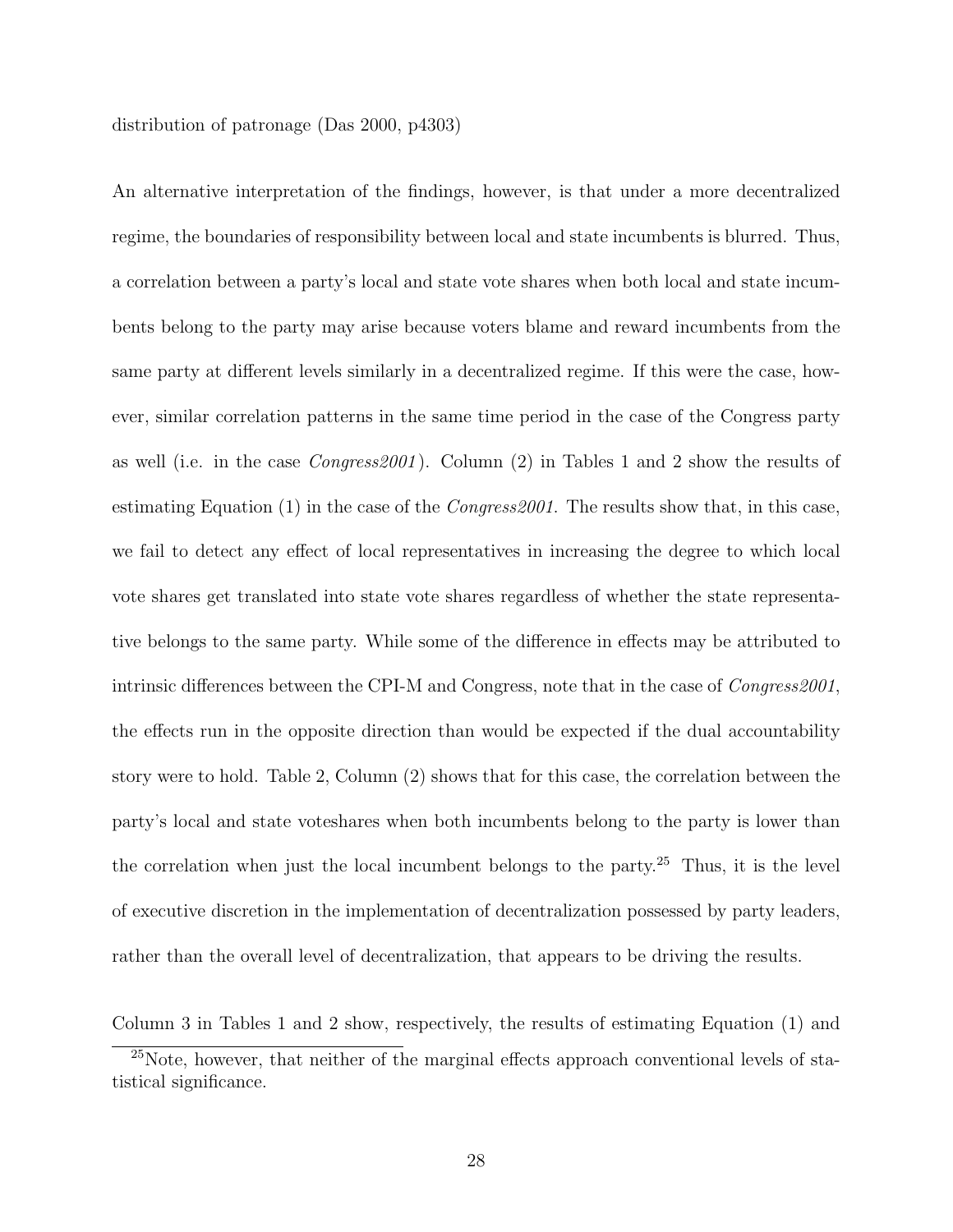the relevant marginal effects, for the case of CPM2006 which is the case of the CPI-M when it served as an opposition party between 2001 and 2006. A comparison of this case with CPM2001 helps address the counter-argument that it is the intrinsic characteristics of the CPI-M's party organization, rather than its governing status and approach to decentralization, that produces the observed effects. In the case of CPM2006 as well, we fail to detect any effect of local representatives in increasing the degree to which local vote shares get translated into state vote shares regardless of whether the state representative belongs to the same party. Moreover, in this case, we observe a negative and significant correlation between the party's local and state vote shares in GP constituencies where neither the local nor the state incumbent belonged to the CPM. Although these results are based on aggregate and not individual level data, they may indicate that local supporters of the CPM were systematically less likely to vote for the CPM in state elections when the local and state incumbents belonged to parties other than the CPM. In turn, this could suggest that local and state incumbents from other parties may have systematically influenced those who voted for the CPM in local elections to switch loyalties in state level elections.

Column 4 in Tables 1 and 2 show the results and marginal effects of estimating Equation (1) for the case of Congress2006 which represents the case of the Congress party in the time period when it was a ruling party that brought about a partial reversal in fiscal and administrative decentralization. Here also, we fail to detect any significant effect of Congress local representatives in affecting the degree to which the party's local vote share affects its state level vote share. Note, however, that as the theoretical argument would predict, the marginal effect in the case where both incumbents belong to the Congress is higher than the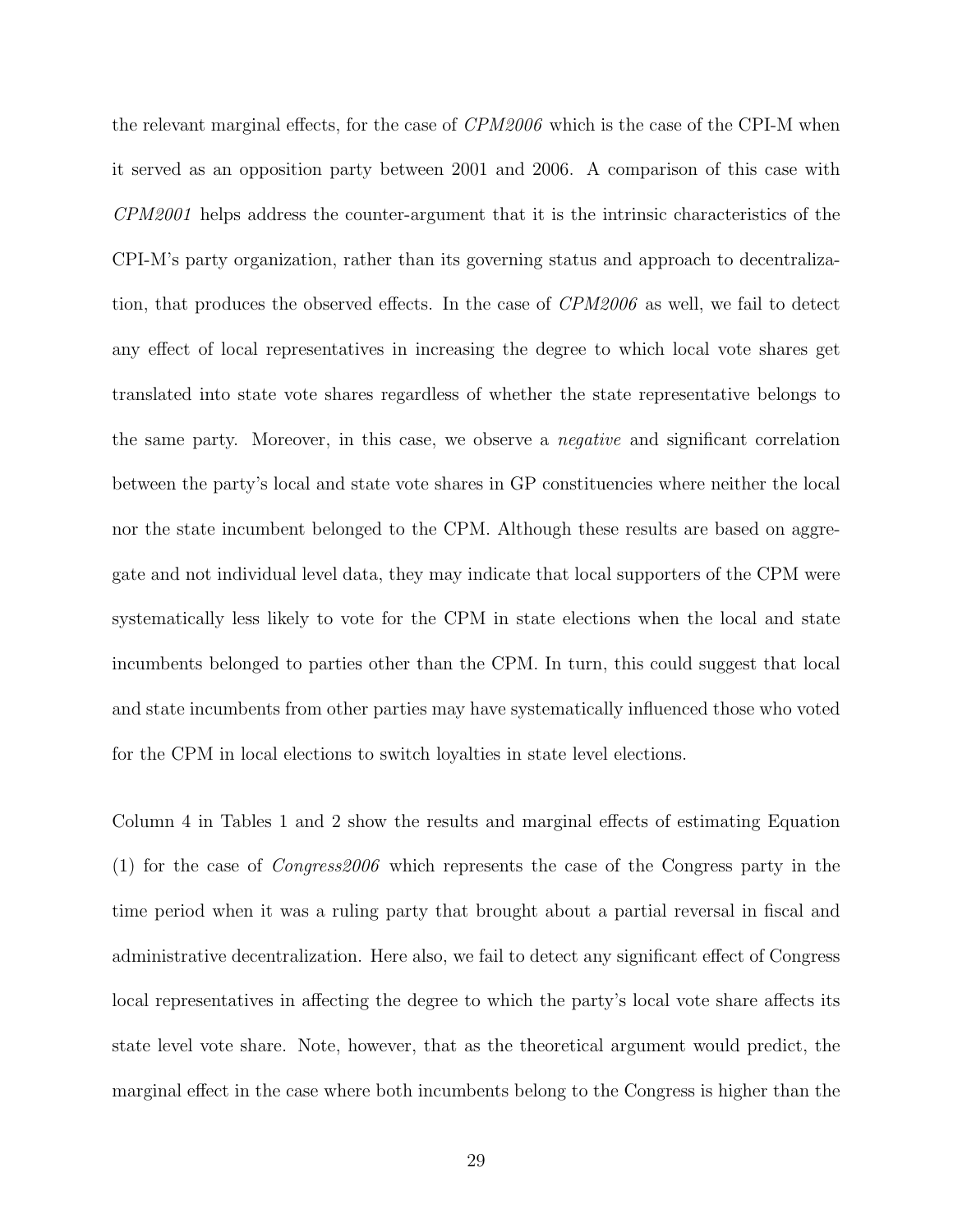marginal effect when just one of the representatives belong to the Congress. A comparison of the effects found in this case with those found in the case of CPM2001 may suggest that a party's approach to decentralization exerts an important modifying effect even after controlling for its governing status.<sup>26</sup>

The comparisons discussed above between CPM2001 on the one hand and Congress2001,  $CPM2006$  and  $Congress2006$  on the other, lend support for  $H2$  which asserts that the governing status of a party and its approach to implementing decentralization modifies the extent to which local representatives influence vote choice in higher level elections. Note that while the above discussion discusses a comparison of effects across separate regression analyses based on the matched datasets, the inferences also confirmed by running combined regression analyses, using the matched data for all the cases, with the appropriate interaction effects (See Appendix 2) as well as by examining kernel-weighted local polynomial regressions of party's residual state vote shares<sup>27</sup> on its local vote shares based on the entire sample before matching.

Figure 1 examines the correlation between CPM's local and state level voteshares in GP

<sup>26</sup>Note, that we do not have a clear theoretical expectation regarding whether the effect of local representatives as intermediaries should be greater in the case of the Congress party in the period between 2001 and 2006 when it was a ruling party that effectively partially reversed fiscal and decentralization reforms rather than the Congress party in the period between 1996 and 2001, where it was an opposition party in a period where large-scale decentralization reforms were implemented. Regression results fail to detect any significant difference in the degree to which local representatives serve as intermediaries across these cases.

<sup>&</sup>lt;sup>27</sup>The residual is obtained from a regression of the party's current state level vote share (i.e.  $StateVoteSh<sub>s</sub>$ ) on the party's state level vote share in the previous state election (i.e.  $StateVoteShPrev_{s,q}$ . This residual captures deviation in the party's current state level vote-share from the party's expected state level vote-share based on the previous election results.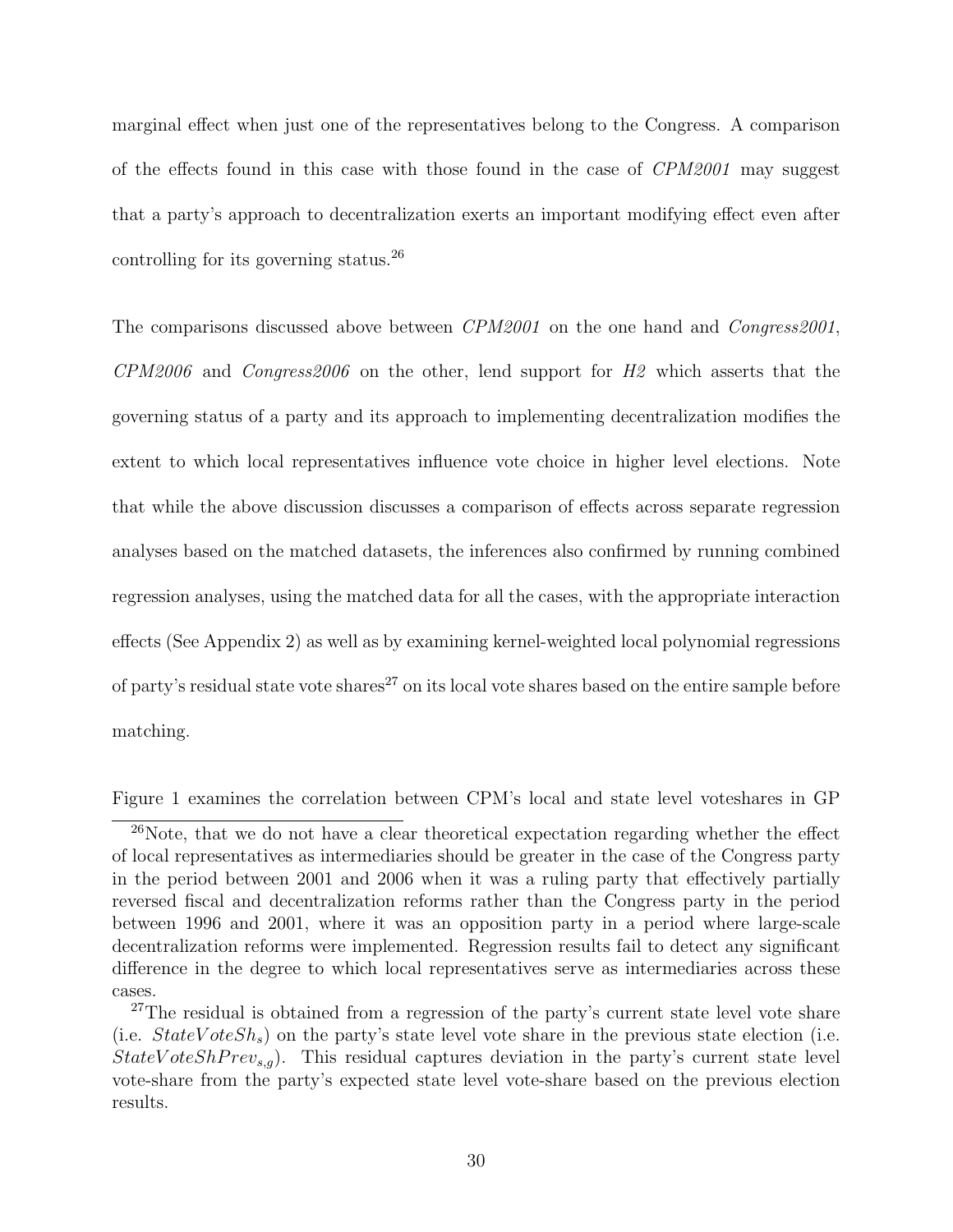



constituencies where both the local and state representatives were members of the CPM and compares the strength of this correlation when the CPM was the ruling party versus when the CPM was an opposition party. The axes of the graphs are drawn on the same scale to facilitate comparison. The comparison shows clearly that there is a strong positive correlation between the CPM's local and state voteshares when it was the ruling party (except at the very extreme end of the distribution) but a practically non-existent correlation when it was part of the opposition. This figure again disproves the possibility that the strength of the correlation is purely driven by characteristics intrinsic to the CPM, rather than its governing status or approach to decentralization.

### 6 Conclusion

When and why do local politicians have an incentive to work towards the success of their party at higher levels of government? This paper has developed the argument that village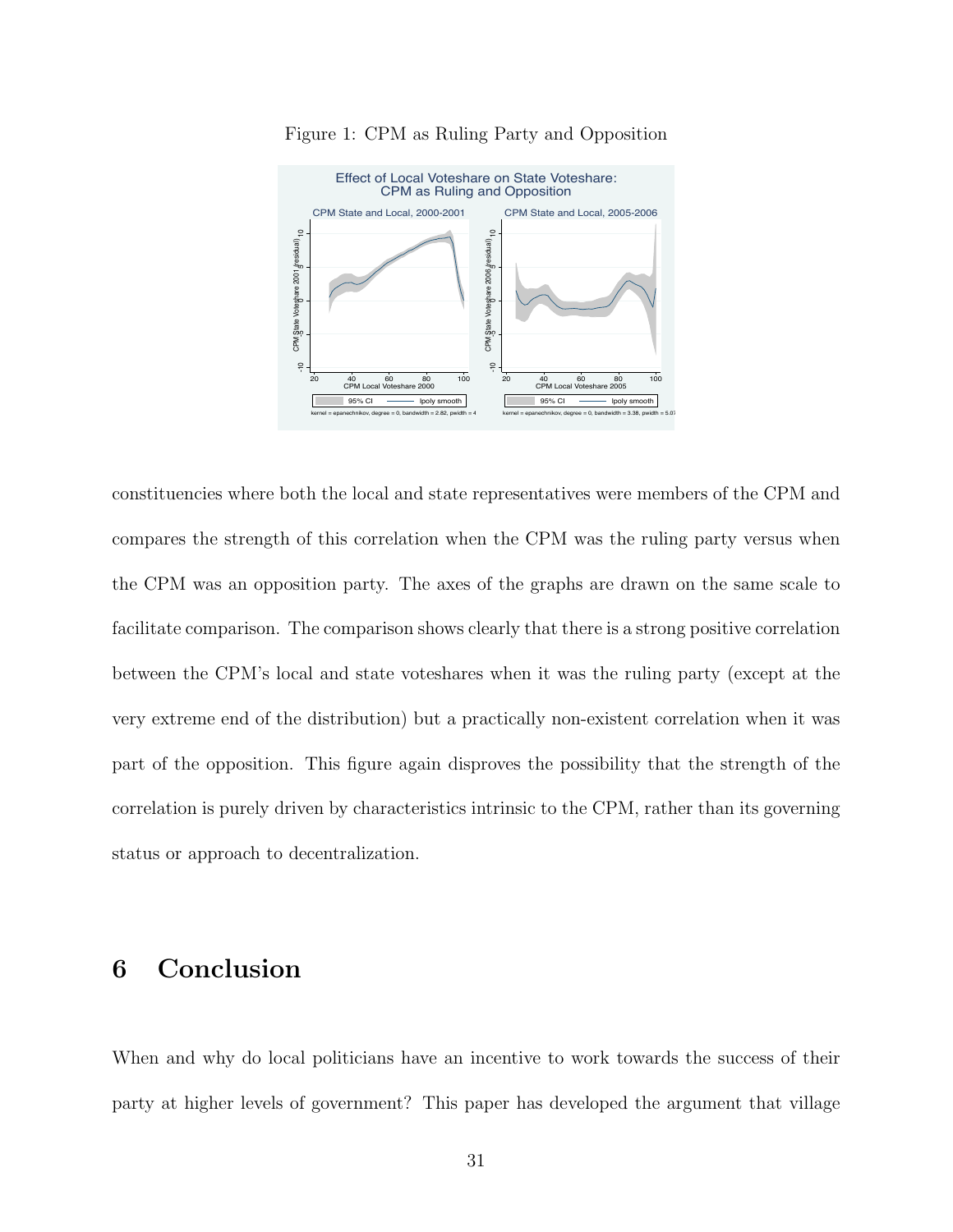|                                  | (1)       | (2)           | (3)             | $\left( 4\right)$ |
|----------------------------------|-----------|---------------|-----------------|-------------------|
|                                  | CPM2001   | Congress 2001 | <b>CPM</b> 2006 | Congress 2006     |
| Party Local Vote Share           | $-0.21$   | $-0.06***$    | $-0.26$         | 0.33              |
|                                  | (0.67)    | (0.05)        | (0.10)          | (0.25)            |
| Party State Incumbent            | $-3.51$   | $-4.05$       | $-4.28$         | 20.60             |
|                                  | (26.06)   | (3.22)        | (17.26)         | (14.60)           |
| Party Local Incumbent            | $-14.76$  | $-8.52**$     | $-11.77**$      | 16.29             |
|                                  | (29.86)   | (4.15)        | (5.30)          | (12.90)           |
| Party Local and State Incumbents | 12.02     | 6.07          | 1.83            | $-23.33*$         |
|                                  | (29.66)   | (5.47)        | (20.52)         | (13.81)           |
| Local Vote * Local Incumbent     | 0.31      | $0.15*$       | $0.31***$       | $-0.38$           |
|                                  | (0.72)    | (0.08)        | (0.11)          | (0.29)            |
| Local Vote * State Incumbent     | 0.34      | 0.01          | 0.11            | $-0.46$           |
|                                  | (0.68)    | (0.11)        | (0.42)          | (0.28)            |
| Local Vote * Both Incumbents     | $-0.26$   | $-0.11$       | $-0.11$         | $0.56*$           |
|                                  | (0.72)    | (0.11)        | (0.43)          | (0.31)            |
| Previous Party State Vote Share  | $0.67***$ | 0.90          | $0.88***$       | $0.67***$         |
|                                  | (0.13)    | (0.55)        | (0.16)          | (0.10)            |
| Constant                         | 9.50      | 11.93         | 18.85**         | $-10.56$          |
|                                  | (27.29)   | (26.31)       | (8.19)          | (9.52)            |
| Observations                     | 2228      | 1489          | 2184            | 2615              |
| R-squared                        | 0.66      | 0.05          | 0.22            | 0.36              |

Table 1: Effect of Local Voteshare on State Voteshare, Conditional on Partisan Affiliation of Local and State Incumbent

The above table presents results based on the matched datasets CPM2001, Congress 2001, CPM 2006 and Congress 2006 described above. The dependent variable is the vote share of the relevant party's candidate in the state election held in the designated year. Heteroskedastic-consistent standard errors clustered by state constituency in parentheses. <sup>\*</sup> significant at 10% level, ∗∗ significant at 5% level; ∗∗∗ significant at 1% level

politicians are most likely to encourage voting for their co-partisans in state elections when party leaders use their discretion over the implementation of decentralization and the presence of state level representatives in the local politician's constituency to incentivize them to do so. The argument highlights a paradox with regard to decentralization that has important practical implications. Decentralization is often advocated by policy-makers as a way of increasing the independence of local decision-makers thereby bringing elected gov-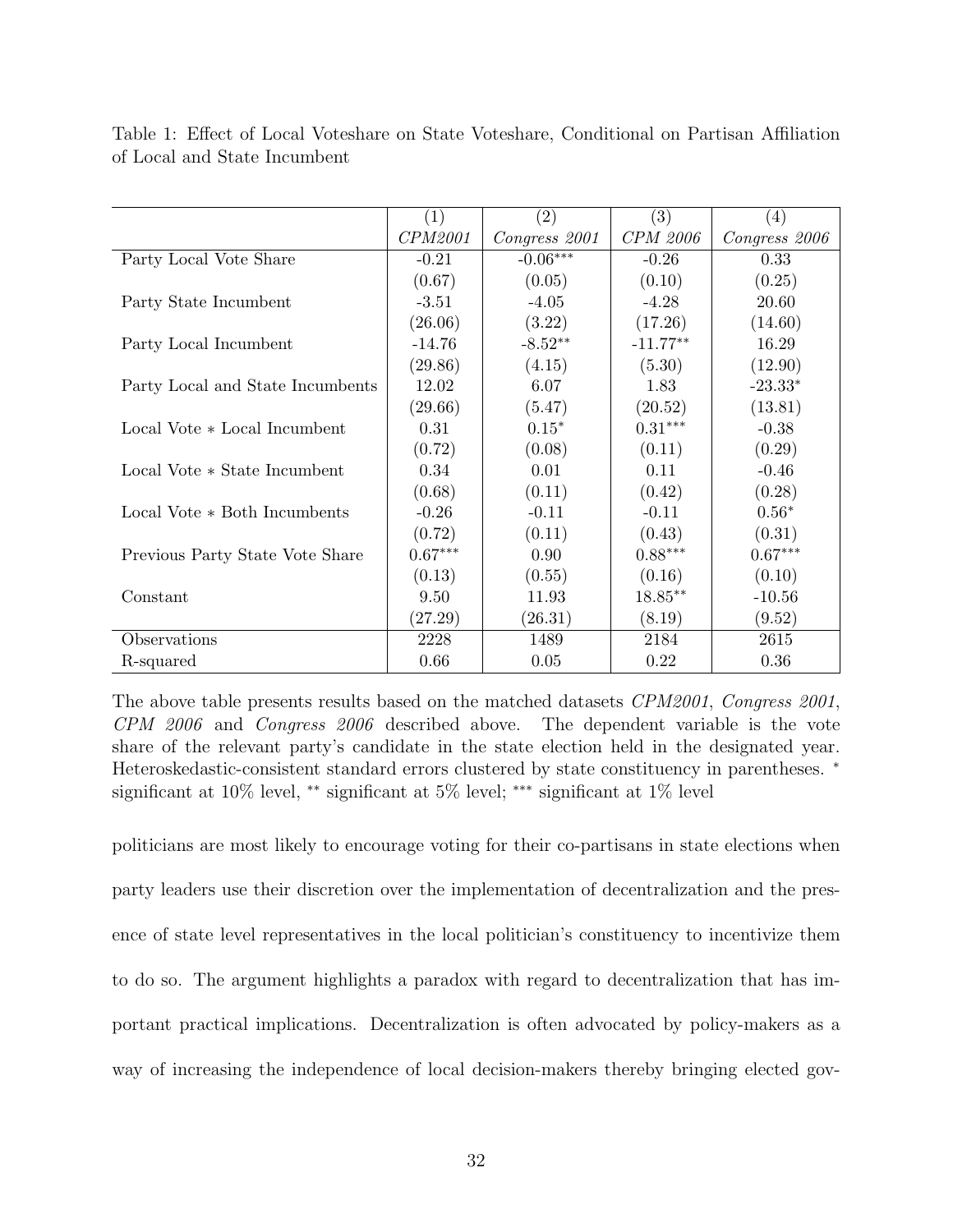|                                      | (1)             | $\left( 2\right)$ | (3)               | (4)            |
|--------------------------------------|-----------------|-------------------|-------------------|----------------|
|                                      | CPM2001         | Congress 2001     | CPM2006           | Congress 2006  |
| Increase in Local Voteshare, Neither | $-0.95$         | $-0.47$           | $-2.56**$         | 2.87           |
|                                      | $[-10.52 7.95]$ | $[-1.15 0.17]$    | $[-4.13 \; 0.79]$ | $[-1.45 7.28]$ |
| Increase, Just State Incumbent       | 1.01            | $-0.32$           | $-1.55$           | $-1.15$        |
|                                      | $[-0.45, 2.56]$ | $[-1.58 0.95]$    | $[-9.05, 5.84]$   | $[-3.36 0.92]$ |
| Increase, Just Local Incumbent       | 0.81            | 0.68              | 0.39              | $-0.55$        |
|                                      | $[-1.41, 3.08]$ | $[-0.39 1.74]$    | $[-0.74 \; 1.61]$ | $[-2.26 1.28]$ |
| Increase, Both Incumbents            | $1.43**$        | $-0.05$           | 0.40              | 0.40           |
|                                      | [0.72 2.11]     | $[-0.62 \; 0.52]$ | $[-0.31 1.12]$    | $[-0.50 1.23]$ |
| N                                    | 2228            | 1489              | 2184              | 2615           |

Table 2: Effect of Local Voteshare on State Voteshare, Marginal Effects Conditional on Incumbency

The above table is based on results using the matched dataset as described above. The table presents the average change in the relevant party's voteshare in the state elections in the given time period associated with an increase in the party's local voteshare from its median to its 75th percentile in the GP elections held just prior. 95% confidence intervals in brackets calculated using simulation. The first row represents the effect of an increase in the party's local vote share when neither the local nor the state incumbent belong to the party. The second and third rows represent, respectively, the effect of the same increase when just the state incumbent and just the local incumbent belong to the party. The last row represents the effect of the same increase when both the local and state representatives belong to the party. Results based on Table 1 Columns (1), (2), (3) and (4) respectively.

ernment closer to ordinary citizens. The evidence presented in this paper challenges this view showing that if government elites have discretion over the implementation and targeting of decentralization, then decentralization can be used as an instrument to control the actions of local politicians. The findings also cast doubt on some important arguments on the merits of decentralization. For example, one long-standing argument in favor of decentralization emphasizes the role that local governments could play in checking central government abuses and protecting individual freedoms (Tocqueville 1966 [1835], Weingast 1995, Madison 1999[1772-1836], Hamilton 2001 [1769-1804].). In his analysis of the merits of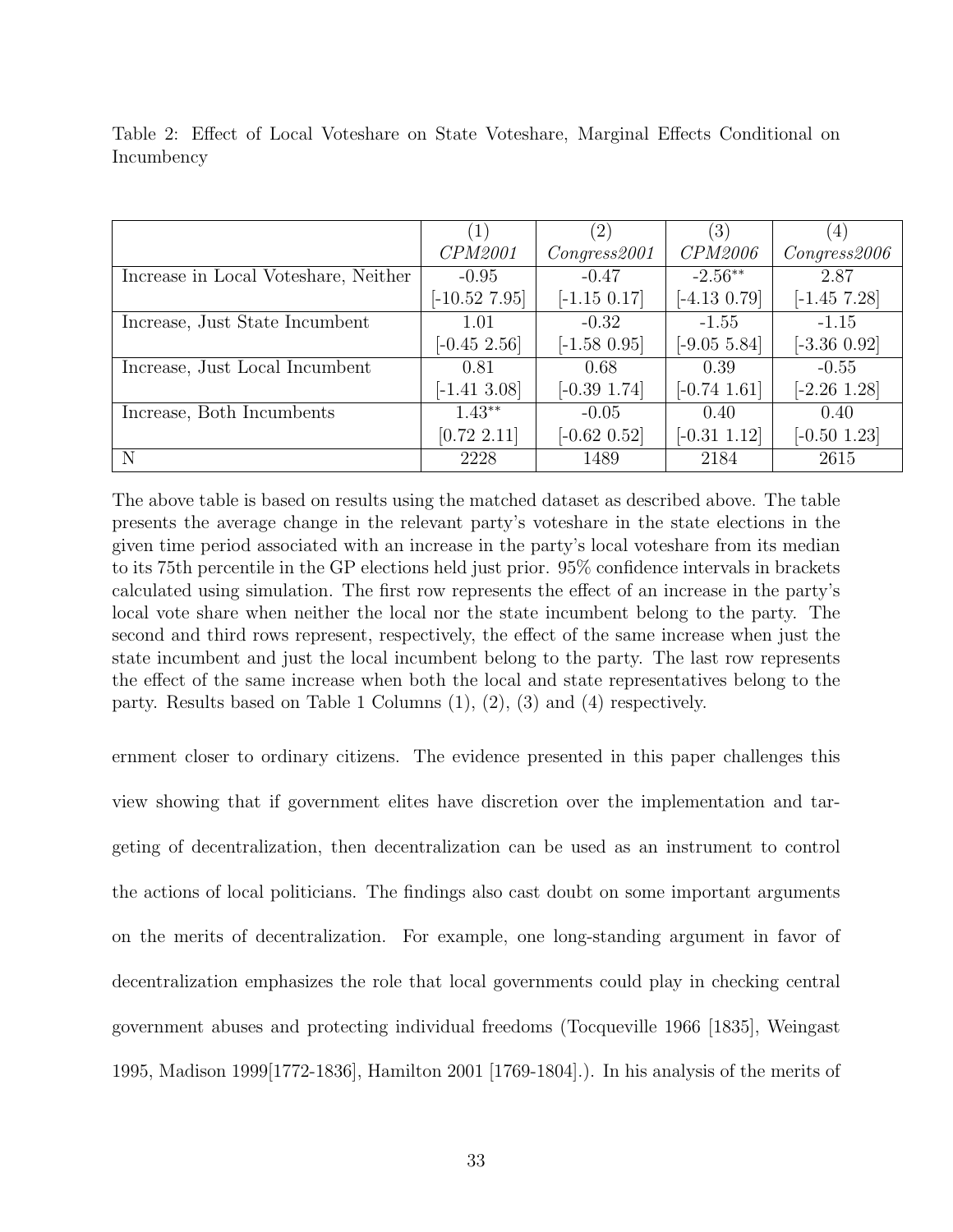decentralization, Treisman (2007) concludes that this is the most convincing argument for decentralization. This research suggests instead, that in the types of patronage dependent political systems that characterize much of the developing world, decentralization should result in local governments having less of an incentive to challenge those at higher levels.

This research also contributes to an understanding of the link between decentralization and the dynamics within political parties. Ever since Riker (1965), numerous studies have argued that electoral institutions and party systems shape the vertical organization of a party and that this party structure in turn influences the degree of decentralization (e.g. Garman, Haggard and Willis 2001, Fillipov, Ordeshook and Shvetsova 2004, Rodden 2005, Wibbels 2006). This research however turns the argument on its head by arguing that, if there is sufficient discretion in the hands of higher level authorities over the implementation of decentralization, then decentralization itself can be used by higher-level government leaders as a means of exerting control over local politicians within their party. Moreover, the research design allows us to control for the effects of the key factors emphasized by these arguments by analyzing variation in a party's governing status and approach to decentralization holding institutions, electoral rules and even the type of party constant.<sup>28</sup> Thus, while the findings confirm an association between the degree of decentralization and the mobilization of votes by local politicians for higher level party members, they simultaneously cast doubt on the conventional Rikerian wisdom that this association is driven by electoral or other institutions. Instead, the findings lend credence to an alternative causal argument that emphasizes the

<sup>28</sup>Note that, in other work (Bohlken 2010), I provide support for the argument that the decision of the party to implement large-scale decentralization reforms was largely driven by a horizontal split within the party at higher levels. This again, is a significant departure from the Rikerian argument about the vertical integration of parties.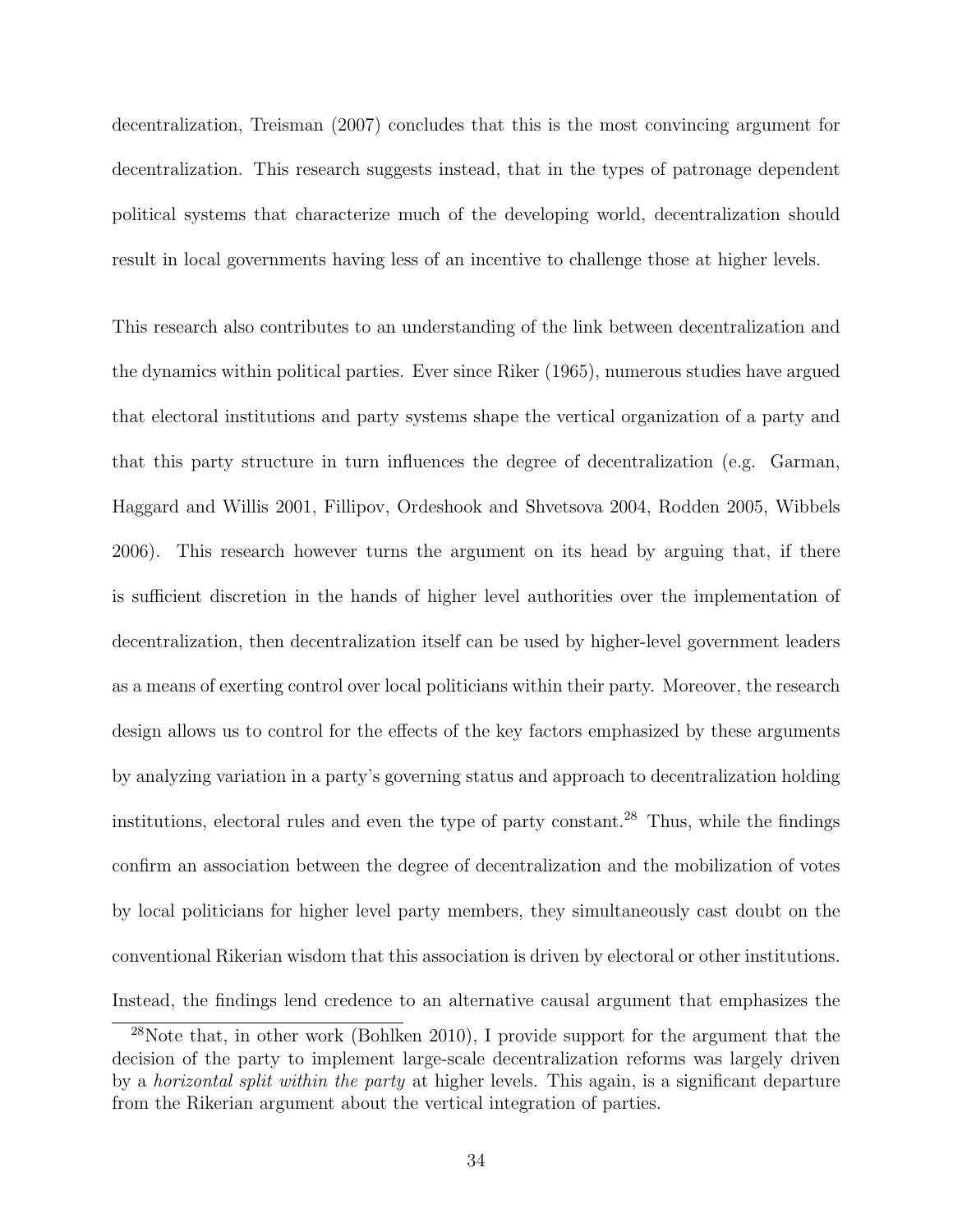role of discretionary decentralization in shaping the vertical electoral integration of a ruling party.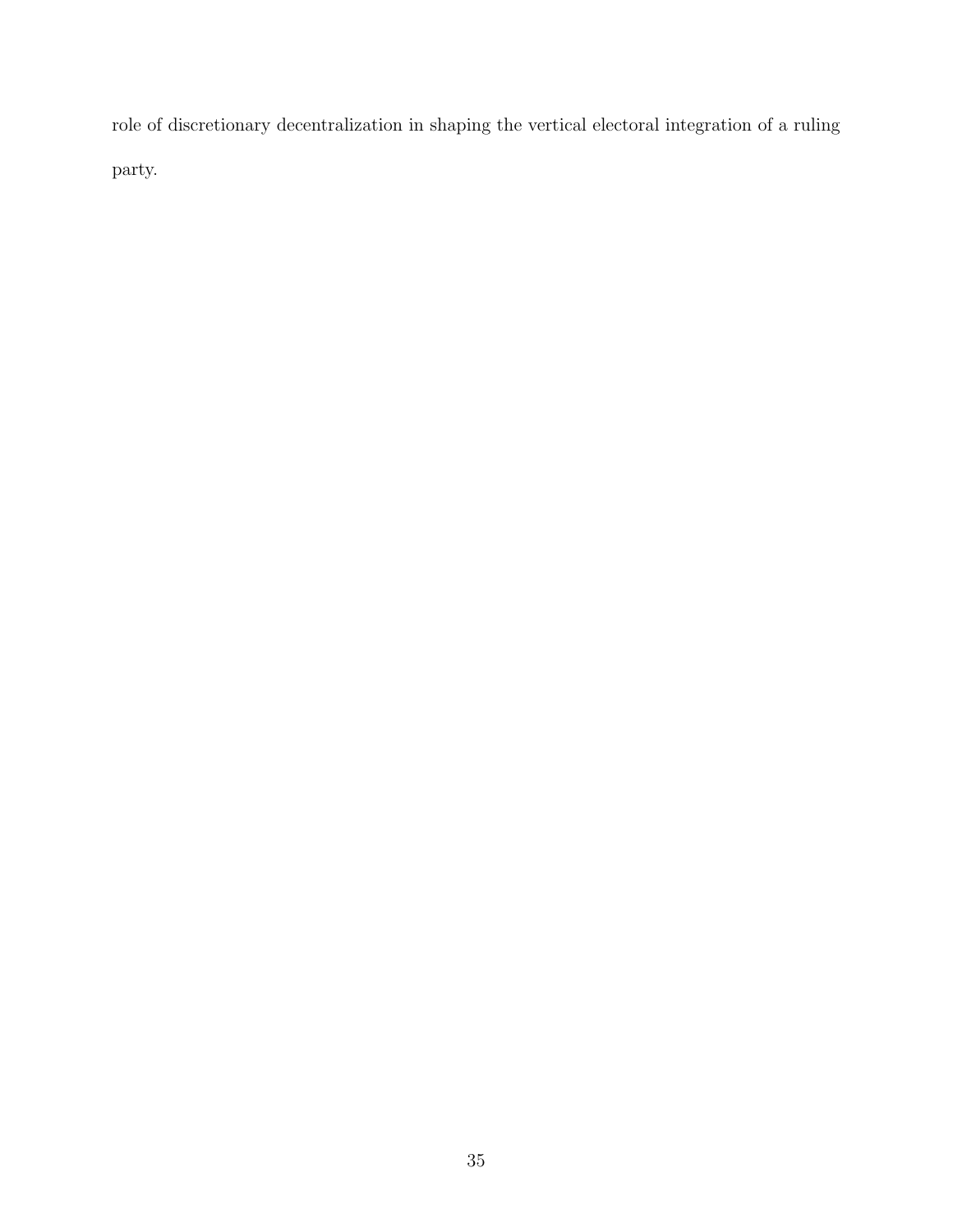#### References

Ames, Barry. 1994. "The Reverse Coattails Effect: Local Party Organization in the 1989 Brazilian Presidential Election". American Political Science Review 88 (1), pp 95-111.

Baland, Jean-Marie and James A. Robinson, 2008. "Land and Power: Theory and Evidence from Chile," American Economic Review, 98(5), pp. 1737-65.

Baldwin, Kate. 2012. "Why Vote with the Chief? Political Connections and the Performance of Representatives in Zambia." Working Paper.

Bardhan, Pranab. 2002. "Decentralization of Governance and Development" Journal of Economic Perspectives 16(4): 185-205.

Pranab Bardhan and Dilip Mookherjee, 2006. "Pro-Poor Targeting and Accountability of Local Governments in West Bengal", Journal of Development Economics 79 (2), pp303-327.

Bednar, Jenna. 2009. The Robust Federation: Principles of Design. New York: Cambridge University Press.

Besley, Timothy and Stephen Coate. 2003. "Centralized versus decentralized provision of local public goods: a political economy approach" Journal of Public Economics 87:2611-37.

Bhatt, S.C. and Gopal K. Bhargava. 2006. Land and People of Indian States and Union Territories. New Delhi: Kalpaz Publications.

Bohlken, Anjali Thomas. 2010. The Paradox of Decentralization: Internal Party Organiza-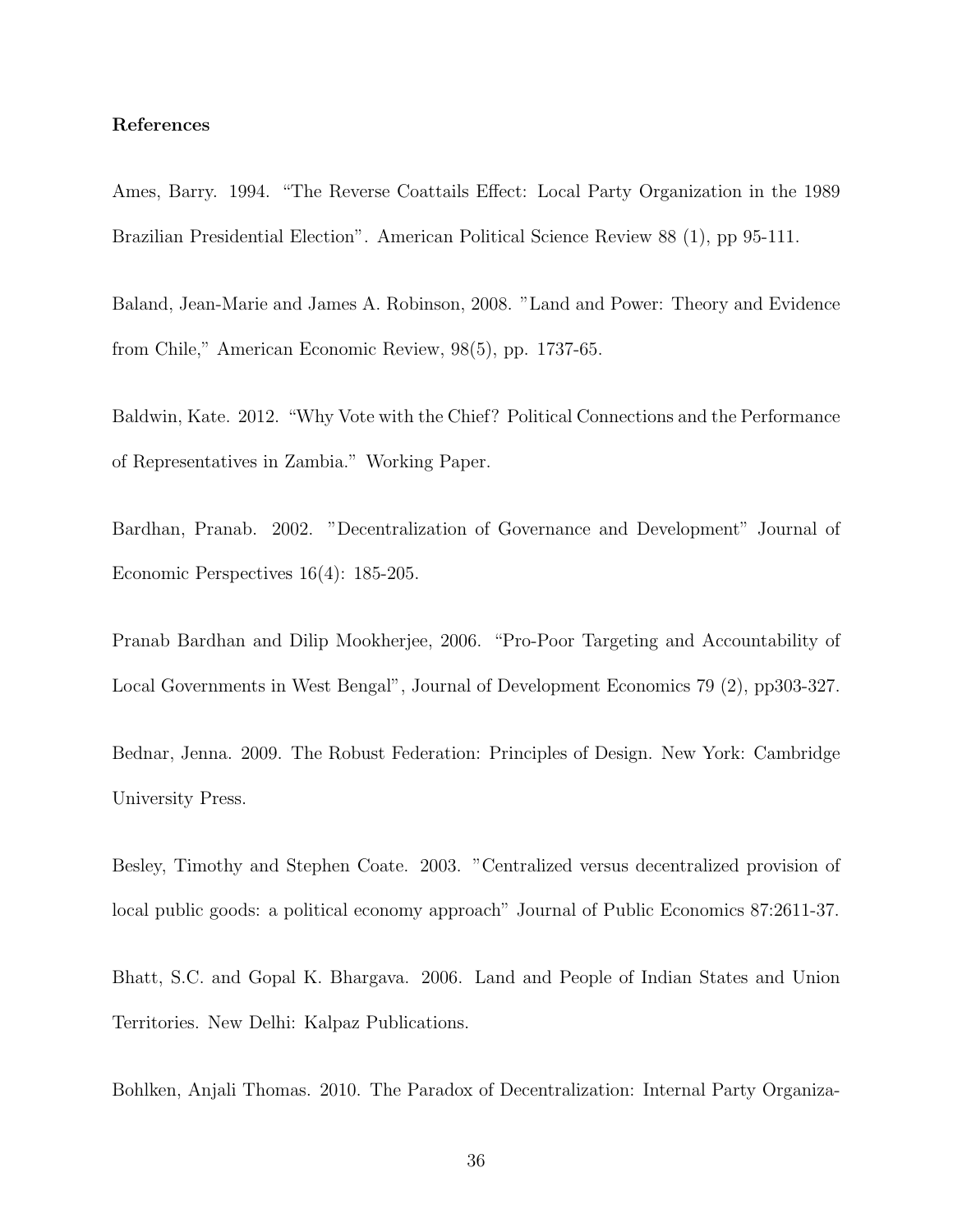tion and the Political Logic of Decentralization in India. New York University: Dissertation.

Bohlken, Anjali Thomas. 2012. "Democracy from Above: Intra-Party Rivalry and Strategic Local Democratization in India". Working Paper.

Boone, Catherine. 2003. Decentralization as Political Strategy in West Africa Comparative Political Studies 36(4): 355-380.

Chandra, Kanchan, 2004. Why Ethnic Parties Succeed: Patronage and Ethnic Headcounts in India. Cambridge: Cambridge University Press.

Chathukulam, Jos and M. S. John. 2002. Five Years of Participatory Planning in Kerala: Rhetoric and Reality, Economic and Political Weekly, 37 (49): pp. 4917-4926.

Chhibber, Pradeep and Ken Kollman. 2004. The Formation of National Party Systems: Federalism and Party Competition in Canada, Great Britain, India, and the United States. Princeton, NJ: Princeton University Press.

Cox, Gary. 1997. Making Votes Count. New York: Cambridge University Press.

Das, M.K. 2000. Keralas Decentralised Planning: Floundering Experi- ment Economic and Political Weekly, 35 (49): pp. 4300-4303.

Dunning, Thad and Janhavi Nilekani. 2011. "Ethnic Quotas and Political Mobilization: Caste, Parties and Distribution in Indian Village Councils". Working Paper.

Eaton, Kent, 2004. Politics beyond the Capital: The Design of Subnational Institutions in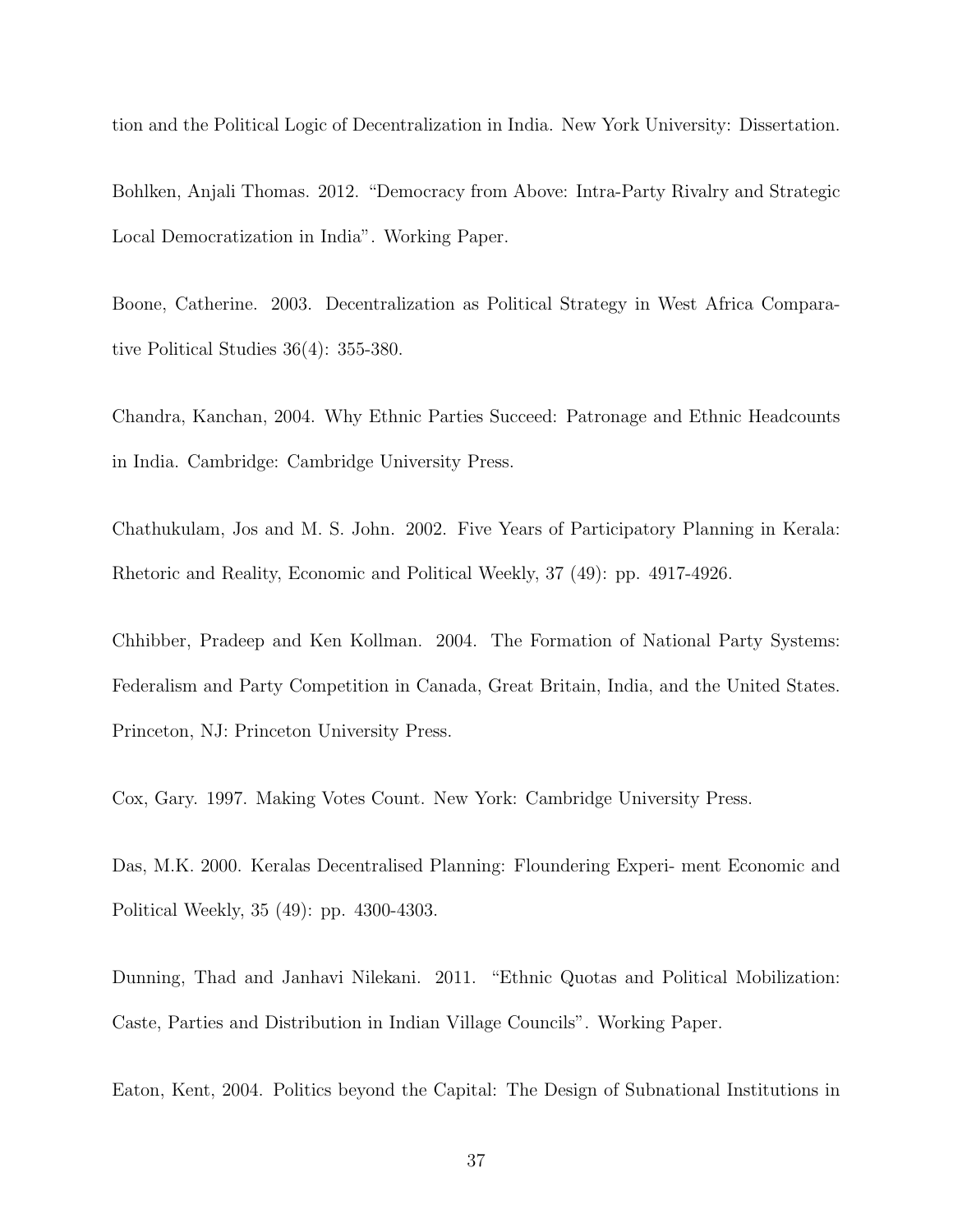South America. Stanford: Stanford University Press.

Escobar-Lemmon M. 2003. "Political Support for Decentralization: An Analysis of the Colombian and Venezuelan Legislatures" American Journal of Political Science 47(4): 683- 697.

Falleti, Tulia G. 2005. "A Sequential Theory of Decentralization: Latin American Cases in Comparative Perspective." American Political Science Review 99(3): 327-346.

Filippov M, P. Ordeshook and O. Shvetsova. 2004. Designing Federalism: A Theory of Self-Sustainable Federal Institutions. Cambridge, UK: Cambridge Univ. Press.

Galiani, Sebastian, Gertler, Paul and Schargrodsky, Ernesto, 2008. "School decentralization: Helping the good get better, but leaving the poor behind," Journal of Public Economics, 92(10-11), pp 2106-2120.

Garman, C., Haggard, S. and Willis, E. (2001) Fiscal Decentralisation: A Political Theory with Latin American Cases, World Politics, 52(2), pp. 205-36.

Grindle, Merilee S. 2000. Audacious Reforms: Institutional Invention and Democracy in Latin America . Baltimore : Johns Hopkins University Press.

Harber, Imke. 2010. "Decentralization and the Development of Nationalized Party Systems in New Democracies: Evidence From Latin America", Comparative Political Studies 43(5), pp 606-627.

Heller, Patrick. 2001. Moving the State: The Politics of Democratic Decen- tralization in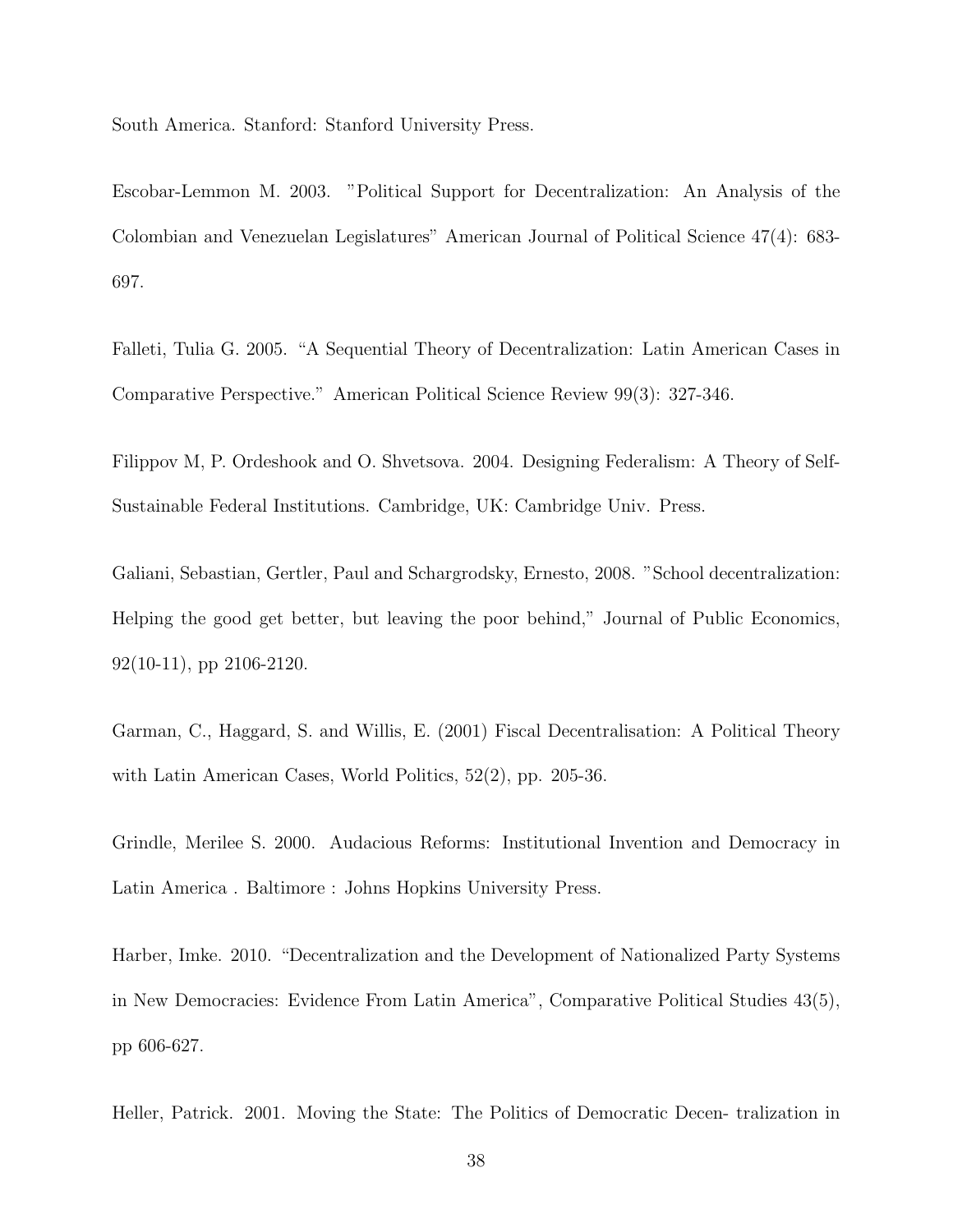Kerala, South Africa, and Porto Alegre. Politics and Society, Vol. 29 No. 1,pp 131-163.

Heller, Patrick, K.N. Harilal, Shubham Chaudhuri. 2007. Building Local Democracy: Evaluating the Impact of Decentralization in Kerala, India World Development 35 (4): 626-648.

Ho, Daniel E., Kosuke Imai, Gary King, and Elizabeth A. Stuart. (2007). "Matching as Nonparametric Preprocessing for Reducing Model Dependence in Parametric Causal Inference." Political Analysis, Vol. 15, No.3 (Summer), pp. 199-236

Jha, Shikha. 2002. "Strengthening Local Governments: Rural Fiscal Decentralisation in India", Economic and Political Weekly 37 (26), pp. 2611-2623

Jones, Mark and Scott Mainwairing. 2003. "The Nationalization of Parties and Party Systems An Empirical Measure and an Application to the Americas" Party Politics, 9 (2), pp 139-166

Kasara, Kimuli. 2007. Tax me if you can. American Political Science Review, 101 (1), pp159-172.

Khemani, Stuti. 2003. Partisan politics and intergovernmental transfers in India, Volume 1. World Bank Policy Research Series Working Paper, WPS 3016.

Kitschelt, Herbert and Steven Wilkinson. 2007. "Patrons, Clients, and Policies: Patterns of Democratic Accountability and Political Competition." Cambridge: Cambridge University Press.

Lemarchand, Rene and Keith Legg. 1972. "Political Clientelism and Development: A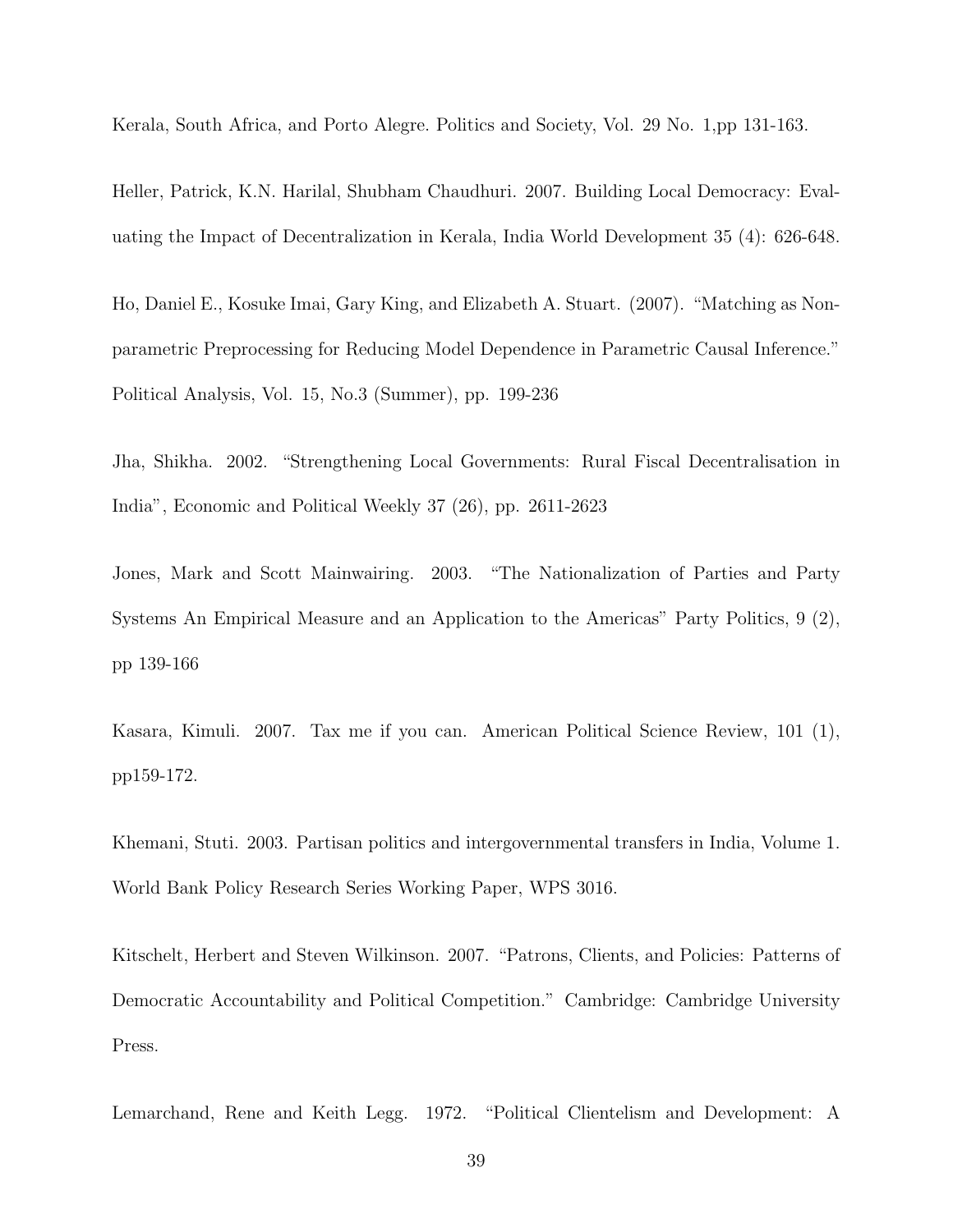Preliminary Analysis" Comparative Politics 4(2), pp. 149-178

Levitsky, Steven. 2003. Transforming Labor-Based Parties in Latin America: Argentine Peronism in Comparative Perspective. New York: Cambridge University Press.

Madison, James. 1999 [1772-1836]. Madison: Writings, Jack N. Rakove, ed., New York: Library of America.

Meguid, Bonnie M. 2009. "Institutional Change as Strategy: The Role of Decentralization in Party Competition". Working Paper.

Mohanakumar, S. 2002. "From People's Plan to Plan sans People." Economic and Political Weekly, 37(16), pp1492-1497.

O'Neill, Kathleen. 2003. Decentralizing The State: Elections, Parties, And Local Power In The Andes. New York: Cambridge University Press.

Oates, W. 1972. Fiscal Federalism New York: Harcourt, Brace, Jovanovich, Inc.

Oommen, M.A. (2004), Basic Services, Functional Assignments and Own Revenue of Panchayats: Some Issues in Fiscal Decentralisation for the Con- sideration of the Twelfth Finance Commission, ISS Occasional Paper Series 33, Institute of Social Sciences, New Delhi.

Ordeshook, Peter and Olga Shvetsova. 1997. "Federalism and Constitutional Design" Journal of Democracy 8.1: 27-42

Rajaraman, Indira. 2003. A Fiscal Domain for Panchayats, New Delhi: Oxford University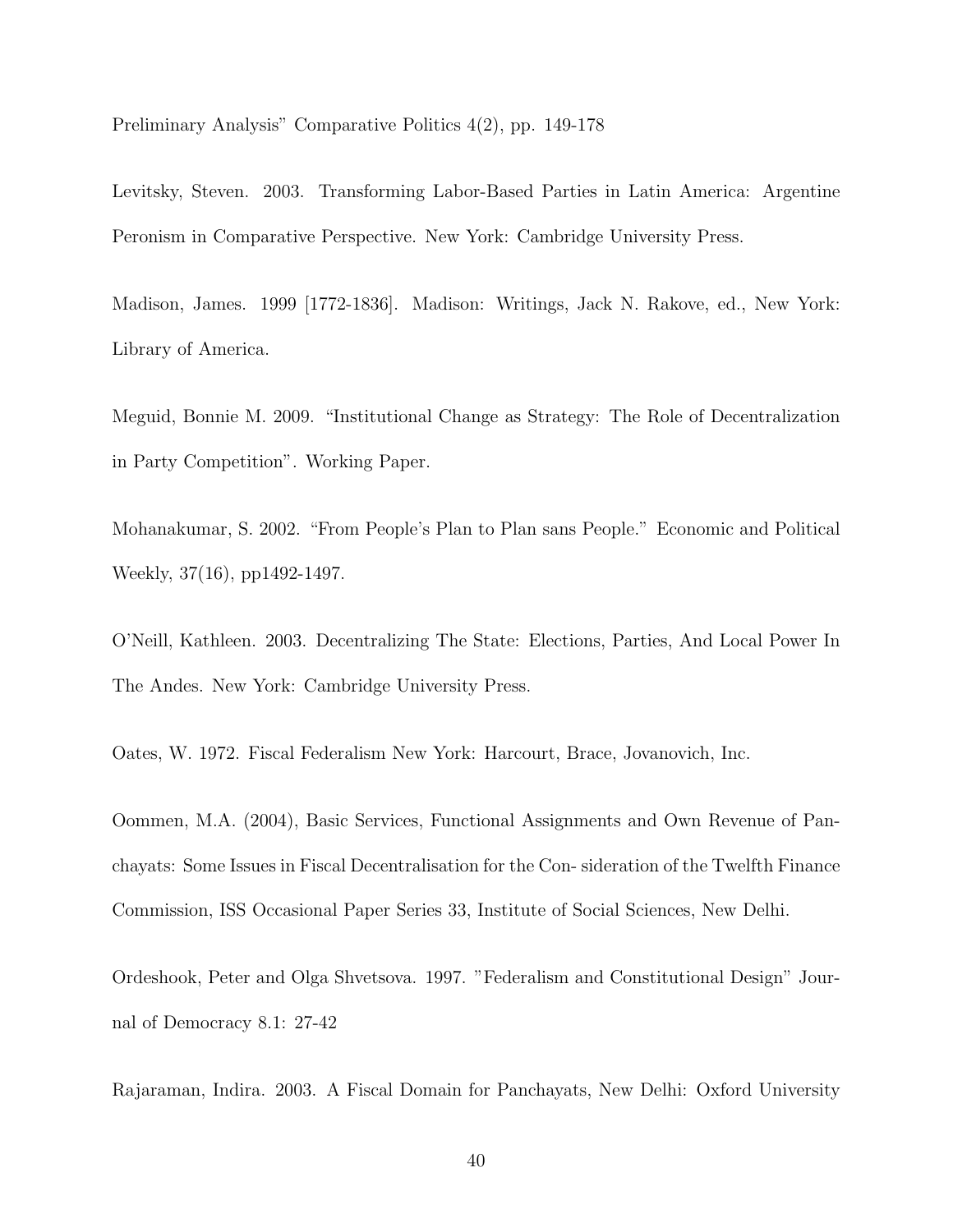Press.

Rajesh, K. 2009. Participatory Institutions and Peoples Practices in India: An analysis of Decentralisation experiences in Kerala State. Institute for Social and Economic Change.

Riker W. 1964. Federalism: Origin, Operation and, Significance. Boston: Little, Brown.

Robinson, Marguerite S. 1988. Local politics : the law of the fishes : development through political change in Medak District, Andhra Pradesh (South India). New Delhi: Oxford University Press.

Rodden, Jonathan and Erik Wibbels. 2011. "Dual accountability and the nationalization of party competition: Evidence from four federations" Party Politics, 17(5), 629-653

Roeder, Philip G. 1991. "Soviet Federalism and Ethnic Mobilization" World Politics, 43 (2): 196-232

Samuels, David J. 2000. "The gubernatorial coattails effect: Federalism and congressional elections in Brazil" The Journal of Politics 62 (1), pp 240-253.

Samuels, David. J. 2003. Ambition, Federalism and Legislative Politics. United Kingdom: Cambridge University Press.

Scott, James. 1972. "Patron-Client Policies and Political Change in Southeast Asia." The American Political Science Review 66(1), pp. 91-113

Sharma, Rashmi. 2003. Keralas Decentralisation: Idea in Practice Eco- nomic and Political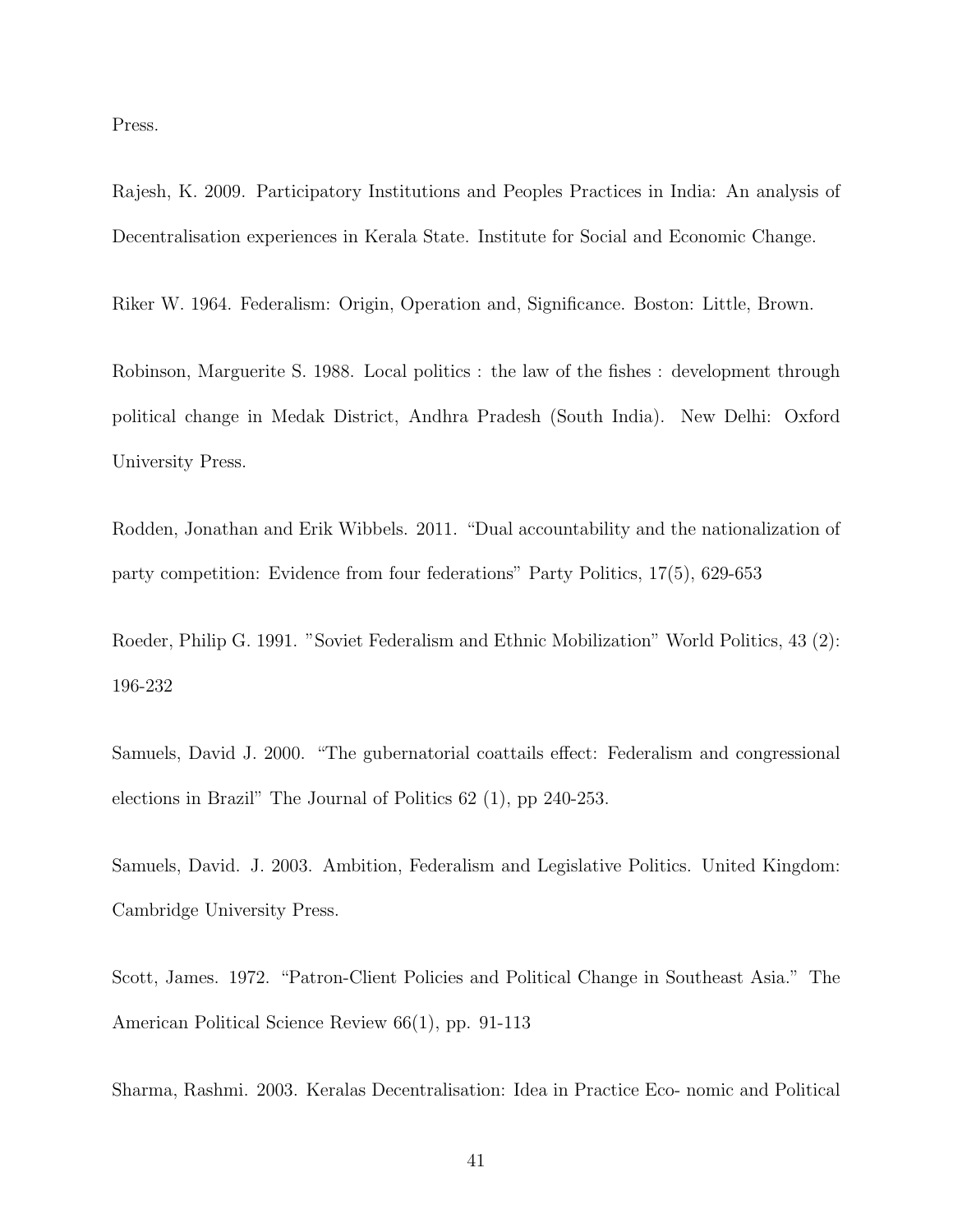Weekly, 38 (36): pp. 3832-3850.

Stokes, Susan. 2005. "Perverse Accountability. A Formal Model of Machine Politics with Evidence from Argentina," American Political Science Review, Vol. 99, 2: 315-27.

Sud, Ved Prakash. 2001. "Himachal Pradesh Panchayat Polls 2000: Some Trends," Economic and Political Weekly, 36 (24), (Jun. 16-22, 2001): pp. 2126-2127.

Tavits, Margit. 2011. "Power Within Parties: The Strength of the Local Party and MP Independence in Postcommunist Europe." American Journal of Political Science, 55(4): 923- 936.

Tocqueville, Alexis de. 1966 [1835]. Democracy in America, J.P. Mayer, ed., New York: Harper Perennial.

Treisman, Daniel. 2007. "The Architecture of Government: Rethinking Political Decentralization" New York: Cambridge University Press.

Wade, Robert. 1982. "The System of Administrative and Political Corruption: Canal Irrigation in South India" Journal of Development Studies, Vol. 18, No. 3, pp302-304.

Weiner, Myron. 1967. Party-Building in a New Nation: The Indian National Congress. Chicago: University of Chicago Press.

Weingast, Barry R. 1995. The Economic Role of Political Institutions: Market-Preserving Federalism and Economic Development, Journal of Law, Economics and Organization, 11  $(1): 1-31.$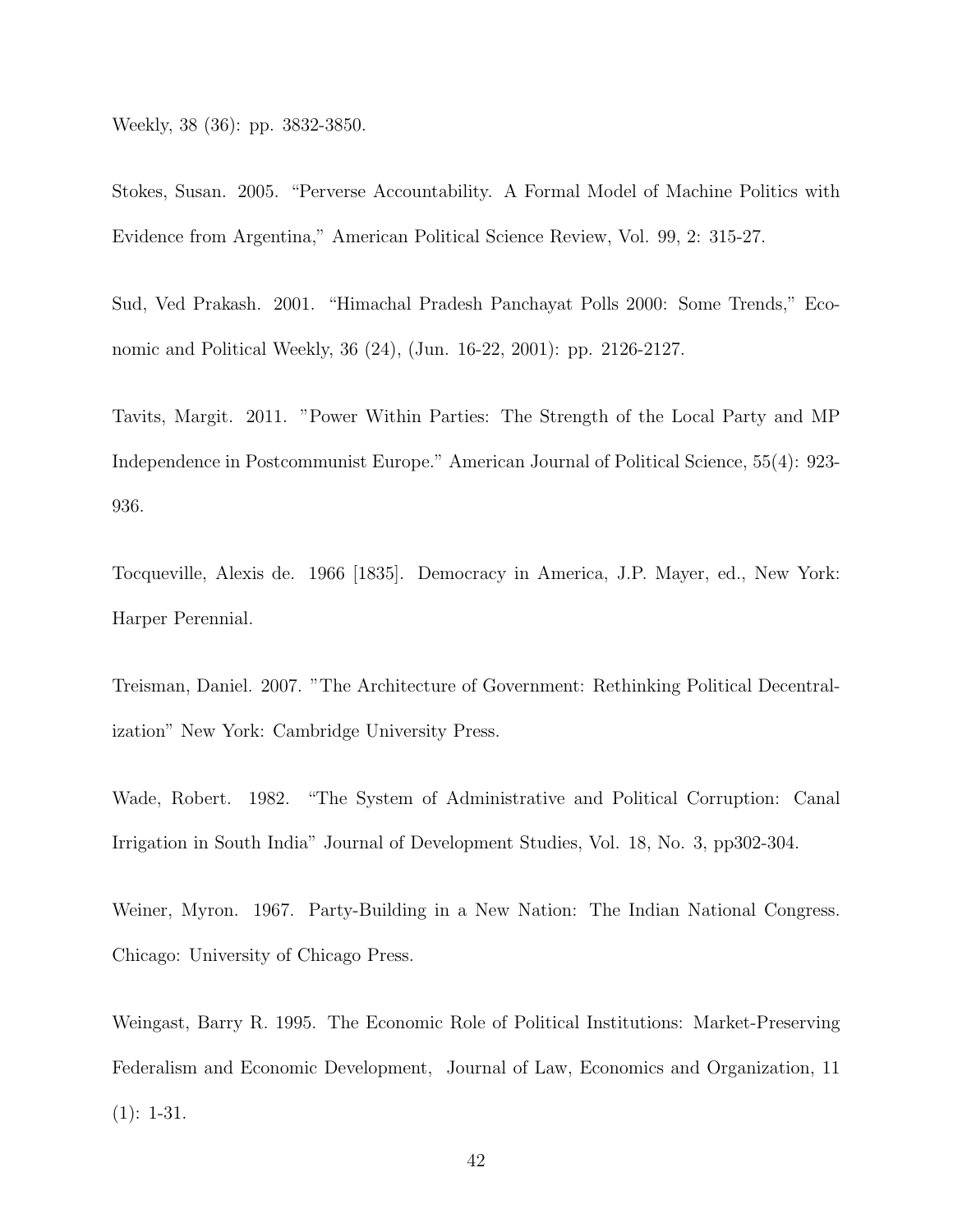Wibbels, Erik. 2005. Federalism and the Market: Intergovernmental Conflict and Economic Reform in the Developing World. New York: Cambridge Univ. Press.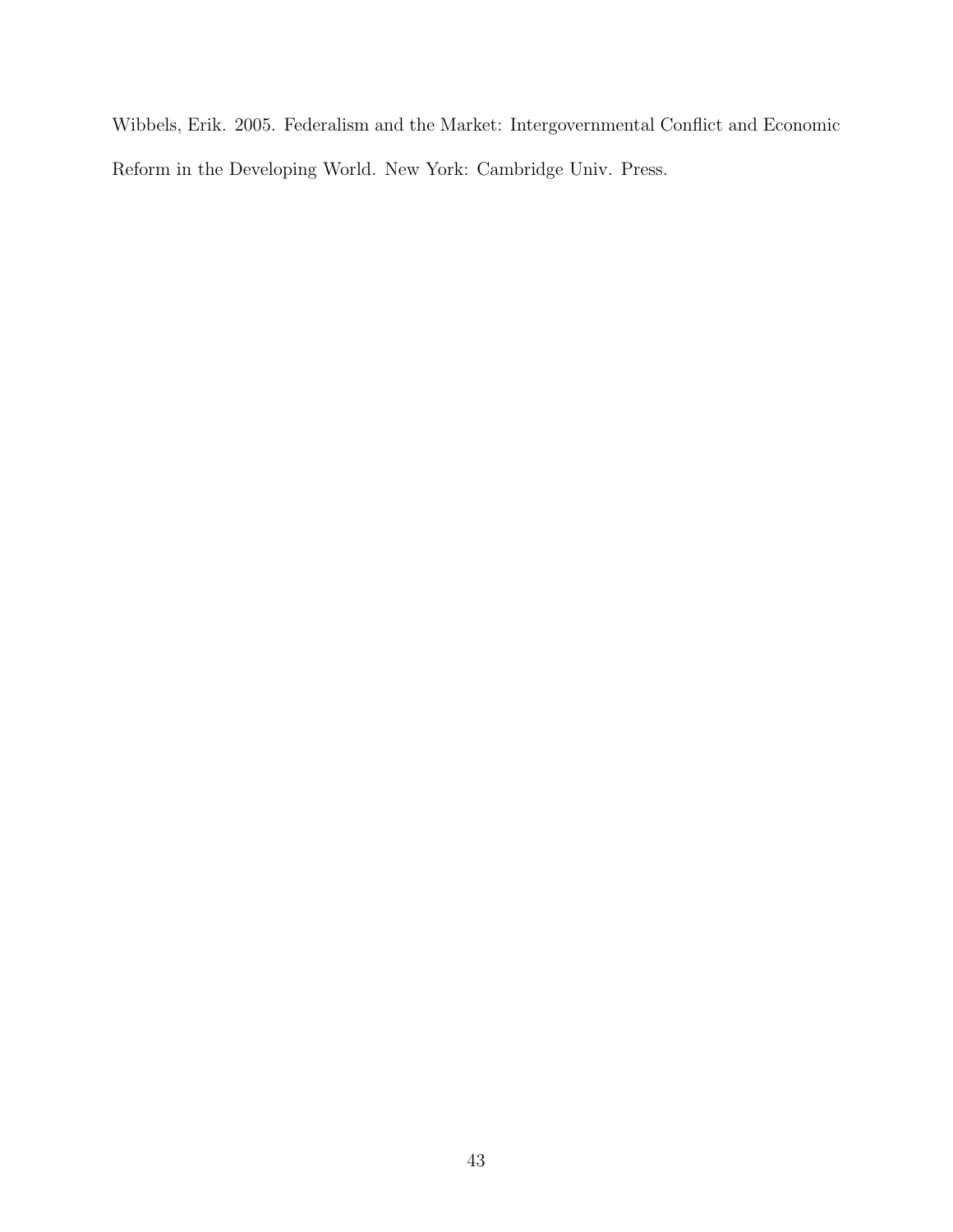### 7 Appendix 1

The overall dataset contains four party  $P$  and election year  $T$  combinations:  $CPM2001$ , Congress2001, Congress2006, CPM2006. Matching requires creating a propensity score for each observation in the dataset. Since we would like to compare the effect of an increase in local voteshare conditional on incumbency in similar constituencies, the treatment indicator  $T_{P,T,s,g}$  is a dummy variable indicating whether the GP incumbent in GP constituency  $g$  and the state incumbent in the relevant constituency s belong to the party  $P$  in election year  $T$ . Since the treatment indicator varies by each combination of party-election year  $P$  and  $T$ , it was necessary to create three separate matched datasets. The following model is estimated to generate a propensity score for each of the party election year combinations P and T.

$$
Pr(T_{s,g}) = X_{s,g}\beta
$$

where  $X_{s,g}$  is a data matrix containing the covariates:  $GPVoteSh_{s,g}$ ,  $GPVoteMargin_{s,g}$ , StateV oteSh  $Prev<sub>s</sub>$ , StateV oteM argin<sub>s</sub>. The variable  $GPV$  oteSh<sub>s,g</sub> measures Party P's voteshare in the most recent GP election prior to year T in GP constituency g. The variable  $GPVoteMargin_{s,q}$  is the difference in the number of votes obtained by the winner and runner-up in the GP election prior to year  $T$  in GP constituency  $g$ . The variable StateV oteShPrev<sub>s</sub> measures Party P's voteshare in the state election prior to year T in the state constituency s that contains the GP constituency g. The variable  $StateVoteMargin_s$ is the difference in the number of votes obtained by the winner and runner-up in the state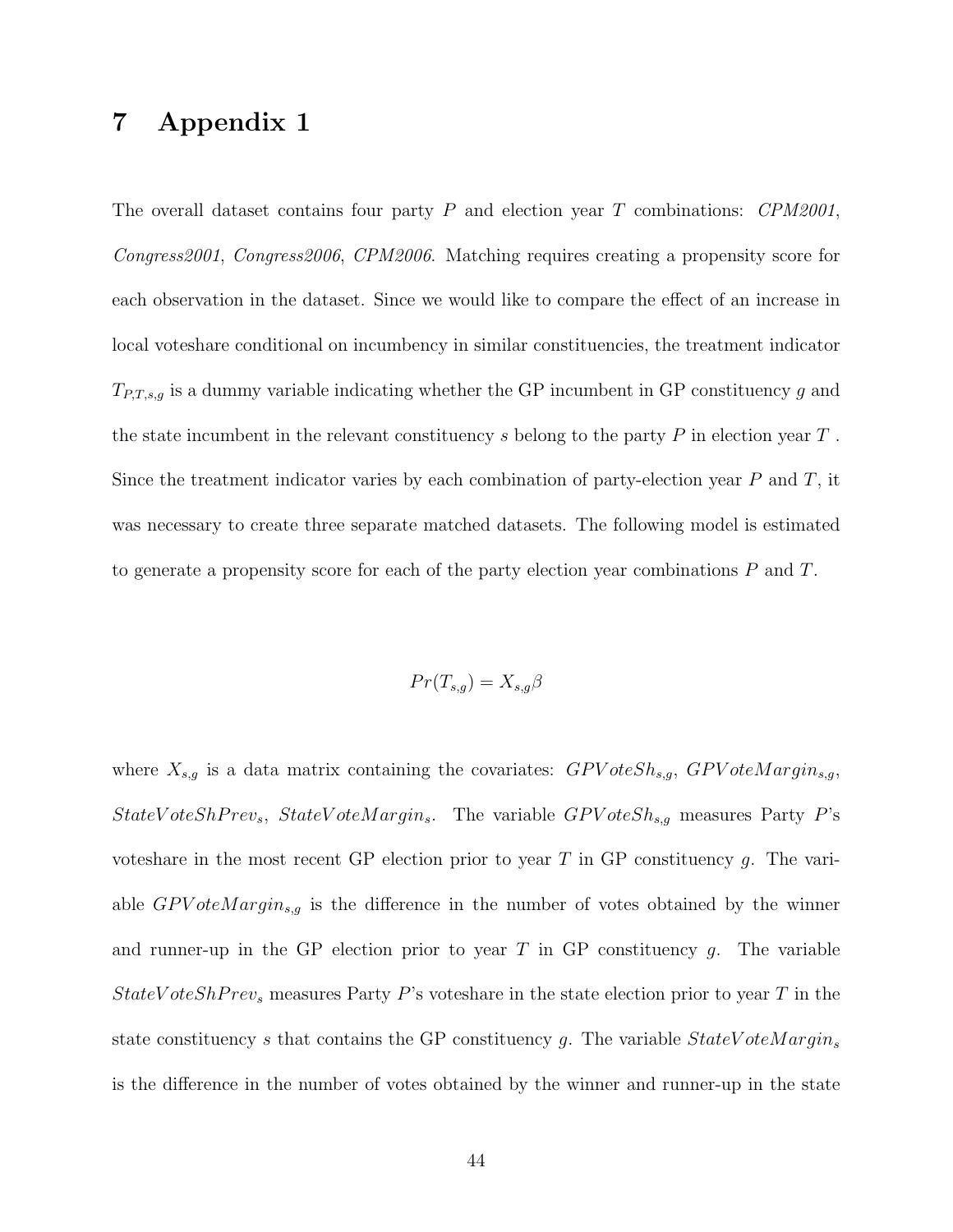election in year  $T$  in state constituency  $s$ . The matching procedure used was Genetic Matching (Diamond and Sekhon 2010) with replacement as implemented in R by Ho, Imai, King and Stuart (2011). This procedure uses a search algorithm to iteratively improve covariate balance. For each matched dataset, balance after matching was checked using Quantile-Quantile plots for each covariate (i.e.  $GPVoteSh_{s,q}$ ,  $GPVoteMargin_{s,q}$ ,  $StateVoteShPrev_s$ ,  $StateVoteMargin_s$ ) This exercise in balance checking showed that there was good balance on all covariates (as indicated by the qq plot) except for previous state voteshare. Therefore, all subsequent analyses control in some way for the party's voteshare in the previous state election in the given state constituency.